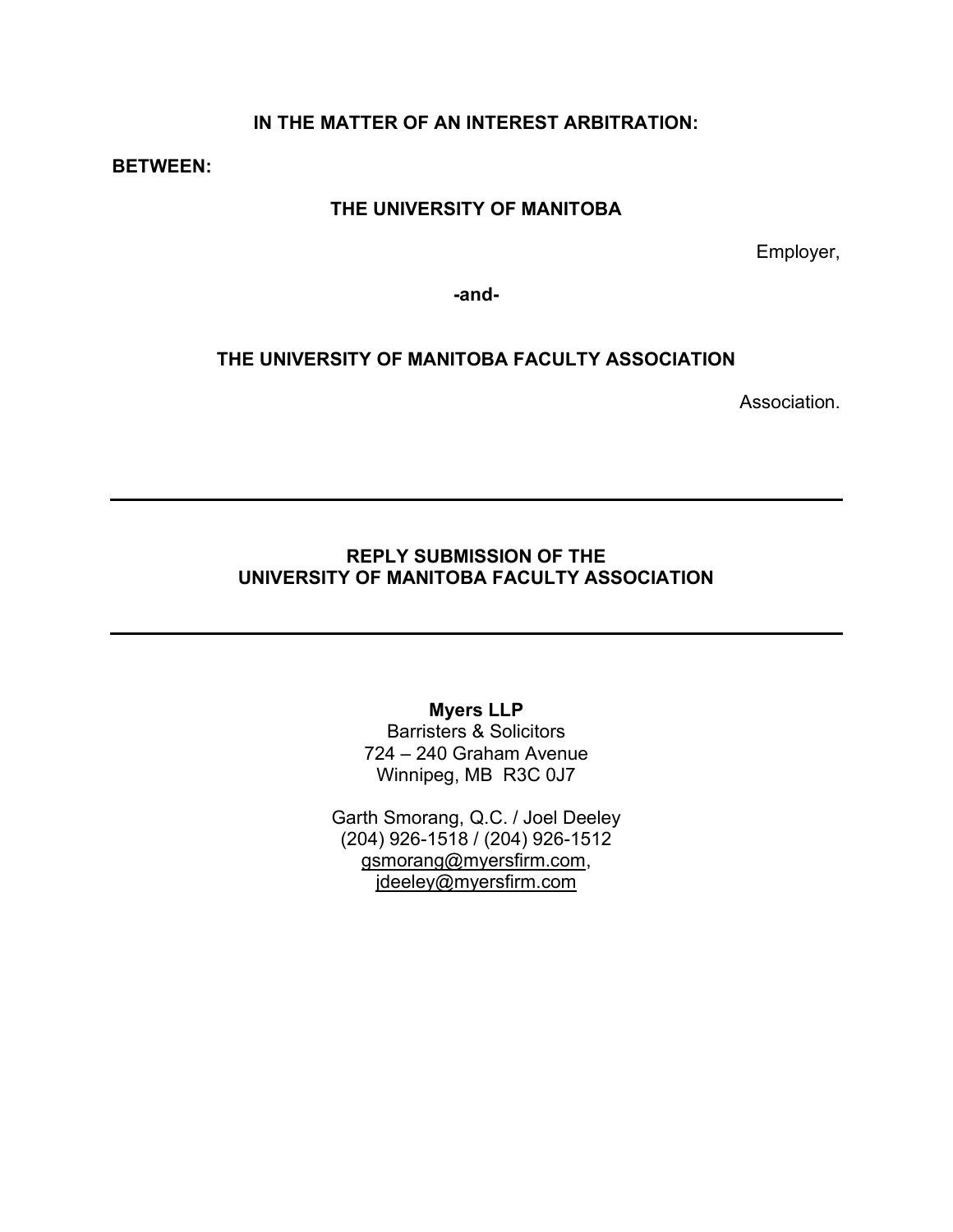### **IN THE MATTER OF AN INTEREST ARBITRATION:**

#### **BETWEEN:**

# THE UNIVERSITY OF MANITOBA

Employer,

-and-

### THE UNIVERSITY OF MANITOBA FACULTY ASSOCIATION

Association.

#### **REPLY SUBMISSION OF THE UNIVERSITY OF MANITOBA FACULTY ASSOCIATION**

#### **INDEX**

| (a) |                                                                                                                                          |  |
|-----|------------------------------------------------------------------------------------------------------------------------------------------|--|
|     | UMFA does not resort to interest arbitration on monetary issues often  8                                                                 |  |
|     | The Chart on previously bargained general salary increases in the<br>University's Submission is incomplete and accordingly misleading  8 |  |
| (b) |                                                                                                                                          |  |
|     | (i)                                                                                                                                      |  |
|     |                                                                                                                                          |  |
|     |                                                                                                                                          |  |
|     | (ii)                                                                                                                                     |  |
|     | (iii)                                                                                                                                    |  |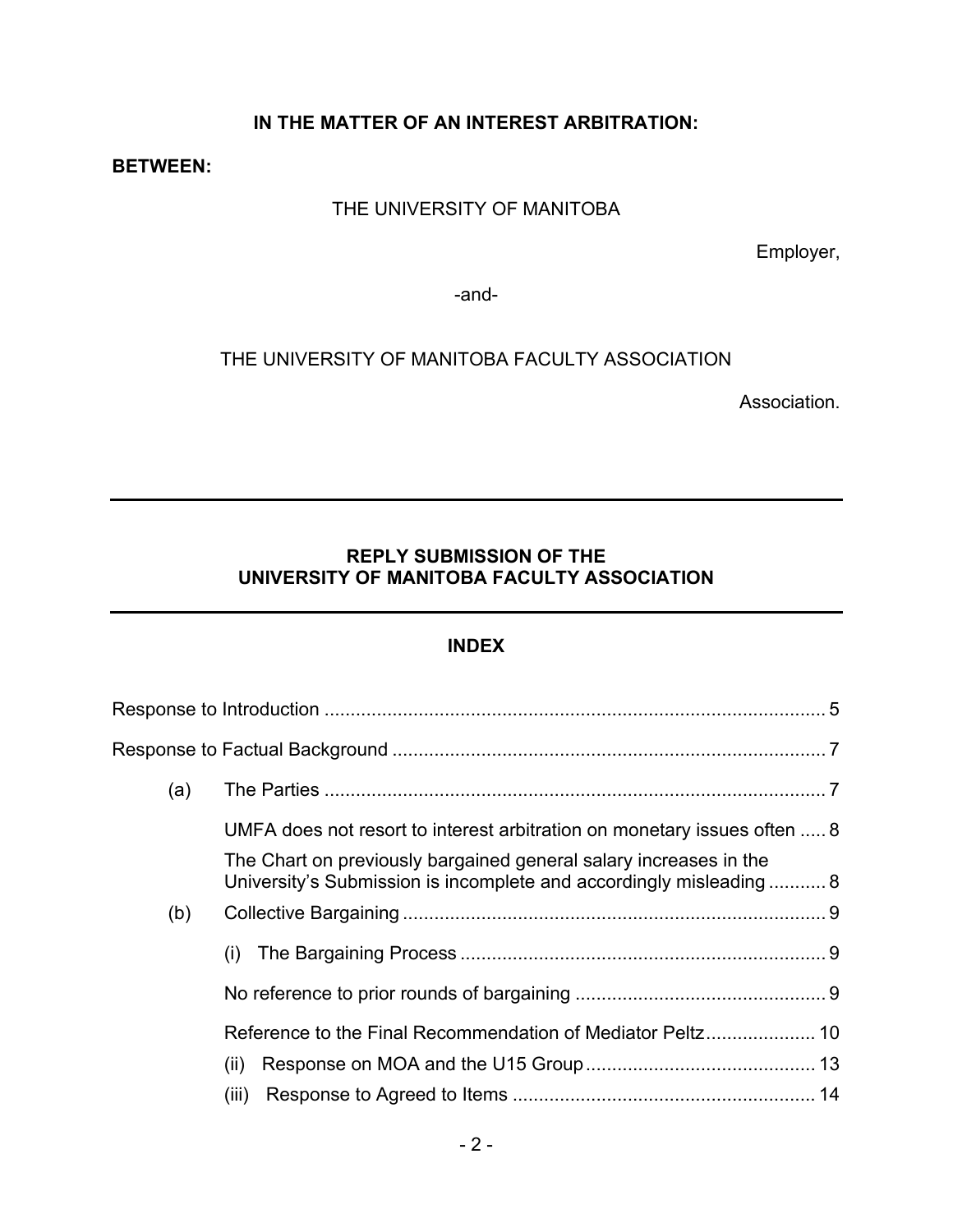| The University's Costing of these Structural Changes are Inaccurate  14                                                                    |  |
|--------------------------------------------------------------------------------------------------------------------------------------------|--|
| The University's submission regarding changes to and use of Market                                                                         |  |
|                                                                                                                                            |  |
|                                                                                                                                            |  |
|                                                                                                                                            |  |
| Conservative Process, Breakthrough Provisions and Monumental Changes 21                                                                    |  |
|                                                                                                                                            |  |
|                                                                                                                                            |  |
| (a)                                                                                                                                        |  |
|                                                                                                                                            |  |
| Impact of using the median when considering the structural changes<br>(i)<br>29                                                            |  |
| Applying the median to forecast salary advancements in the U15<br>(ii)                                                                     |  |
| Conclusion on the use of the median over the average32<br>(iii)                                                                            |  |
| Specific response to the University's General Salary Increase Proposals:                                                                   |  |
| (i)                                                                                                                                        |  |
| University's calculations on how median salary increases of Faculty<br>Members will advance over the life of the collective agreement:  38 |  |
| The University's Proposed General Salary Increases 39                                                                                      |  |
| The chart at paragraph 102 reveals the gaps in UMFA pay between 2016-                                                                      |  |
| Response to the University's Financial Circumstances  44                                                                                   |  |
|                                                                                                                                            |  |
|                                                                                                                                            |  |
|                                                                                                                                            |  |
|                                                                                                                                            |  |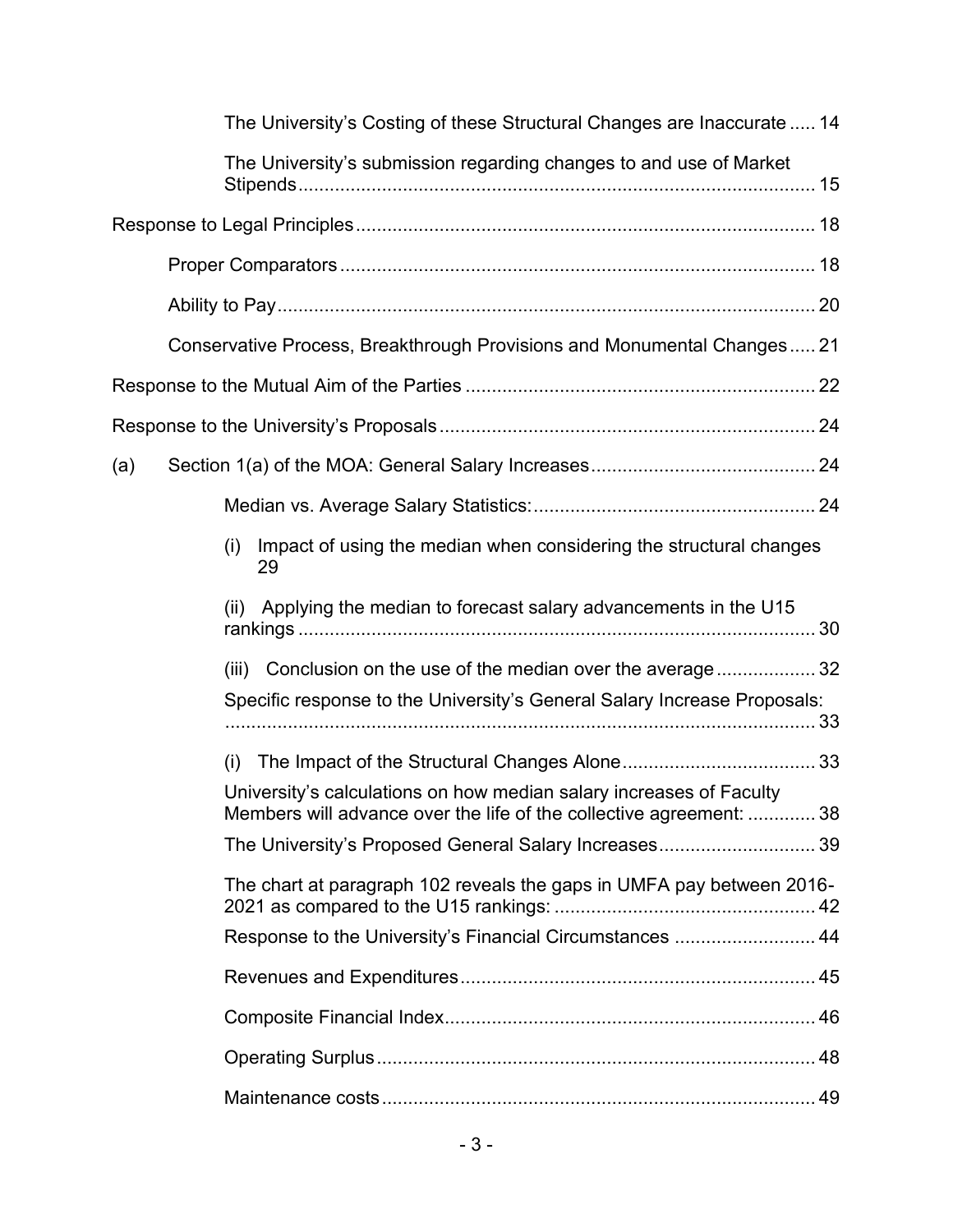|     |       | Conclusion on the University's proposed General Salary Adjustments: 61       |  |
|-----|-------|------------------------------------------------------------------------------|--|
| (b) |       | Section 1(b) of the MOA: Response to Recruitment and Retention Adjustments62 |  |
|     |       |                                                                              |  |
|     |       | Effects of this bargaining chronology on recruitment and retention:  67      |  |
|     |       |                                                                              |  |
|     |       | Use of Market Stipends to address recruitment and retention:  68             |  |
|     |       | The parties' history in negotiating market adjustments:  69                  |  |
|     |       |                                                                              |  |
| (c) |       |                                                                              |  |
|     | (i)   |                                                                              |  |
|     | (ii)  |                                                                              |  |
|     | (iii) |                                                                              |  |
|     | (iv)  |                                                                              |  |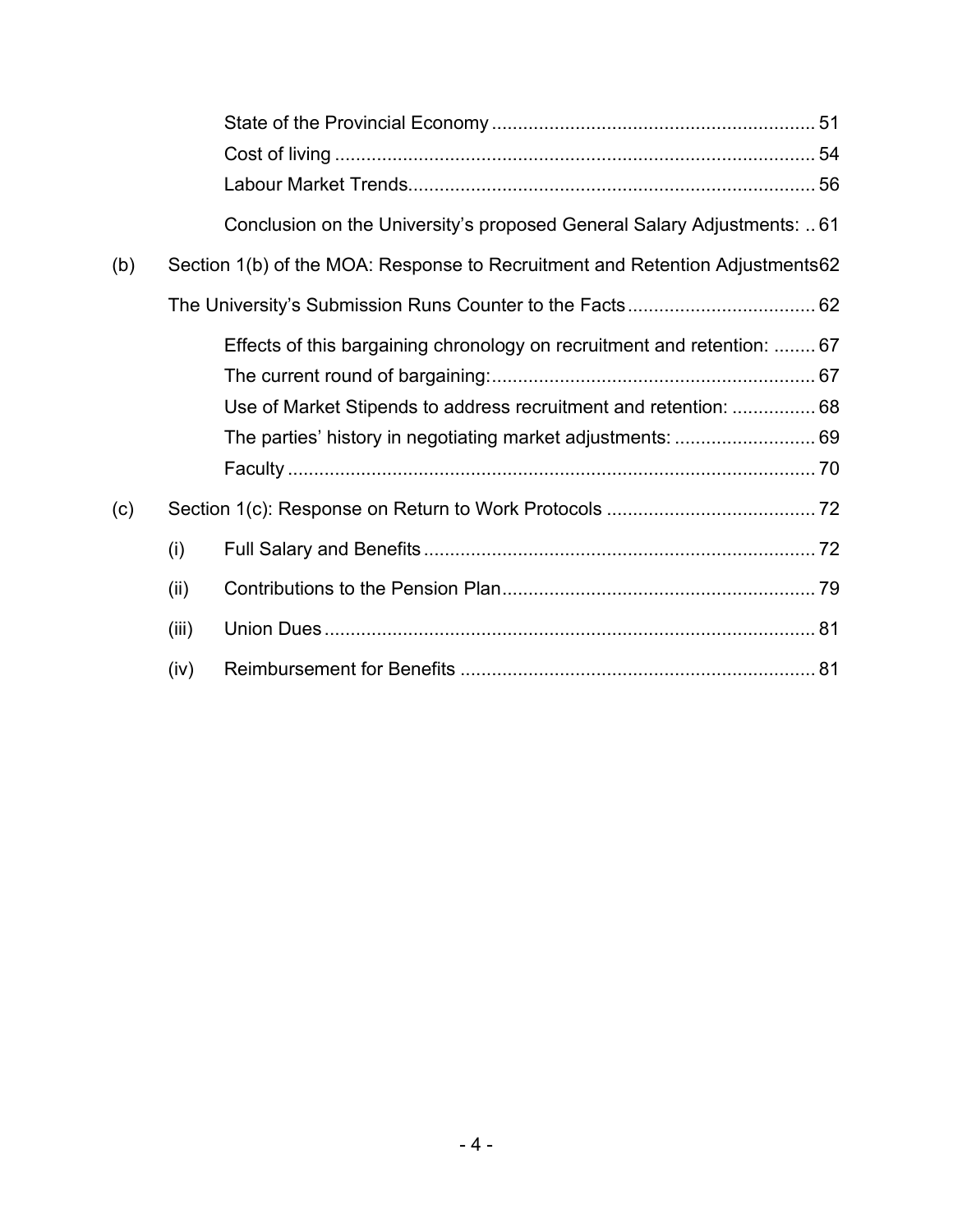1. Set out below is UMFA's Reply to the Submission filed on behalf of the University on February 18, 2022 in support of its proposals in this interest arbitration. For ease of reference, when responding, reference is made to the specific paragraph numbers set out in the University's Submission.

### <span id="page-4-0"></span>**Response to Introduction**

2. Beginning at paragraph 3 of its Submission, the University refers to the Memorandum of Agreement describing the matters to be determined in this interest arbitration. In paragraph 4, it then cites specifically from Section 8 of that Agreement, which describes the "mutual aim" of the parties "to achieve reasonable advancement towards" the 25<sup>th</sup> percentile of salaries within the U15 Group rankings during the life of the three year renewed collective agreement.

3. The University correctly recognizes in paragraph 4 that Section 8 is the sole mutual aim of the parties contained in the MOA; all other sections of the MOA deal exclusively with various procedural matters. The inclusion of that one and only stated mutual objective of the parties in the MOA referring matters to interest arbitration reveals the significance of that consideration as the most substantial factor above all others to govern the arbitrator's determinations.

4. At paragraph 5 of its Submission, the University identifies the current salaries in 2020/2021 of Professors, Associate Professors and Assistant Professors at the University, based on a comparison of median salaries, as ranking in 13<sup>th</sup> through 15<sup>th</sup> position in the U15 rankings. In support, the University's own data from Statistics Canada, which it provides at **Tab 2** (and paragraph 29 of its Submission), indicates that currently:

- UM has the lowest Assistant Professor median salary amongst the U15 (15<sup>th</sup> place out of 15), nearly \$10,000 less than the  $25<sup>th</sup>$  percentile;
- UM the second lowest Associate Professor median salary amongst the U15 (14<sup>th</sup> place out of 15), nearly \$7,000 less than the 25<sup>th</sup> percentile; and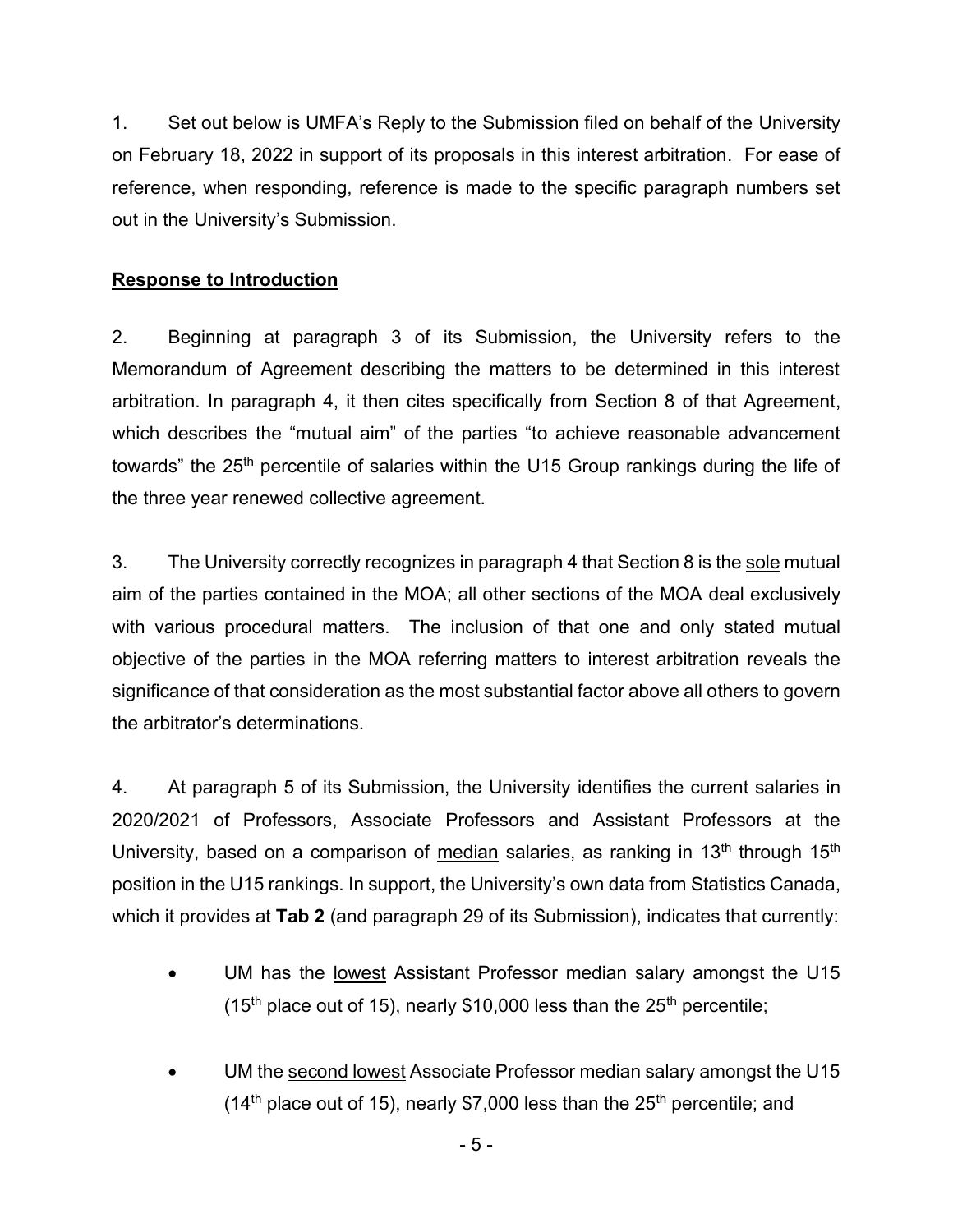UM has the third lowest Professor median salary amongst the U15  $(13<sup>th</sup>$ place out of 15), nearly \$13,000 less than the  $25<sup>th</sup>$  percentile.

5. As recognized by the University at paragraph 29 of its Submission, the current rates place "the University at or near the bottom of each Faculty member rank within the U15 Group."

6. For its part, and based on a comparison of average (as opposed to median) salaries, UMFA's Submission revealed that:

- UM has the second lowest Assistant Professor salary amongst the U15 (14<sup>th</sup> out of 15), and over  $$11,000$  less than the 25<sup>th</sup> percentile;
- UM has the second lowest Associate Professor salary amongst the U15 (14<sup>th</sup> out of 15), and over \$11,000 less than the 25<sup>th</sup> percentile; and
- UM has the second lowest Professor salary amongst the U15 (14th out of 15), and over  $$18,000$  less than the  $25<sup>th</sup>$  percentile.

7. Differences in the University's deliberate use of "median" versus "average" numbers in this proceeding will be explained in greater detail while responding to the University's general salary increase proposal. For the moment, applying either method of calculation, the results reveal that the current salaries of UMFA members in the professorial ranks are comparatively and unduly low in the U15 rankings. Further, as is illustrated in the University's own chart contained at paragraph 102 of its Submission:

- in 2016/2017 Manitoba was the only university within the U15 with a 0% wage increase;
- in 2017/2018 Manitoba was one of three universities with a 0% wage increase, all others receiving more;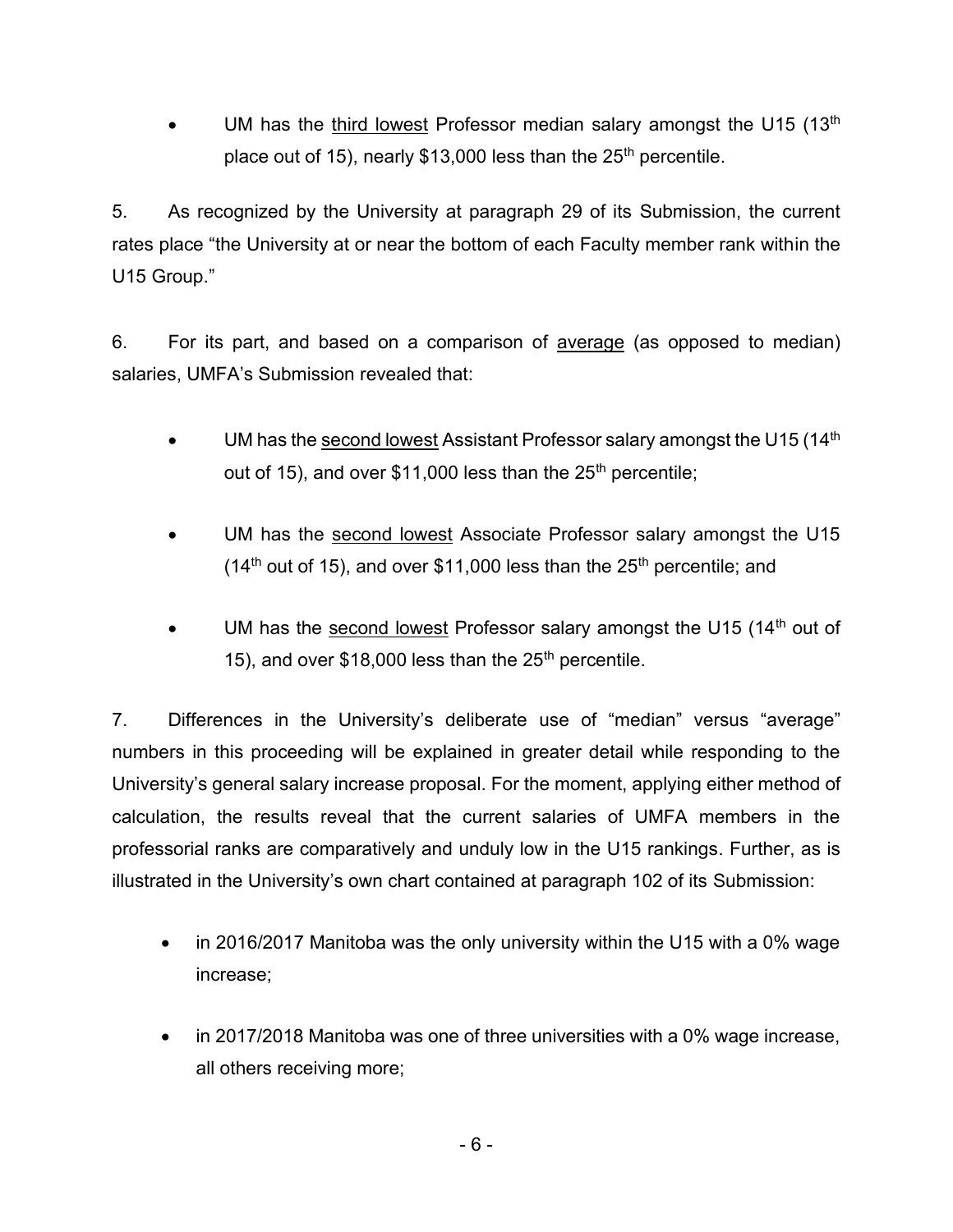- in 2018/2019 Manitoba was one of five universities with a .75% increase or lower, all other universities receiving more;
- in 2019/2020 Manitoba was one of four universities with a 1.0% increase or lower, all other universities receiving more;
- in 2020/2021, Manitoba was, once again, the only University within the U15 with a 0% wage increase;

8. Given the above, it is not surprising that Manitoba is at or near the bottom. This must be remedied in accordance with the mutual desire of these parties.

9. This is the proper starting point for the arbitrator's determinations on monetary increases in this proceeding.

### <span id="page-6-0"></span>**Response to Factual Background**

### <span id="page-6-1"></span>**(a) The Parties**

10. As a minor point, at paragraph 15 of its Submission, the University provides a breakdown of the number of Faculty members, Instructors and Academic Librarians in the bargaining unit. These numbers are slightly different than the figures provided by UMFA in its own Submission. UMFA notes that its figures were based on dues records provided by the University, the most recent of which, at the time of the filing of written submissions, were from December 2021<sup>1</sup>. The University's figures may be slightly more up to date as a result. That said, the differences between the respective submissions are nominal.

<sup>1</sup> Due are typically remitted to UMFA one month after payment, in accordance with Article 33.3.2 of the Collective Agreement.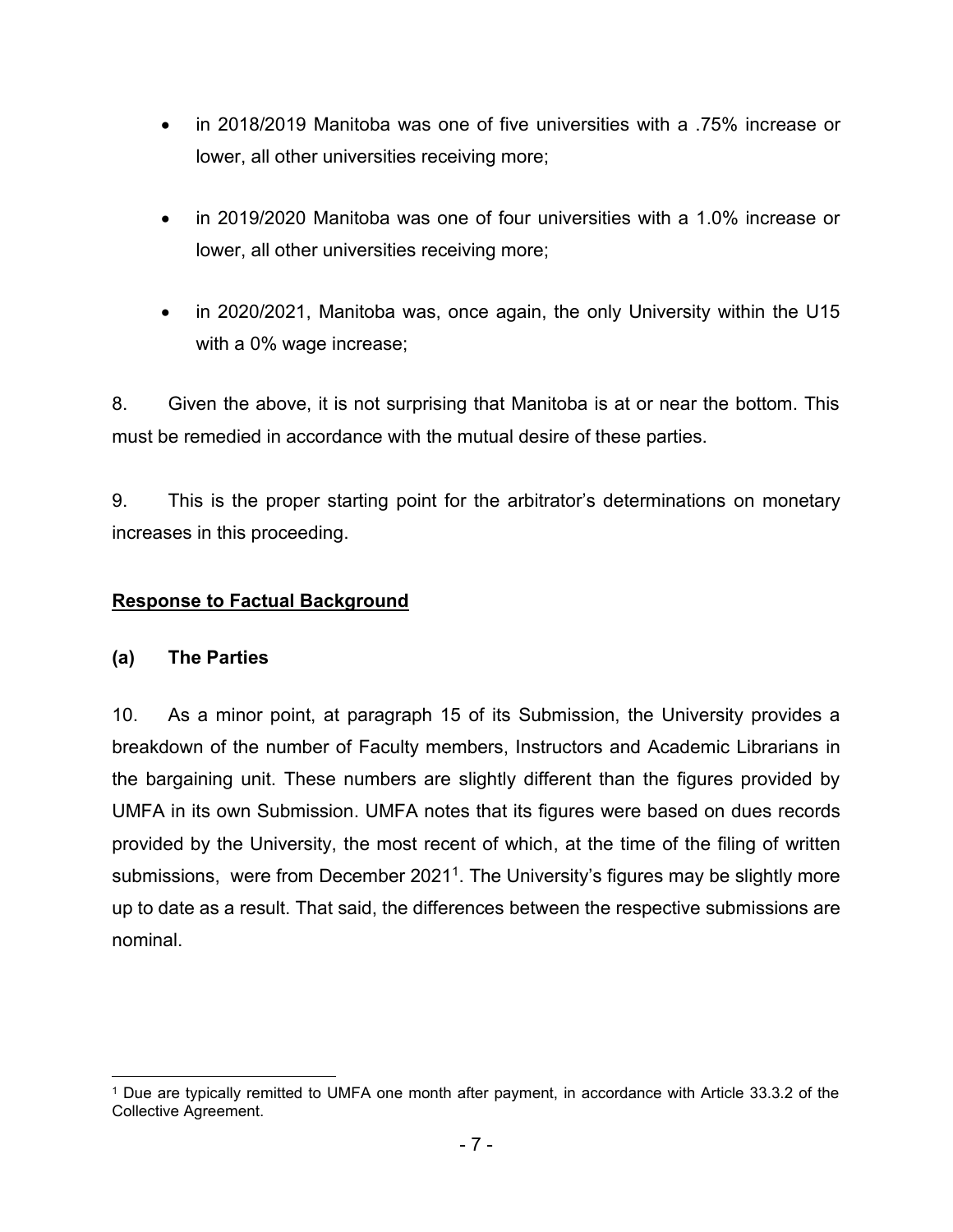# <span id="page-7-0"></span>UMFA does not resort to interest arbitration on monetary issues often

11. At paragraphs 17-18, the University recognizes that this is only the second time in the last two decades that the parties have gone to interest arbitration to resolve monetary issues, and the first time since 2001. There have been six (6) collective agreements voluntarily negotiated in the interim, including three which involved UMFA's agreement to wage freezes. As explained in UMFA's Submission, the last three rounds of bargaining 2016 bargaining, 2017 bargaining, and the 2020 reopener clause bargaining) involved direct and substantial government interference through the imposition of wage mandates including wage freezes or nominal wage increases.

12. This history reveals that UMFA is not eager to resort to interest arbitration as a mechanism to resolve outstanding monetary issues unless that becomes absolutely essential. It is absolutely necessary in this round due to an impasse on outstanding monetary issues leading to a lengthy strike.

### <span id="page-7-1"></span>The Chart on previously bargained general salary increases in the University's Submission is incomplete and accordingly misleading

13. At paragraph 18 of its Submission the University has included a chart of General Salary Increases contained in the UMFA/UM Collective Agreements since 1995. It includes three market/recruitment and retention adjustments bargained for UMFA members in the years 2009, 2010 and 2011. However, it fails to include other additional adjustments bargained for UMFA members over the period 1995-2021 as follows:

- effective April 1, 2007, UMFA Members received, in addition to a 2.5% General Salary Increase, a \$500 "market adjustment";
- effective April 1, 2008, UMFA Members received, in addition to a further 2.5% General Salary Increase, a further \$500 market adjustment;
- effective April 1, 2013, UMFA members received, in addition to a 2.9% General Salary Increase, a further recruitment and retention market adjustment in the amount of \$900 for every member whose salary was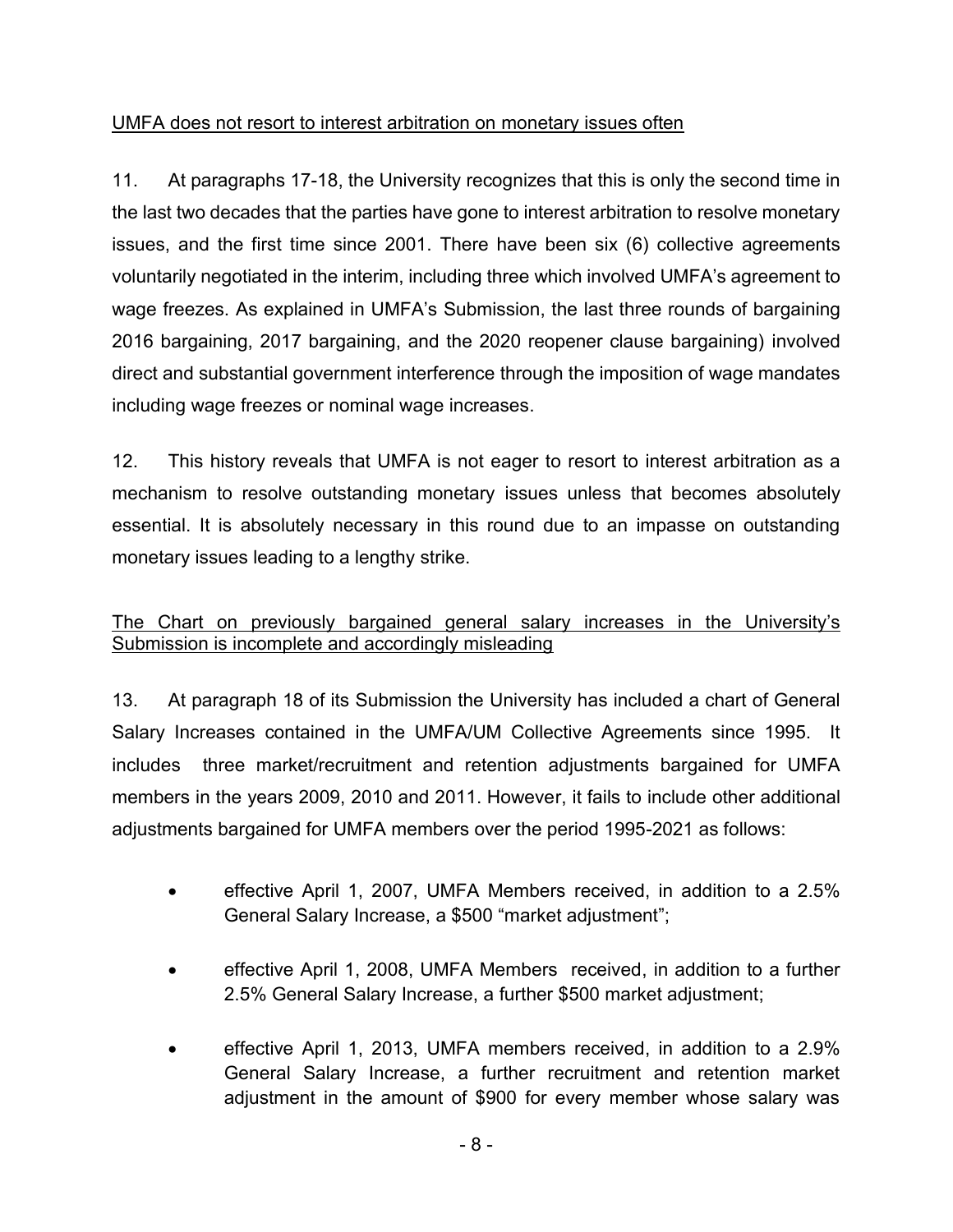below the threshold on the salary schedule for the ranks of Assistant Professor, Lecturer, Instructor II, Instructor I, Assistant Librarian, and General Librarian, and \$1500 for Associate Professors below the threshold.

14. The University's chart also references the 2010 and 2011 adjustments as "market adjustments" when in fact they were negotiated by the parties as "recruitment and retention market adjustments, and reflected as such in the Collective Agreement.

15. Accordingly, these parties have an established history of providing additional base salary adjustments, beyond the General Salary Increase, to UMFA Members in a number of years, including 2007, 2008, 2009, 2010, 2011, and 2013. Notably, these adjustments were referred to as *market* adjustments prior to 2010, and as *recruitment and retention market* adjustments thereafter. These adjustments will be discussed further in response to the University's submission on recruitment and retention adjustments later in this submission.

16. UMFA's chart at paragraph 398 accurately sets out salary increases and adjustments back to 1998.

# <span id="page-8-0"></span>**(b) Collective Bargaining**

<span id="page-8-1"></span>(i) The Bargaining Process

### <span id="page-8-2"></span>*No reference to prior rounds of bargaining*

17. The University's review of the bargaining process (paragraphs 21-26 of its Submission) focused solely on the current round of bargaining. UMFA reiterates that this arbitrator must understand the larger context in which bargaining in this round took place and how the parties ended up at interest arbitration to end a work stoppage, which was influenced by not only the present round of bargaining, but the previous two rounds, which included considerable interference by the government, causing UMFA to conclude agreements with general salary increases totaling just 1.75% between 2016-2021. This history is foundational to UMFA's proposals in this interest arbitration and is vital context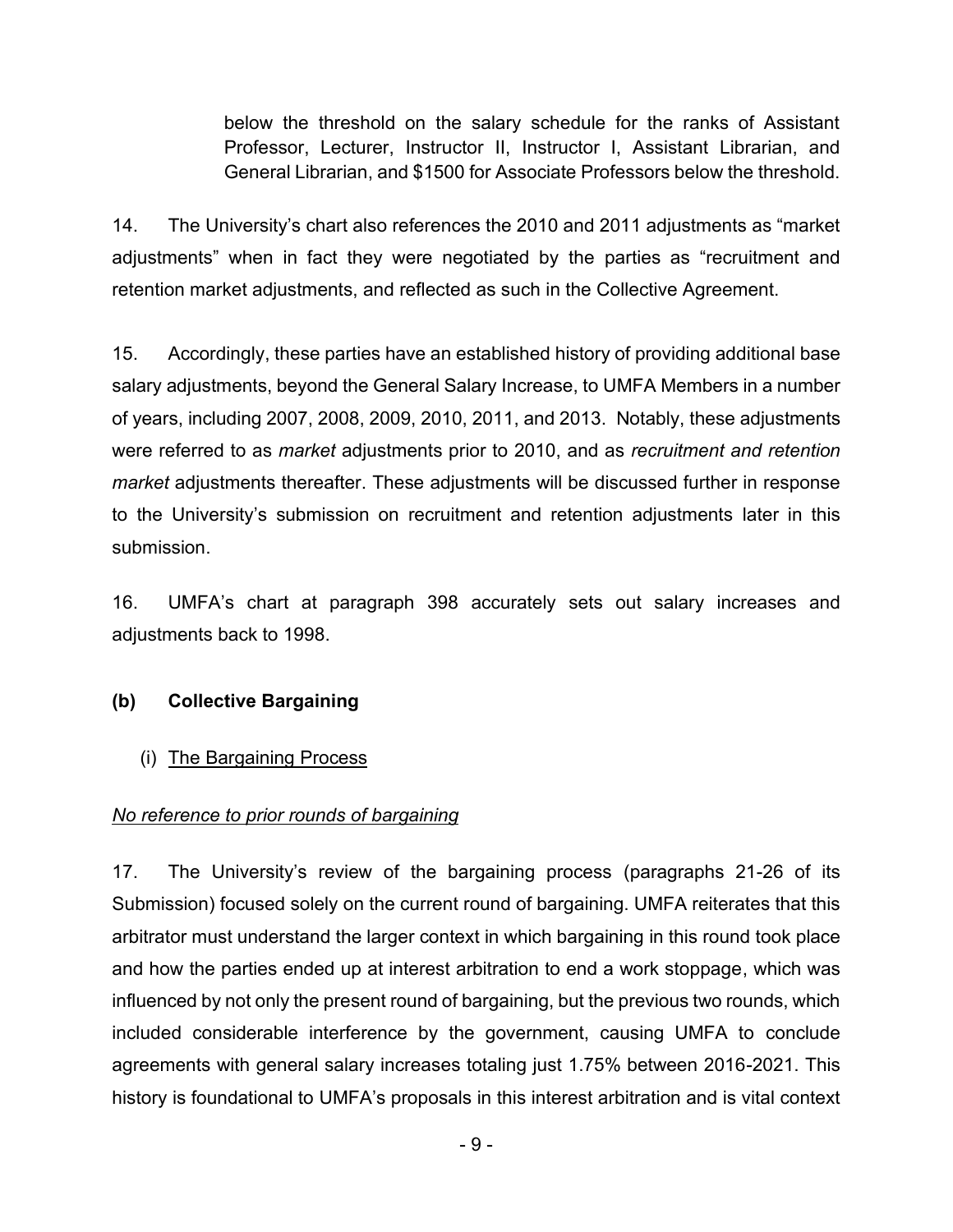for the arbitrator. UMFA refers to paragraphs 22 to 62 of its Submission for relevant information about the 2016 and 2017 rounds of bargaining, and paragraphs 63-84 for information from the current round of bargaining.

### <span id="page-9-0"></span>*Reference to the Final Recommendation of Mediator Peltz*

18. At paragraph 22 of its Submission, the University has recited the entirety of Final Recommendation from Mediator Peltz dated November 25, 2021. Undoubtedly, this was included to imply that UMFA was being unreasonable by refusing to proceed to interest arbitration for a period of time after the final recommendation from the mediator and continuing the strike, while the University was immediately agreeable to this process to resolve the strike. UMFA responds as follows.

19. UMFA acknowledges that it did not immediately accept Mediator Peltz's recommendation to end the strike and proceed to interest arbitration. This was largely due to many remaining non-monetary operational issues (which UMFA typically refers to as governance issues), in addition to monetary issues, and UMFA sought to resolve all non-monetary issues prior to proceeding to interest arbitration.

20. UMFA's previous experience at interest arbitration supported its reluctance to proceed to this forum to resolve governance issues. In bargaining in October 2013 for the 2013-2016 collective agreement, on the eve of its bargaining deadline, UMFA came to an agreement with the University to avoid a work stoppage by taking all remaining issues, including several governance issues, to interest arbitration before Arbitrator Werier.

21. At interest arbitration in early 2014, the University immediately challenged the arbitrator's ability to make determinations on governance issues, relying on the principle that operational proposals should not typically be awarded at interest arbitration. The University's written submission in that interest arbitration, which is recited in the Werier Award, included the following comments: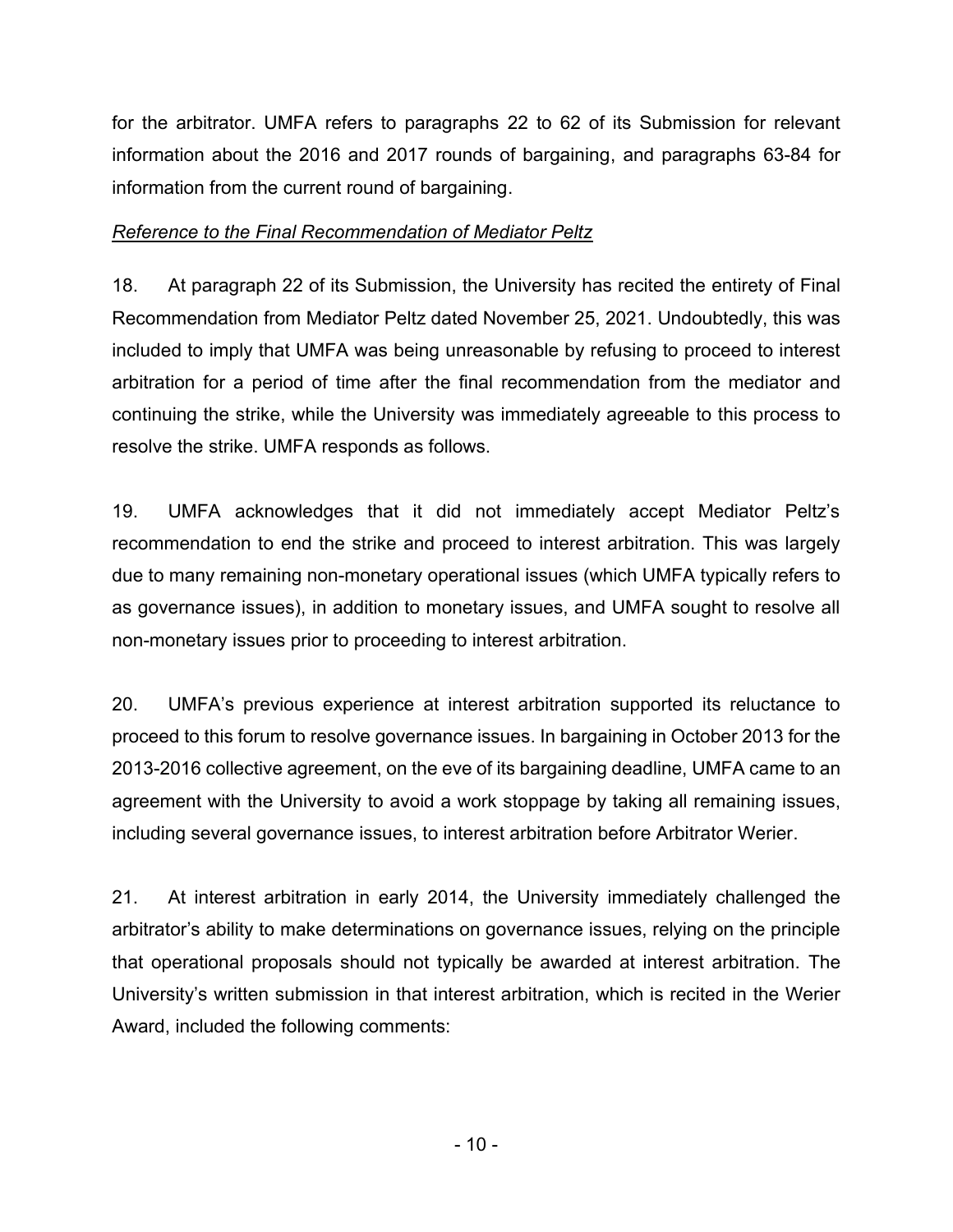All of the UMFA proposals except the Health Care Spending Account involve proposals to change the wording of the collective agreement, to change the governance of the university as it affects faculty. Arbitrators have almost universally ruled that such governance issues are best left to the parties to negotiate, as opposed to having an arbitrator write the contract, for myriad reasons. This arbitrator has previously ruled in several interest arbitrations that he was unwilling to impose new language on the parties that would be best left to the parties to negotiate. Those principles are critically important to this process.

### **Tab 37,** *2014 Interest Arbitration Award (Werier)***, page 8**

22. Despite its obvious interests in encouraging interest arbitration to avoid a strike, the University also claimed, at arbitration, that UMFA could have and should have "forced the issue" and proceeded to strike if governance issues were sufficiently important to it, but had opted not to do so.

### **Tab 37,** *2014 Interest Arbitration Award (Werier)***, page 8**

23. Arbitrator Werier subsequently denied each of UMFA's governance proposals. In effect, the University not only successfully avoided a strike, but successfully persuaded the arbitrator to avoid awarding any of the governance changes of importance to UMFA.

24. Given that prior experience, UMFA was not prepared to immediately default to interest arbitration in this round to deal with outstanding proposals on governance and working conditions, anticipating that the University would make the same preliminary and technical objections to its governance proposals, and anticipating a similar determination from an arbitrator to UMFA's detriment.

25. Secondly, at the time Mediator Peltz issued his Final Recommendation (on November 25, 2021), the parties had yet to agree to final wording on a Memorandum of Agreement for the interest arbitration or a Return to Work Protocol. They had also not agreed to salary structure changes or resolved certain outstanding and significant nonmonetary items, including the parameters around the University's ability to assign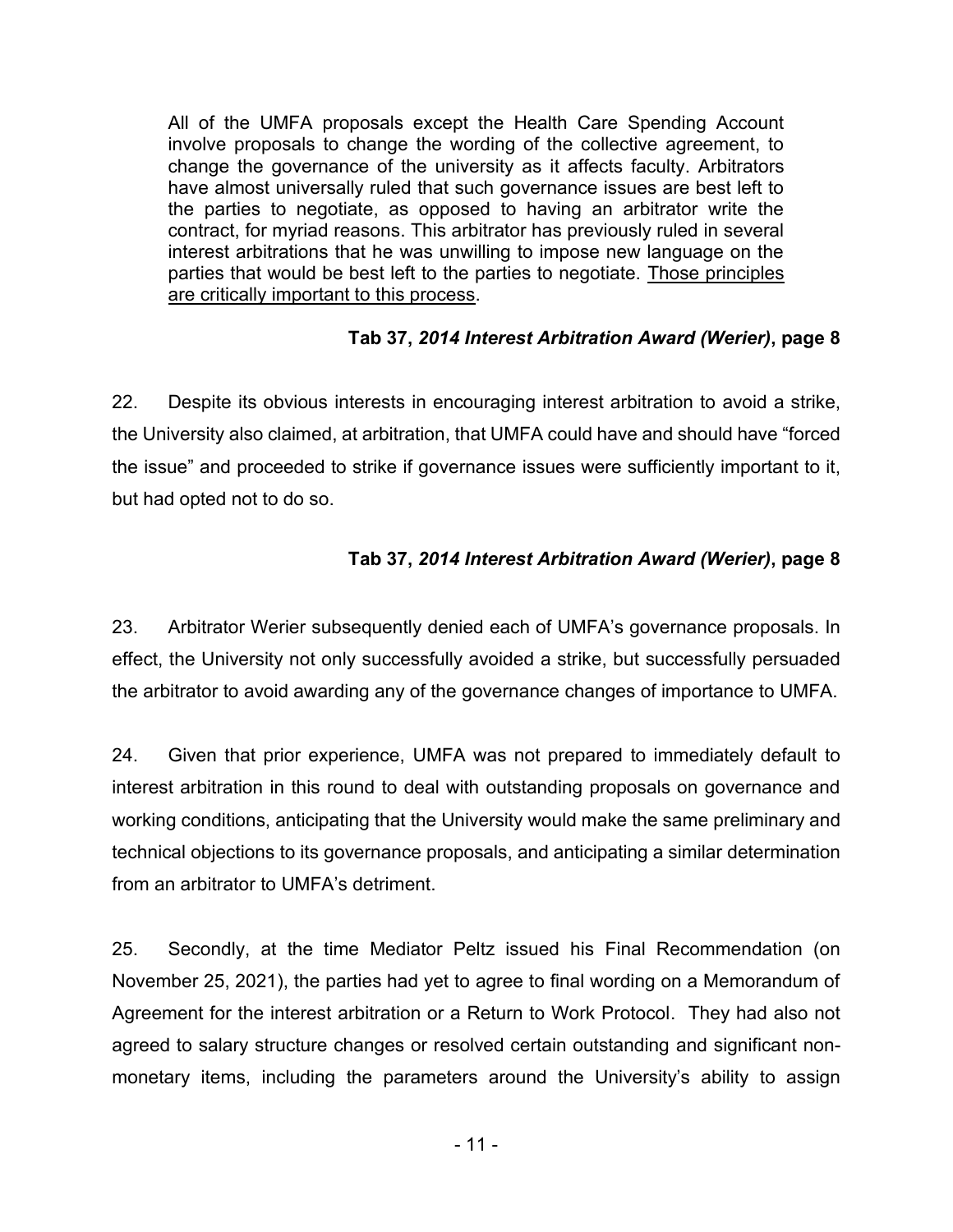online/virtual teaching beyond the pandemic, as well as assurances that Members would be assigned their teaching duties in a manner that would allow each Member to take their full vacation entitlement in each academic year, and would have sufficient time to conduct meaningful research.

26. Following the end of Mediator Peltz's appointment, the Parties were able to reach an agreement on both of those issues. As contained in **Tab 1** of UMFA's Written Submission, the Parties agreed on a new Letter of Understanding (Appendix 'K') which establishes a Joint Committee to study the issues pertaining to digital teaching and learning in the present and future; creates definitions of hybrid, blended, and distance education delivery modes; sets temporary restrictions on the assignment of online delivery modes of teaching; and sets out a process for the circumstance where a Member seeks to withhold consent as to the assignment on a course dependent on information technologies. The Parties also agreed on new language in Articles, 17, 19, and 34 which prohibits Members from being assigned Remote Learning courses, except in limited emergency situations. Also, as contained in **Tab 1** of UMFA's Written Submission, the Parties were able to agree on language in Articles 17 and 19, which states that all "Members shall be assigned teaching duties in such a manner so as to ensure they have time to take their vacation entitlement."

### **Tab 1, Memorandum of Agreement between University of Manitoba-UMFA, dated January 31, 2022, Appendix "A"**

27. Given the result of the 2014 Interest Arbitration, UMFA was wary to take such complex non-monetary issues to interest arbitration, especially when the parties' positions on these issues were drastically different.

28. Instead, UMFA, quite appropriately, sought to resolve all non-monetary issues, as well as certain monetary changes (i.e., the structural changes) in bargaining so that the focus of interest arbitration would be solely on outstanding monetary issues., Nothing negative can be taken from the fact that UMFA did not immediately agree to interest arbitration.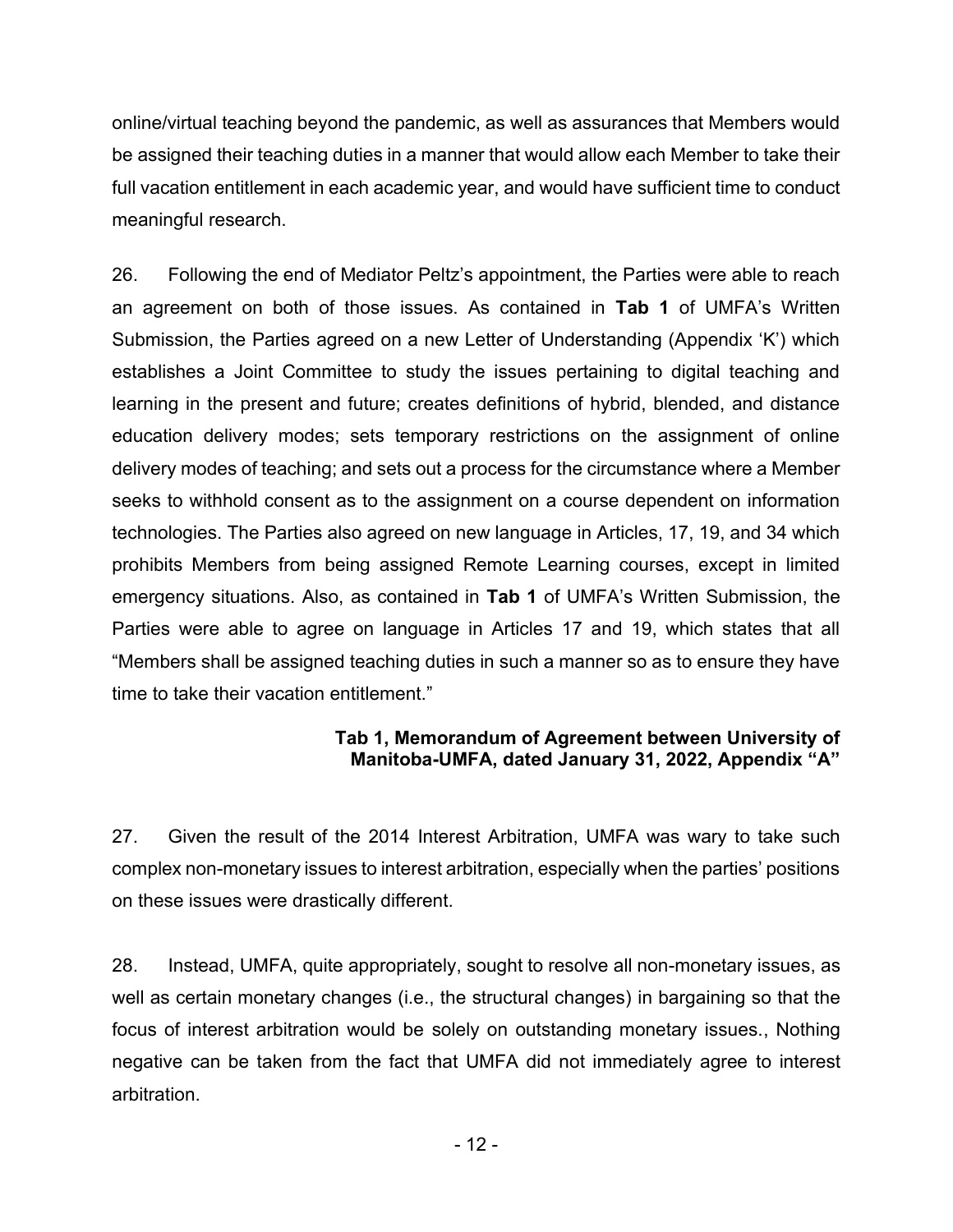### <span id="page-12-0"></span>(ii) Response on MOA and the U15 Group

29. At paragraph 27 of its Submission, the University recites from section 8 of the MOA, which states:

"In conducting the interest arbitration and determining the quantum of general salary increases and Recruitment and Retention Adjustments, the arbitrator **shall be guided** by the mutual aim of the Parties to achieve reasonable advancement in the U15 Group of Canadian Research University Salary Standings towards the 25<sup>th</sup> percentile, during the life of the Collective Agreement."

# **Tab 1, Memorandum of Agreement between University of Manitoba-UMFA, dated January 31, 2022**

30. Earlier in its Submission, in paragraph 22, the University cites from the Final Recommendation of Mediator Peltz, where he had included in his Final Recommendation a "customized arbitration referral" he had drafted which he viewed as best suited to the issues and fair to both parties. That referral included the following language, at paragraph iv:

"In making a salary award, the arbitrator **will consider** the parties' mutual aim to achieve reasonable advancement pin the U15 Group of Canadian Research University Salary Standings towards the 25<sup>th</sup> percentile during the life of the collective agreement."

# **Tab 9 to University's Submission, Final Recommendation of Arbitrator Peltz**

31. It is significant that UMFA demanded, and the parties agreed to, stronger, more directive language than that proposed by Mediator Peltz in his referral regarding the significance of advancement int the U15 rankings. This reveals that the parties agreed to make that objective the paramount consideration for this arbitrator, as opposed to a factor to be weighted equally alongside more traditional factors, as would be the case had the parties agreed to the wording initially suggested by Mediator Peltz.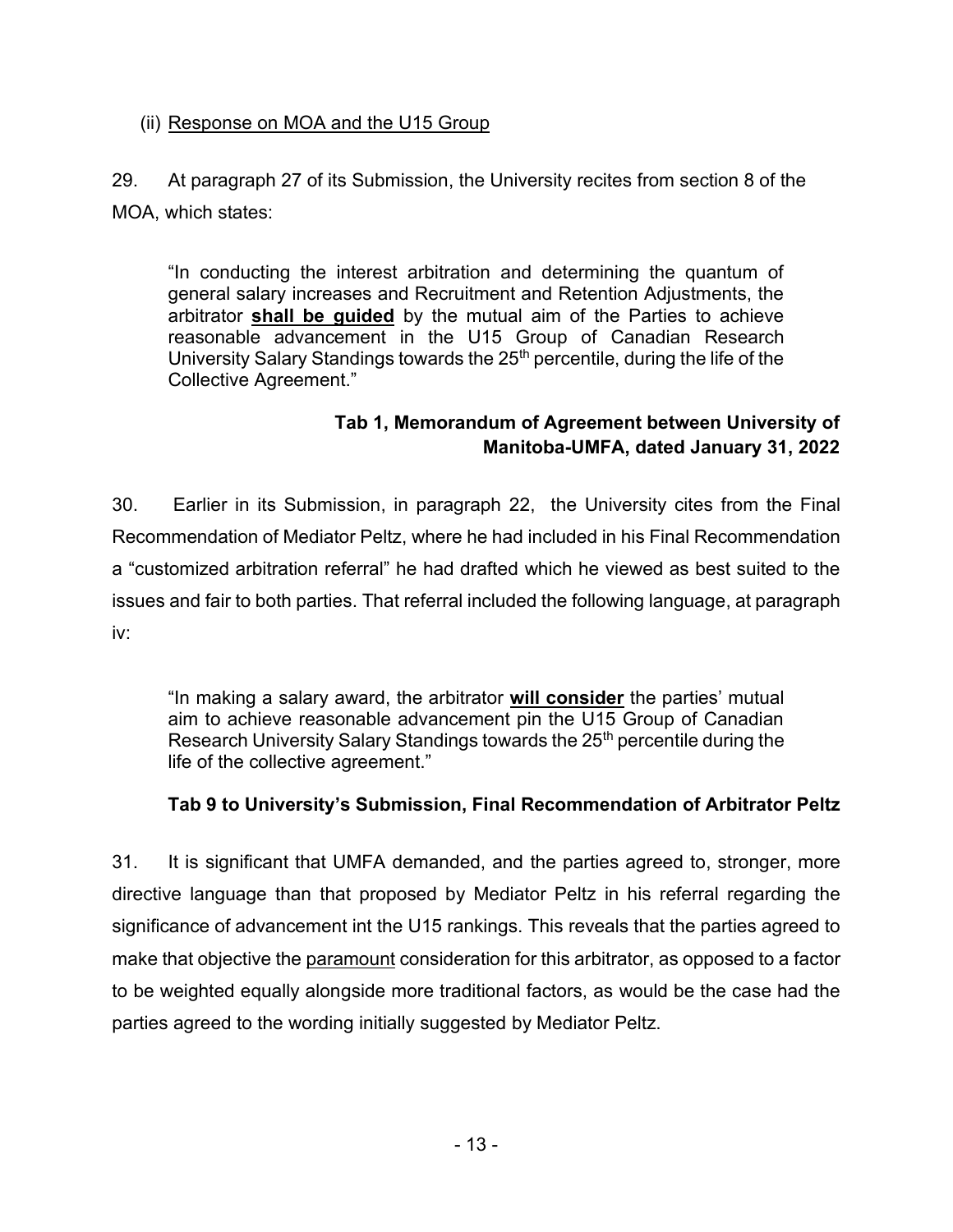32. This wording also makes the current arbitration distinguishable from the analysis conducted by Arbitrator Freedman in 2001 in the interest arbitration between these parties (**Tab 5 to the University's submission),** where no mutual stated objective was included in the referral to interest arbitration. That arbitration and award will be discussed in further detail below.

# <span id="page-13-0"></span>(iii) Response to Agreed to Items

33. Beginning at paragraph 34, the University provides a summary of the relevant structural changes to the salary scale contained in Article 24 of the Collective Agreement. UMFA acknowledges that these changes will benefit its members, but submits that the University has exaggerated or overestimated the extent to which these will assist in advancing salaries amongst the U15 rankings. UMFA will respond further when discussing the University's salary proposals.

### <span id="page-13-1"></span>*The University's Costing of these Structural Changes are Inaccurate*

34. At paragraphs 42-44, the University states that the cost of these structural changes is not insignificant and "will only continue to increase over time." This is, at the very least, misleading, and at worst, false.

35. At paragraph 43, the University provides a chart which shows that by Year 3, the additional performance increments cost over \$6.5 million more, or over 4%, than what they would have been under the previous schedule. However, the University's figures are cumulative figures, i.e., the Year 2 difference includes the Year 1 difference; and the Year 3 difference includes the differences from Year 1, plus the additional difference in Year 2. This is not an accurate reflection of the true costs of these changes, in that the costs are not cumulative.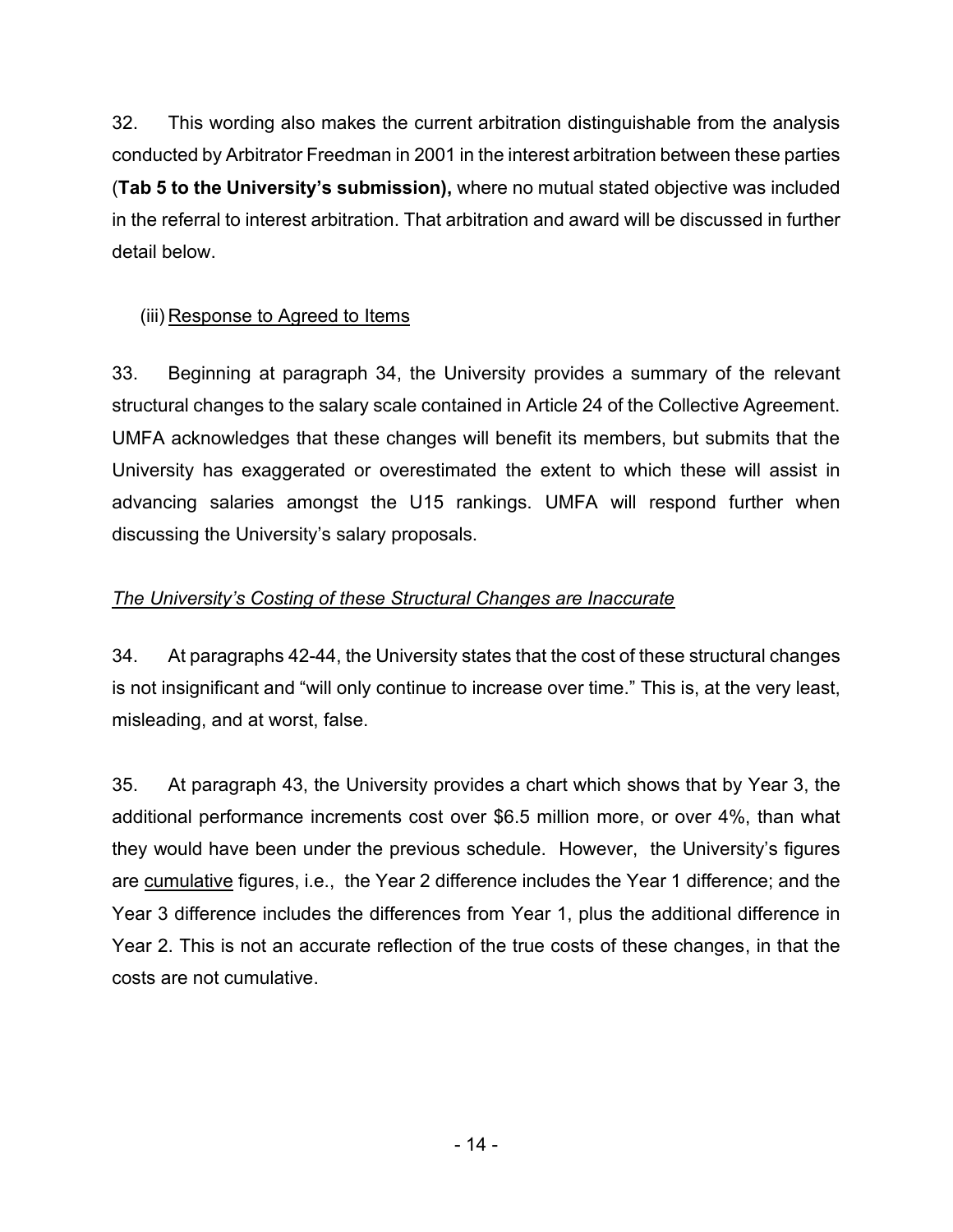36. UMFA has conducted its own costing analysis. The actual cost of the new increments over the life of the contract are as follows<sup>2</sup>:

|                                              | 2021-2022   | 2022-2023   | 2023-2024   |
|----------------------------------------------|-------------|-------------|-------------|
| Total increments                             | \$4,674,131 | \$4,280,629 | \$3,642,290 |
| % of previous year base salary               | 3.14%       | 2.78%       | 2.30%       |
| Year-over-vear reduction in total increments |             | \$393,502   | \$638,340   |

37. As this reveals, the total increments do not come close to the figures cited by the University, and decline in both dollar amounts and as a percentage of total base salaries over time. This occurs because the new salary structure included increases to salary maxima, i.e., the point at which Members are no longer eligible for increments (because an increment cannot increase a Member's salary above the maximum).

|                              | 2021-2022 | 2022-2023 | 2023-2024 |
|------------------------------|-----------|-----------|-----------|
| <b>Total Members</b>         | 1.226     | 1,226     | .226      |
| Members receiving increments | 1.185     | 1.158     | 963       |
| % receiving increments       | 97%       | 94%       | 79%       |

38. In a stable population a balance, or "equilibrium", will ultimately emerge where new or promoted Members will begin receiving increments and will replace the Members who "max out" and/or leave through resignation or retirement. Once that balance is reached, the cost of increments no longer has any impact on total salary costs: everyone's salary increases every year, but total salary costs, and average salary, remain the same.

39. Accordingly, the University's claim about rising costs over time as a result of these structural changes is inaccurate and should not be relied upon.

# <span id="page-14-0"></span>*The University's submission regarding changes to and use of Market Stipends*

40. At paragraph 46 of the University's Submission, the University contends that recent amendments to the market stipend provisions in Article 31.3 will provide it with greater flexibility to award market stipends in market sensitive disciplines. It further contends, at

<sup>2</sup> The increments costs assume no general salary increase and no recruitment and retention adjustments.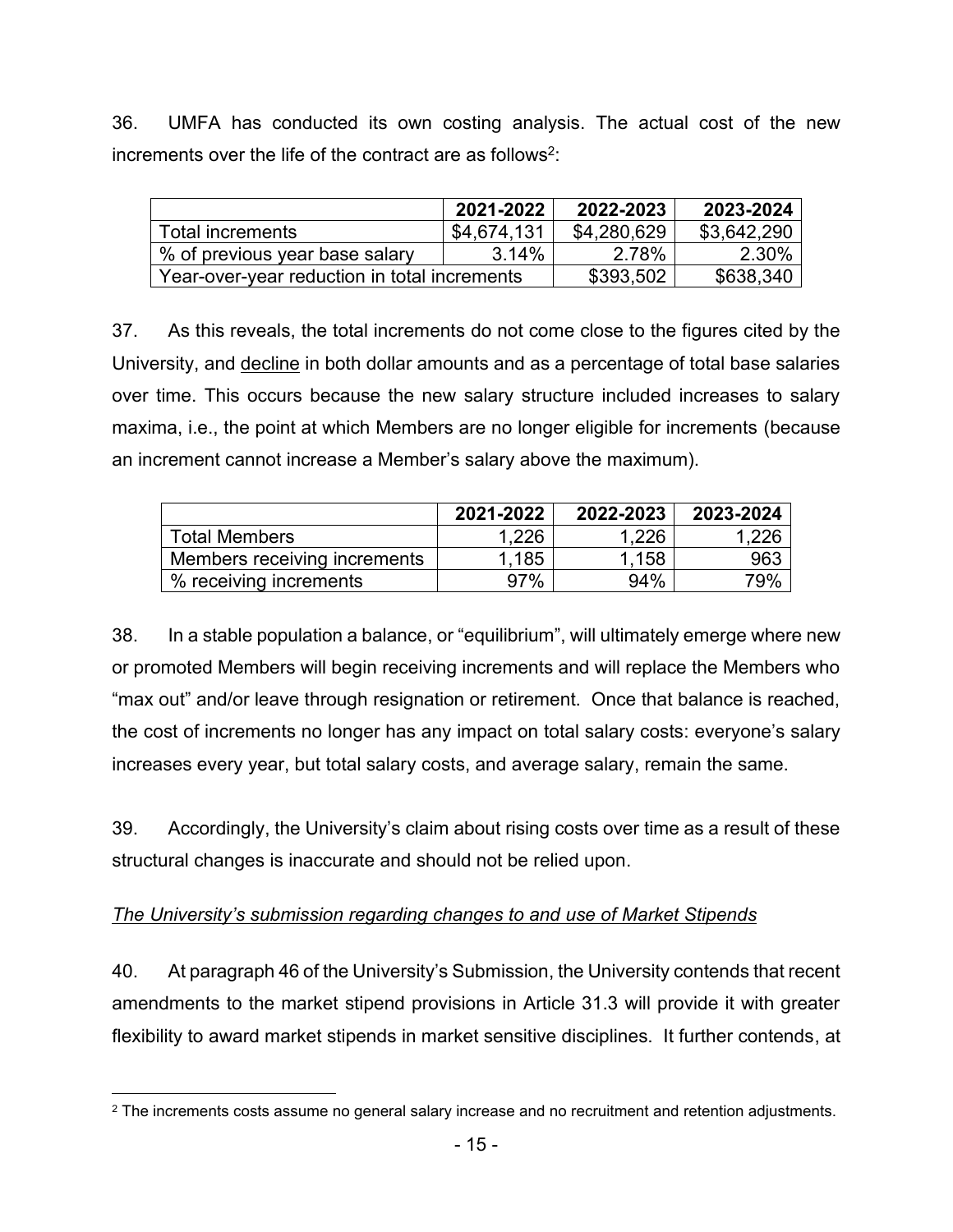paragraph 56, that to the extent a recruitment and retention issue exists among UMFA Members, that the changes to the market stipend provisions will "allow the University to adequately and meaningfully address those issues on a case-by-case basis."

41. Even before the recent amendments to the market stipend provisions, the University possessed the ability to award more market stipends in market sensitive disciplines than it had historically chosen to issue. As indicated at paragraph 47 of the University's Submission, market stipends have been and continue to be provided to UMFA Members in the Faculty of Law (approximately 20 UMFA Members) each year, regardless of the limitations that were in place in Section 31.3.5.3 on reducing the market stipend. To be clear, only Members in the Faculty of Law currently receive market stipends.

42. During bargaining in 2021, UMFA sought information from the University regarding the amount paid by the University through market stipends since 2017. The University provided the following statistics:

| Year    | <b>Market Supplement</b><br><b>Total</b> |
|---------|------------------------------------------|
| 2017-18 | \$320,000                                |
| 2018-19 | \$295,801                                |
| 2019-20 | \$269,375                                |
| 2020-21 | \$289,375                                |

# **Tab 77, Email from Ken MacLean to Cameron Morrill, September 13, 2021**

43. Even with market stipends of \$10,000 or \$15,000 issued in the Faculty of Law, the University has awarded, on average, less than half of the previous \$600,000.00 cap on market stipends per year.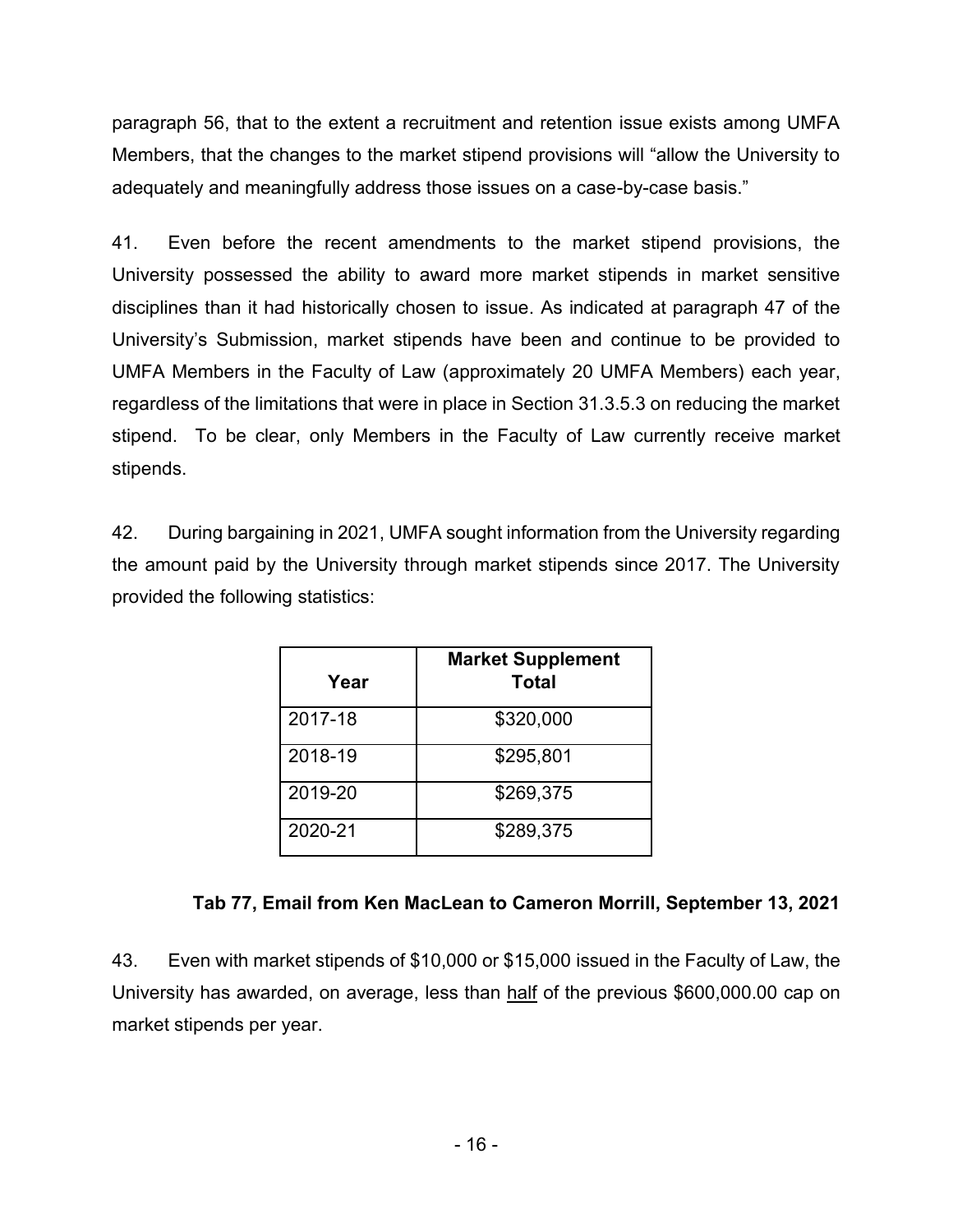44. The University cited the 2001 Arbitration Award of Arbitrator Freedman at paragraph 189 of its Submission, in which he acknowledged the market stipend as being a valuable retention tool for sought after professors, and stated that the:

"…market stipend provision…is a mechanism by which supplements in disciplines where the market demand is high may be paid to ensure that members do not find greener fields elsewhere."

### **Tab 35, Freedman Award, page 12**

45. UMFA submits that Arbitrator Freedman would have come to a different conclusion about the true usefulness of market stipends as an important retention tool, had he known that the University would choose in future years to spend, on average, less than half of it per year on market stipends across a membership of over 1,200 members.

46. The University has continued to underspend on market stipends to the point that, during the 2021 collective bargaining round, UMFA was perplexed as to why the University was intent on raising the cap on market stipends. The parties have negotiated an increase to the market stipends cap to \$1,000,000.00, but UMFA questions, given clear past practice by the University, whether it will ever spend to the cap, particularly considering that these market stipends must be paid out of the budgets of the individual faculties that wish to pay them.

47. If the University has indeed been restrained from spending to the cap on market stipends due to the previous limitation in Section 31.3.5.3, which UMFA submits is not the case, the University has also had the option to increase UMFA Member salaries up to an annual maximum of \$250,000.00 outlined in Section 24.8.1-24.8.3 of the Collective Agreement, which permits the University, at its own discretion, to provide an increase to a Member's base salary in "exceptional circumstances" (an undefined term). Arbitrator Freedman also referred to these exceptional salary increases in his 2001 Arbitration Award, and had noted that these funds should also help in "ensuring in specific cases that Manitoba can truly compete effectively when circumstances require." Freedman had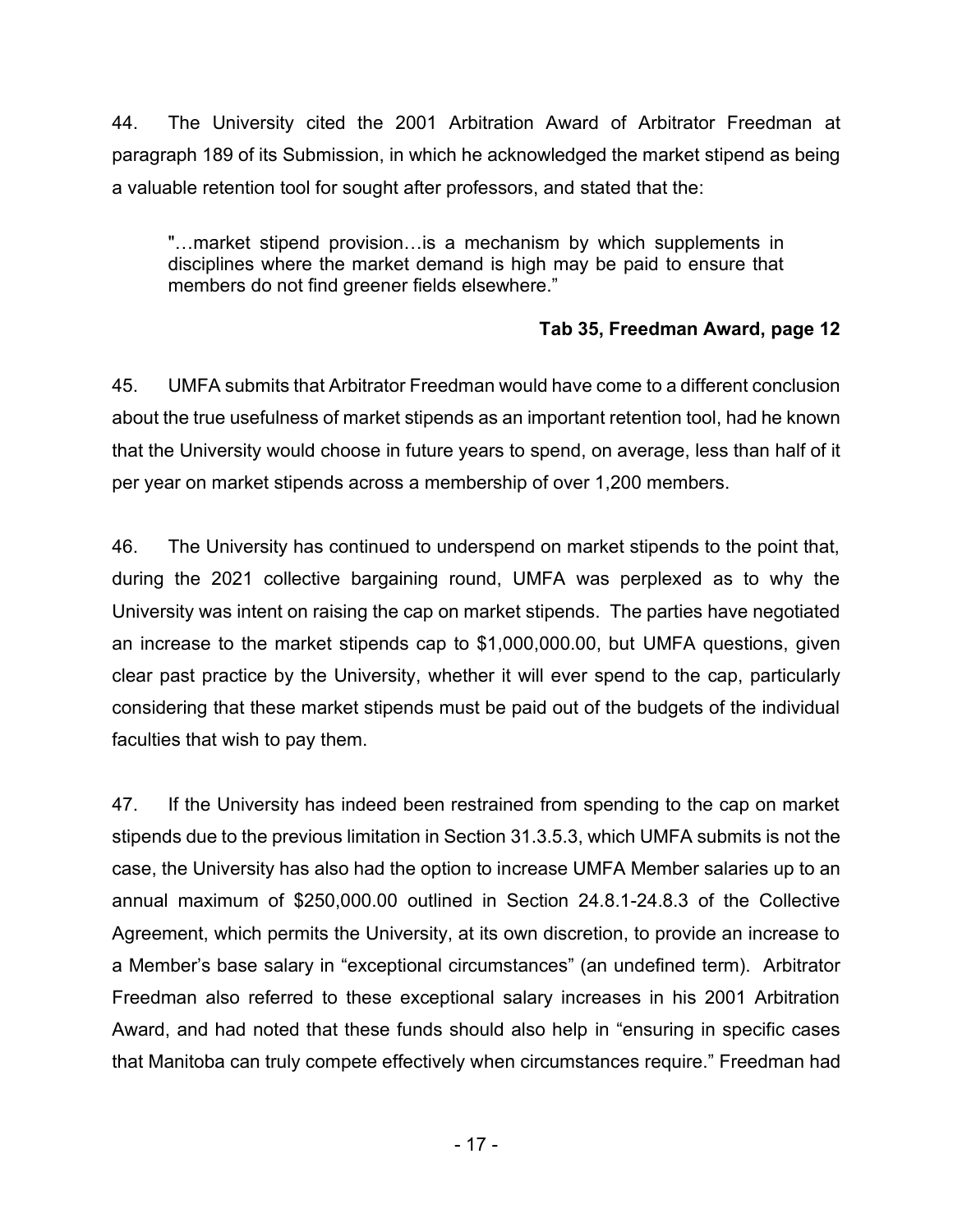also noted how the cap on these funds had increased from \$150,000.00 to \$250,000.00 for the newly negotiated 2001-2004 Collective Agreement.

#### **Tab 35, Freedman Award, paragraph 12**

48. While in bargaining, UMFA had sought information regarding current Members who had received an exceptional salary increase during the life of the 2017-2021 collective agreement. The data provided by the University indicated that only eight (8) current UMFA Members had been granted an exceptional salary increase, for a total of \$71,512.85 over 4 years. Notably, section 24.8.3 of the Collective Agreement allows the University to provide up to \$250,000.00 in exceptional salary increases in each year of the agreement.

#### **Tab 77, Email from Ken MacLean to Cameron Morrill, September 13, 2021**

49. The University's failure to spend to (or anywhere near to) the cap through market stipends or exceptional salary increases clearly points to a historical reluctance by the University to spend additional funds to improve UMFA Member salaries, not an inability to do so. That history reveals that extreme caution should be exercised when considering future use of the revised stipends by the University as it claims throughout its Submission as a reason to award its proposals in this proceeding.

#### <span id="page-17-0"></span>**Response to Legal Principles**

50. Commencing at paragraph 58 of its Submission, the University sets out the interest arbitration principles that it states ought to govern in this process. UMFA takes issue with certain of the points raised.

#### <span id="page-17-1"></span>**Proper Comparators**

51. UMFA takes no issue with the principle of comparability generally, but reiterates that the parties have stipulated in the MOA that the salaries of those in the U15 rankings are the pre-eminent comparator in this interest arbitration. Therefore, the other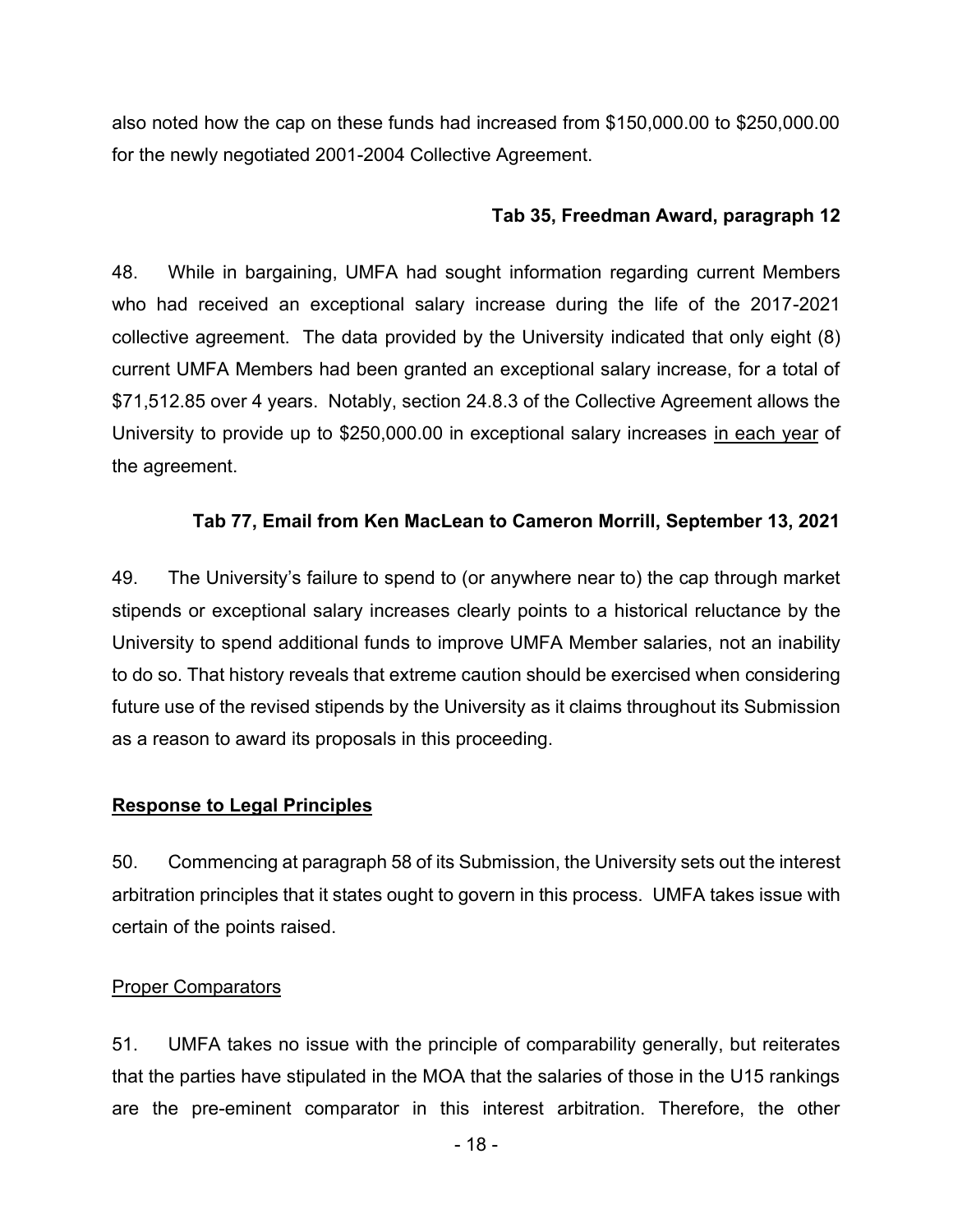comparators applied by Arbitrator Shime in the *McMaster University* award, cited by the University at paragraph 61 of its Submission (i.e., the salary and benefits of other universities in the province, those in the education sector- high school and community colleges, and those with other professional salaries-lawyers, doctors, engineers, social workers) deserve considerably less weight in this proceeding.

52. Public sector wage settlements recently achieved in Manitoba are also less relevant than in a traditional interest arbitration.

53. This interest arbitration is distinguishable from the 2001 interest arbitration between the parties. In that arbitration, Arbitrator Freedman noted that the agreement to resort to interest arbitration had come quickly:

By virtue of circumstances this arbitration was conducted in an expedited fashion. The Faculty had gone on strike on Monday, there had been intense public focus on the situation, with considerable media commentary, and by sometime late Thursday, the parties signed a brief agreement to submit the dispute to (essentially) binding arbitration and to have the Faculty go back to work. About 36 hours later, the arbitration hearing commenced.

In these circumstances it is quite understandable that neither party had the opportunity to present with its submission at arbitration a statement of the principles that would govern the arbitration and pursuant to which I would arrive at a decision….

#### **Tab 35, 2001 Freedman Award, page 2**

54. UMFA has produced, at **Tab 78,** a copy of the 2001 "brief agreement". That MOA contains no reference to the factors that ought to be considered by the arbitrator. Specifically, no reference is made to the arbitrator being guided by any the mutual intentions of the parties, particularly a shared desire to climb the rankings amongst comparator universities, as is the case here.

### **Tab 78, 2001 Brief Agreement**

55. Given that context, Arbitrator Freedman proceeded to apply traditional interest arbitration principles and factors in his determinations.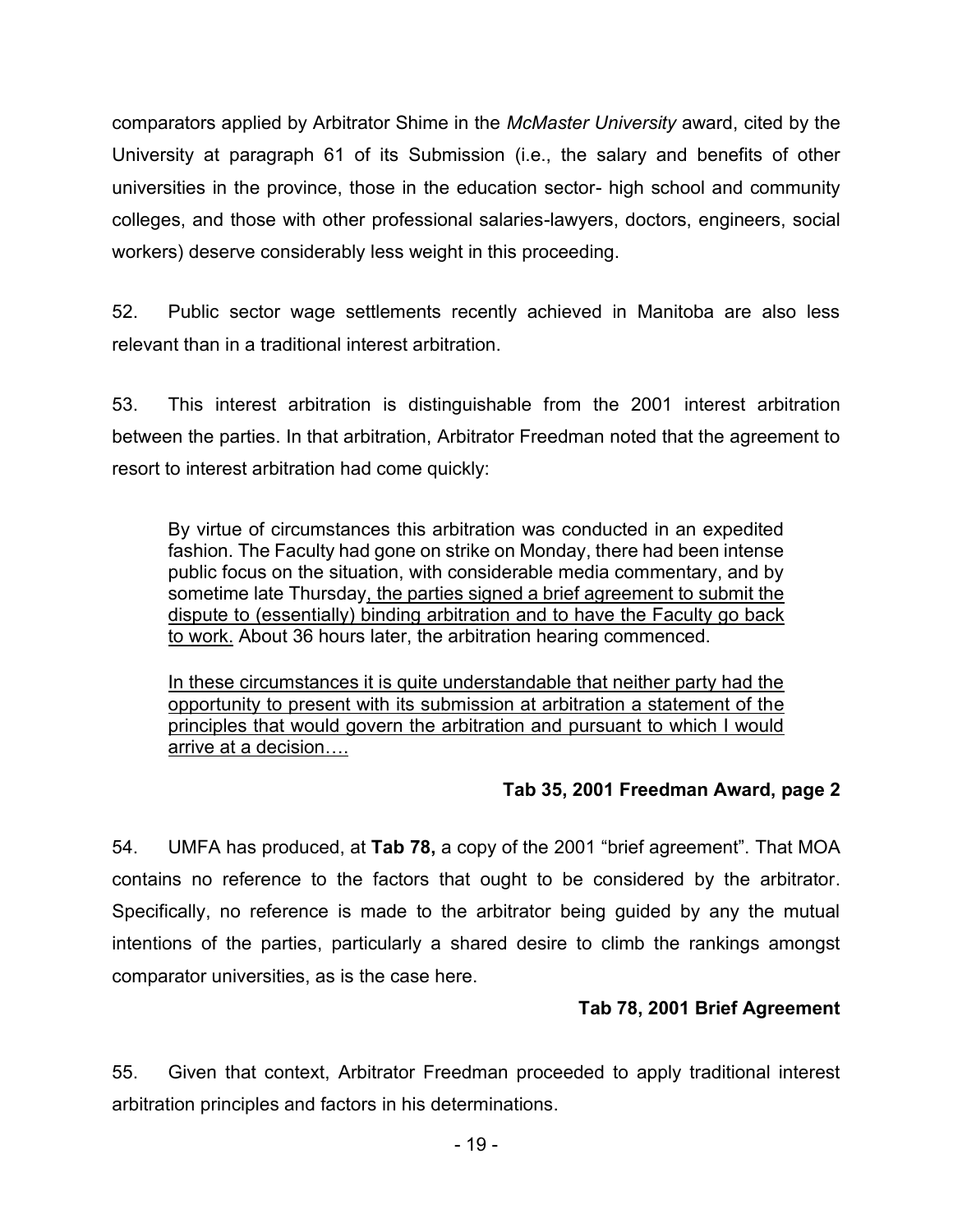### **Tab 35, Freedman 2001 Award, pages 2-3**

56. UMFA does not take issue with the other factors raised by the University in the replication analysis, but reiterates that they ought to be given appropriate and lesser weight in this proceeding, given the mutual aim of the parties.

#### <span id="page-19-0"></span>Ability to Pay

57. At paragraph 63 of its Submission the University acknowledges that ability to pay is not a consideration in this interest arbitration, but nevertheless stresses that public sector funding cannot be viewed as limitless. It then states that arbitrators cannot be completely blind to the economic situation and must remain "responsible" when fashioning an award.

58. To be clear, these comments come from the Arbitration Board in the *Louis Riel* Interest Arbitration Award and must be read in their appropriate context. In that arbitration, the School Division was arguing that ability to pay was a relevant factor and that its ability was hampered by the government's financial mandates. The Board nevertheless determined that the *McMaster University* jurisprudence applied, and stated:

62 Louis Riel School Division is an entity operationally distinct from government but as the evidence before the board established, the Division is subject to close government financial control, when government so chooses. Legally, the Division is a creature of government. At the present time, government has placed a high priority of expenditure restraint and taxpayer relief, both for provincial taxpayers and local ratepayers. The Government has made the Division a vehicle for delivery of this policy. At the same time, the Division's trustees retain the right and the obligation to make educational decisions within the available financial resources. This is no easy task at the best of times, and especially so in the current environment.

…

64 For these reasons, the board holds that the *McMaster University* jurisprudence applies. Government does not lack the ability to pay but has decided it is unwilling to pay more than a prescribed amount for labour costs at this time, opting instead for taxpayer relief as a policy choice. The level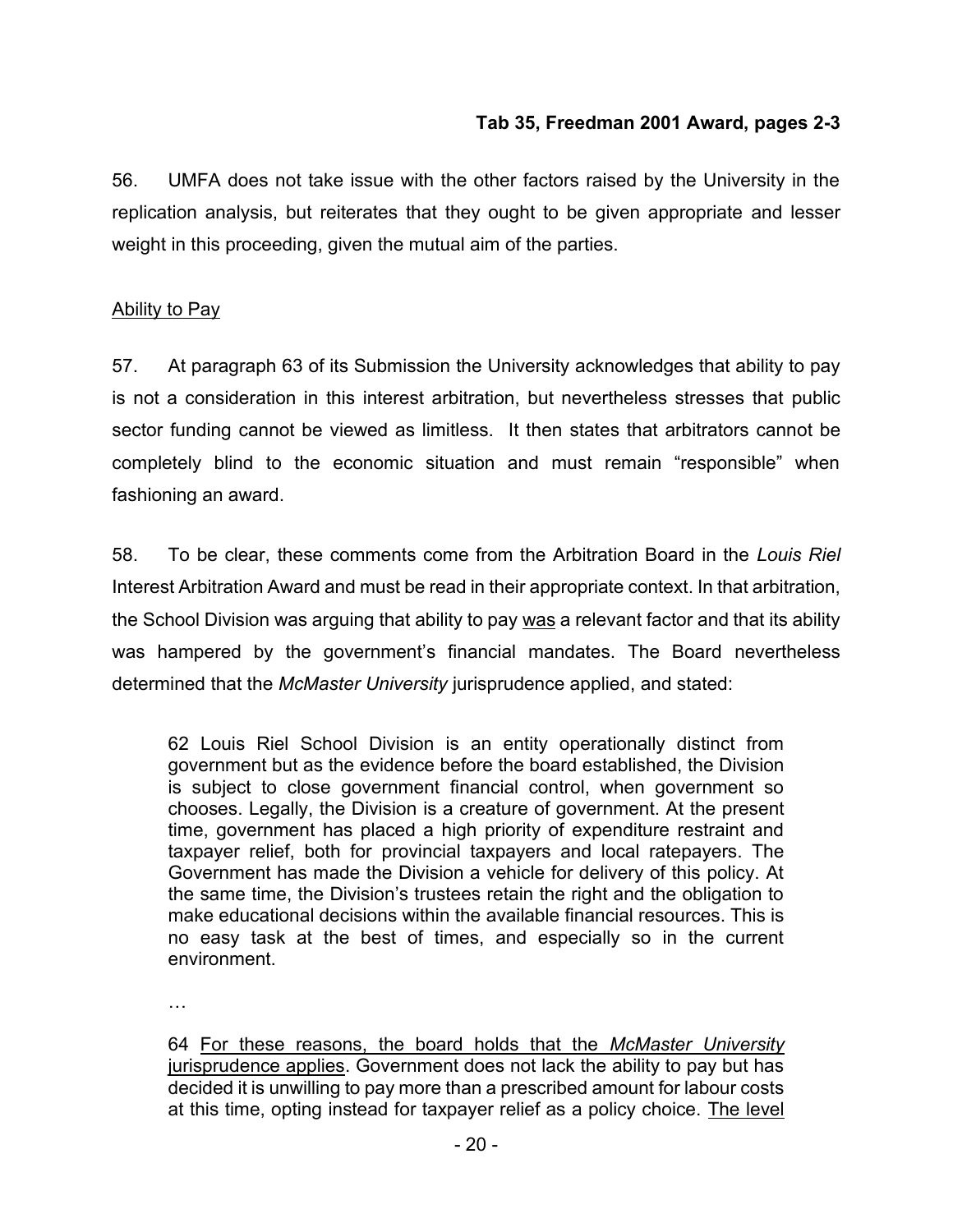of public services and the provision of resources to pay for them is a political responsibility. The Division will have to lie within these constraints, which include the arbitration board's jurisdiction to make an award based on objective labour market data and the established relevant factors.

65 The present board adopts Arbitrator Ready's caveat in *City of Regina*, where he endorsed the *McMaster University* line of authority and stated as follows: "the fiscal objectives and taxation policies are for the politicians to develop. A considered application of the replication process cannot, however, be completely blind to the economic situation." An independent arbitration board must be responsible in fashioning an award but must not allow the government's bargaining mandate to dictate the result.

# **Tab 15 to the University's Submission, paragraphs 62-65**

59. In the MOA, the parties have agreed, in paragraph 10, that:

"Under no circumstances shall the arbitrator consider any collective bargaining mandate issued to the University by the Government. The University agrees it shall not disclose in arbitration the nature or details of any such mandate."

# **Tab 1, Memorandum of Agreement between University of Manitoba-UMFA, dated January 31, 2022 paragraph 10**

60. UMFA acknowledges that the economic climate and government finances are generally relevant factors in this proceeding and has provided an expert report on these issues. However, despite its claim otherwise, the University's submission in these areas, including its analysis of the University's Financial Circumstances, are unquestionably a thinly disguised ability to pay argument. UMFA refers to paragraphs 117 to 129 of its Submission for jurisprudence regarding the ability to pay not being an appropriate consideration in this process and will discuss this further in response to the University's general salary increase proposal.

# <span id="page-20-0"></span>Conservative Process, Breakthrough Provisions and Monumental Changes

61. At paragraph 66 of its Submission, the University submits that interest arbitration is an inherently conservative process. In support, it cites from this arbitrator in *University*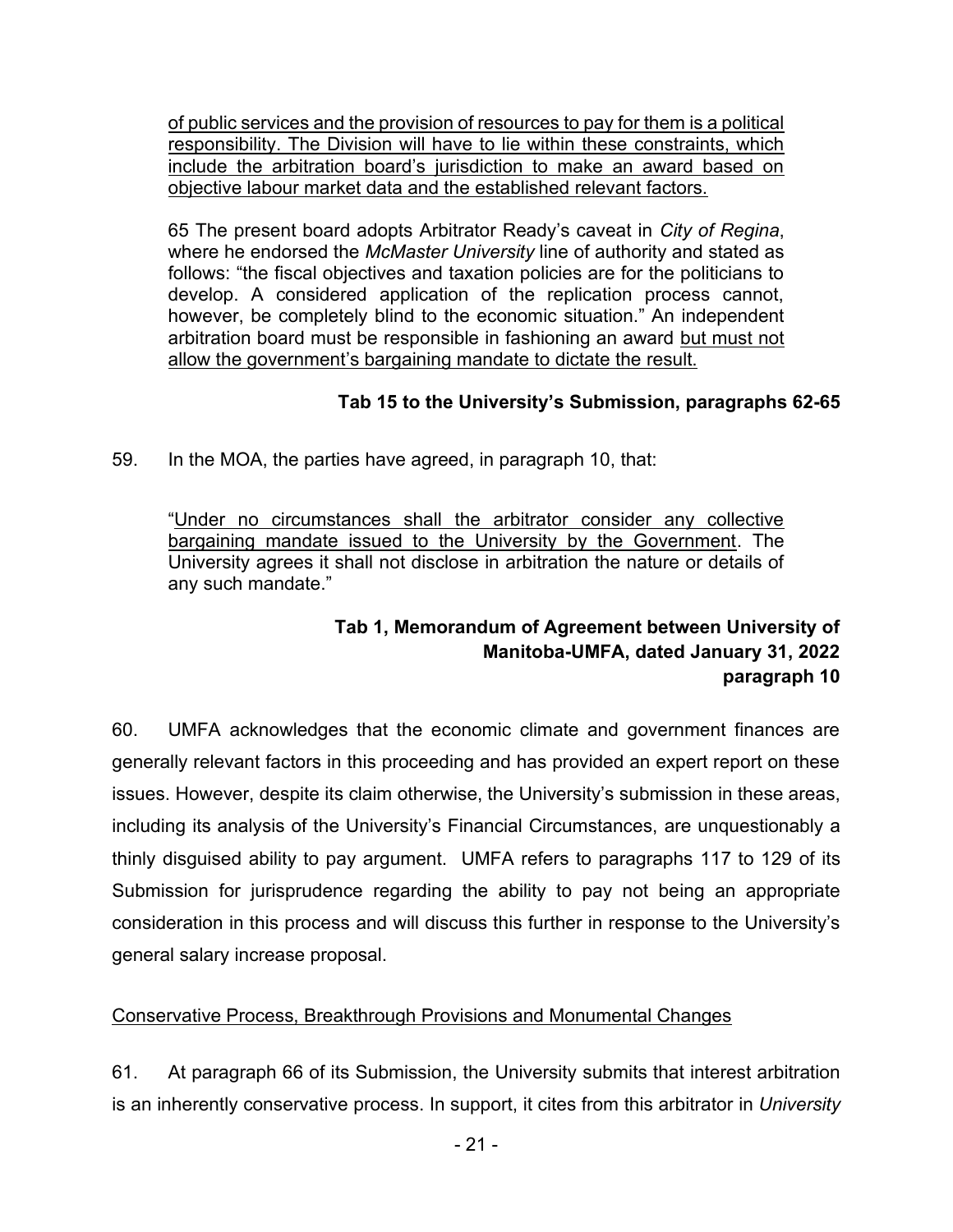*of Toronto and CUPE Local 3902* (**Tab 17 to the University's Submission**) for the comment that "collective bargaining mandates are rarely achieved in a single round", and "aspirations are not demonstrated need." It then comments that "breakthrough provisions and monumental changes" are best left to the parties to negotiations.

62. Arbitrator Freedman commented as follows on what constitutes a breakthrough in a recent interest arbitration between *MGEU and Macdonald Youth Services:* 

I think it is more likely that the parties would have reached an agreement on wages for a shorter term than a longer one. A 2-year term would not be a "breakthrough" as that concept is understood in interest arbitrations, where novel provisions are introduced into a contract by a board's award.

# **Tab 43,** *Macdonald Youth Services Award (Freedman),* **para 65**

63. UMFA is not proposing any breakthrough or monumental to the collective agreement as that term is understood in the authorities. Salary increases proposed by UMFA would not be a breakthrough as suggested by the University, nor can increases that advance salary in the U15 rankings be considered an inappropriate breakthrough or monumental change, given the parties agreement as to the focus of this proceeding.

64. UMFA generally agrees with the remainder of interest arbitration principles cited by the University, although it disputes the University's application of those principles. The Association will address those principles further in responding to specific proposals below.

# <span id="page-21-0"></span>**Response to the Mutual Aim of the Parties**

65. At paragraph 67 of its Submission, the University states that replication principles do not change simply because of the mutual aim of the parties under section 8 of the MOA- to achieve reasonable advancement in the U15 Group towards the  $25<sup>th</sup>$  percentile, during the life of the Collective Agreement. In doing so, the University has sought to downplay the stated mutual objective of the parties.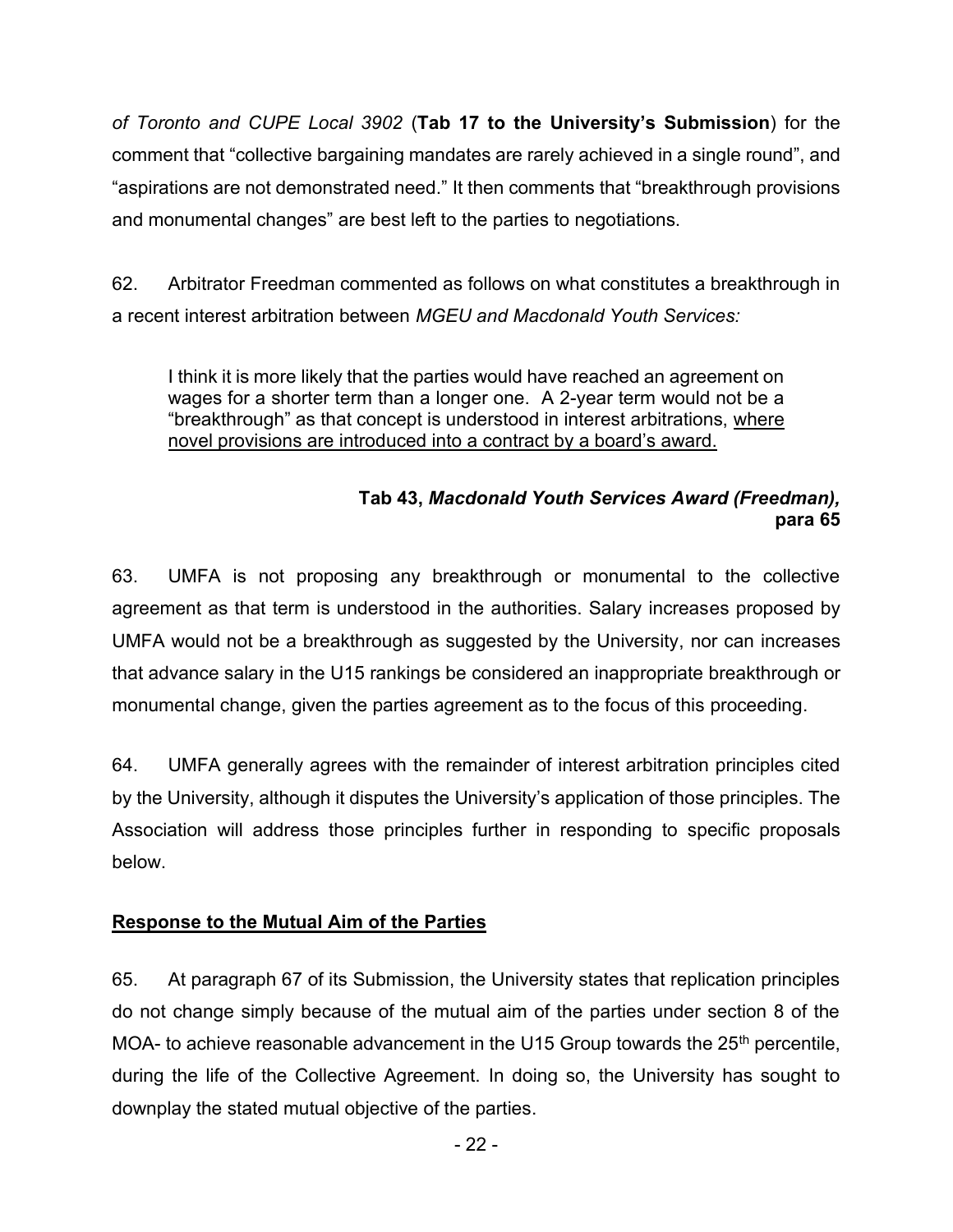66. UMFA acknowledges that the replication analysis and the mutual stated aim of the parties are somewhat related in this proceeding. However, it must be borne in mind that the parties have established specific parameters and have identified their mutual objectives that will dictate the outcome regarding salary increases. The parties have identified that this objective is more significant to the arbitrator's determinations than other factors. As stated in the *University of Toronto* decision cited by the University, where there was a commitment to continue to be a leader amongst the world's best teaching and research institutions, "more than mere lip service [to the ideal] is required…."

#### **Tab 12 to the University's Submission, para. 19**

67. As suggested by the University at paragraph 71 of its Submission, "the parties' choice of words must be given meaning" and that this mutual objective is the "starting point" for the replication analysis. UMFA agrees with that submission.

68. The University's rationale about other factors potentially reducing the outcome would, in application, see the arbitrator make initial determinations on appropriate salary progression in the U15 rankings, but then potentially determine that other, more traditional interest arbitration factors ought to serve to water down or reduce the advancement. That may be appropriate in more traditional interest arbitrations, but is not appropriate in this proceeding. In any event, neither party appears to be proposing that result.

69. UMFA will elaborate while responding to the University's submissions on the factors for consideration.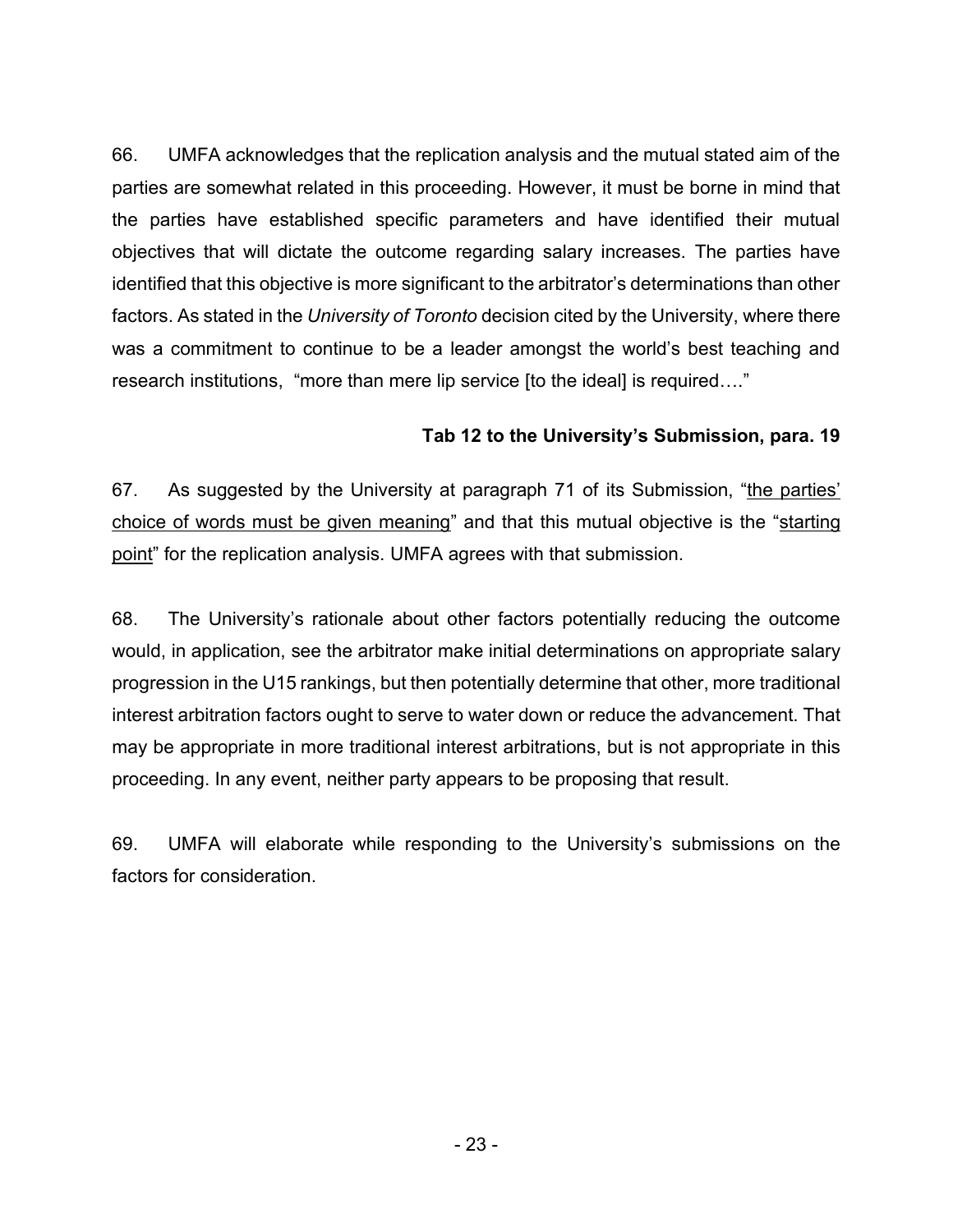# <span id="page-23-0"></span>**Response to the University's Proposals**

# <span id="page-23-1"></span>**(a) Section 1(a) of the MOA: General Salary Increases**

70. Before responding to specific aspects of the University's proposed general salary increases, UMFA first responds to the University's repeated use of median salary and increment statistics as opposed to average salary and increment statistics throughout its Written Submission.

### <span id="page-23-2"></span>Median vs. Average Salary Statistics:

71. Beginning at paragraph 29, the University cites data from Statistics Canada showing the median salaries received by faculty in the U15 rankings. It adds, via footnote 3, that the median is "less susceptible to being inappropriately skewed in either direction due to outliers."

72. UMFA maintains that average salary data, as opposed to median salary, is a much more reliable and appropriate method of understanding and comparing compensation among the U15 institutions.

73. The mean (average) value of numerical data is the most commonly used statistical measure. It is routinely used when determining the central tendency of a set of statistical scores, such as salaries.

74. The median, which provides the value for which half of the members of the group fall below, and half fall above, is considered an alternative measure which is more often applied when there are skewed distributions due to outliers. When both measures are considerably different, this indicates that the data are skewed, and the median generally gives a more appropriate idea of the data distribution.

75. There is no skewed distribution to be concerned about in this proceeding.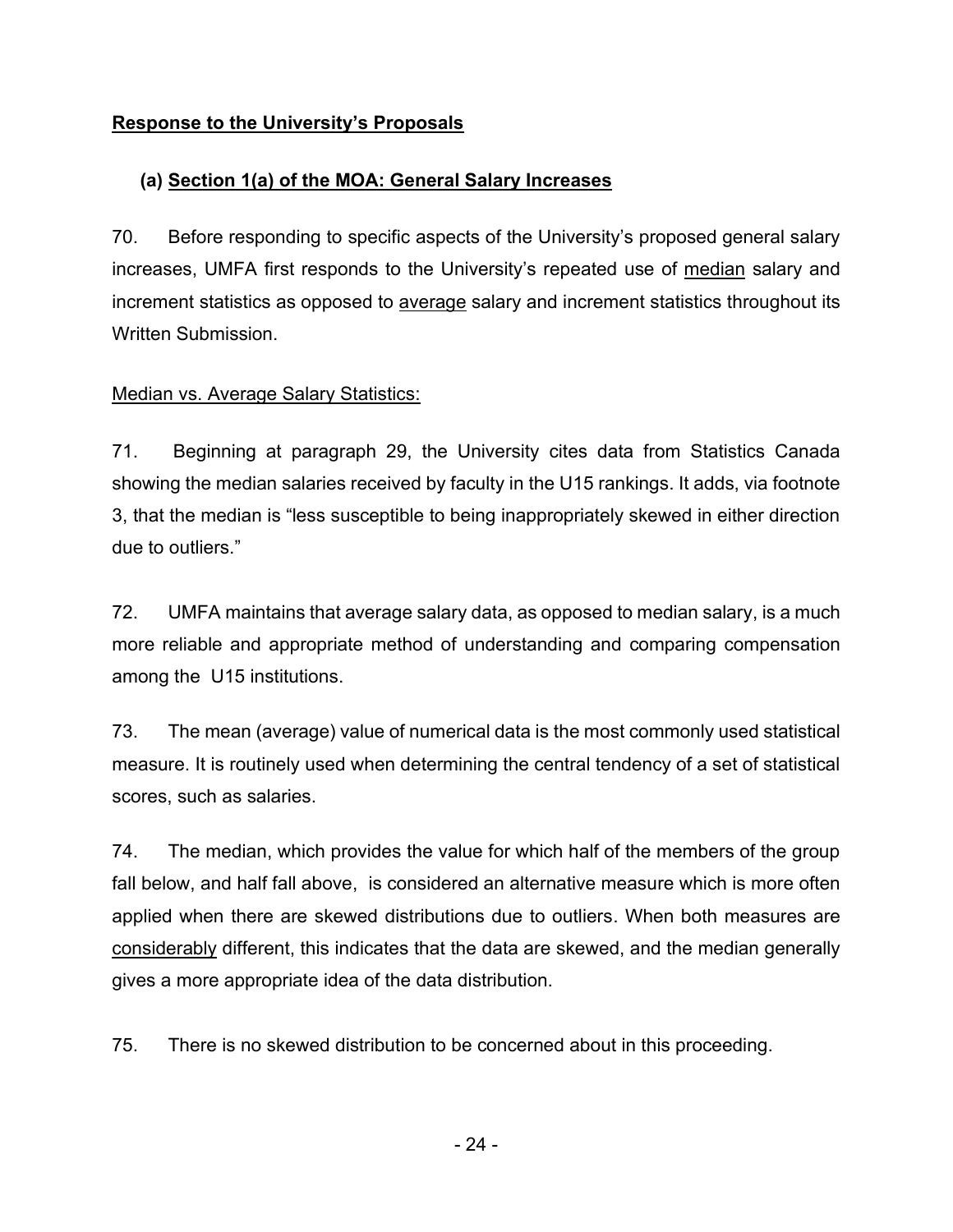76. The following chart reveals the difference between the mean (or average) versus median for professor base salaries at the University of Manitoba in 2020-2021:

| <b>Rank</b>         | Mean salary<br>(average) | <b>Median</b><br>salary | <b>Difference</b><br>$%$ of mean) |
|---------------------|--------------------------|-------------------------|-----------------------------------|
| Full professor      | \$152,000                | \$152,575               | 0.38%                             |
| Associate professor | \$121,150                | \$121,925               | 0.64%                             |
| Assistant professor | \$99,200                 | \$94,925                | 4.31%                             |

**Mean vs Median Salaries – UM 2020-2021 Per Statistics Canada** 

77. This comparison reveals that there is no evidence of a substantial difference between the average and median at any of the professor ranks at the University of Manitoba. This result suggests that there is not a problem with a skewed distribution in the data requiring the use of a median over an average.

78. Nor is there a considerable difference between the mean and median among the U15 universities for 2020-2021: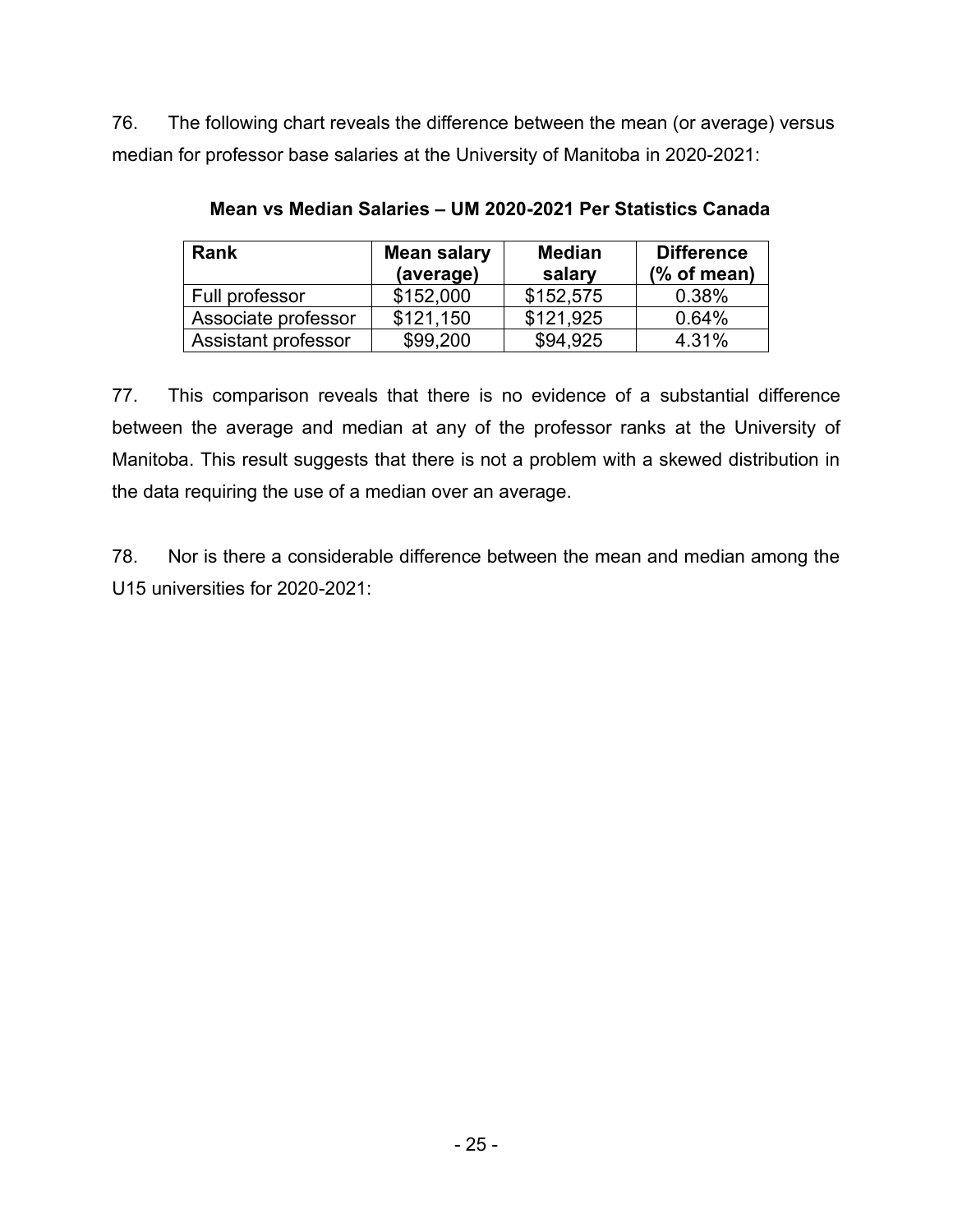| U15 mean and median salaries, 2020-2021, per Statistics Canada |                       |             |               |          |             |  |
|----------------------------------------------------------------|-----------------------|-------------|---------------|----------|-------------|--|
| <b>Mean - Median</b>                                           |                       |             |               |          |             |  |
|                                                                |                       |             |               |          | $%$ of      |  |
| <b>University</b>                                              | <b>Professor Rank</b> | <b>Mean</b> | <b>Median</b> | \$       | <b>Mean</b> |  |
| Alberta                                                        | Assistant             | \$111,775   | \$104,800     | 6,975    | 6.24%       |  |
| Alberta                                                        | Associate             | \$135,925   | \$132,075     | 3,850    | 2.83%       |  |
| Alberta                                                        | Full                  | \$186,300   | \$176,250     | 10,050   | 5.39%       |  |
| Calgary                                                        | Assistant             | \$112,125   | \$106,575     | 5,550    | 4.95%       |  |
| Calgary                                                        | Associate             | \$131,375   | \$126,200     | 5,175    | 3.94%       |  |
| Calgary                                                        | Full                  | \$175,400   | \$167,000     | 8,400    | 4.79%       |  |
| Dalhousie                                                      | Assistant             | \$108,800   | \$107,275     | 1,525    | 1.40%       |  |
| Dalhousie                                                      | Associate             | \$133,025   | \$130,375     | 2,650    | 1.99%       |  |
| Dalhousie                                                      | Full                  | \$167,175   | \$164,050     | 3,125    | 1.87%       |  |
| Laval                                                          | Assistant             | \$97,975    | \$96,700      | 1,275    | 1.30%       |  |
| Laval                                                          | Associate             | \$116,075   | \$114,125     | 1,950    | 1.68%       |  |
| Laval                                                          | Full                  | \$142,275   | \$146,850     | $-4,575$ | $-3.22%$    |  |
| Manitoba                                                       | Assistant             | \$99,200    | \$94,925      | 4,275    | 4.31%       |  |
| Manitoba                                                       | Associate             | \$121,150   | \$121,925     | $-775$   | $-0.64%$    |  |
| Manitoba                                                       | Full                  | \$152,000   | \$152,575     | $-575$   | $-0.38%$    |  |
| <b>McGill</b>                                                  | Assistant             | \$113,850   | \$105,000     | 8,850    | 7.77%       |  |
| <b>McGill</b>                                                  | Associate             | \$133,950   | \$129,250     | 4,700    | 3.51%       |  |
| <b>McGill</b>                                                  | Full                  | \$173,775   | \$169,725     | 4,050    | 2.33%       |  |
| <b>McMaster</b>                                                | Assistant             | \$123,250   | \$119,225     | 4,025    | 3.27%       |  |
| <b>McMaster</b>                                                | Associate             | \$166,350   | \$166,200     | 150      | 0.09%       |  |
| McMaster                                                       | Full                  | \$203,675   | \$198,825     | 4,850    | 2.38%       |  |
| Montréal                                                       | Assistant             | \$103,000   | \$101,550     | 1,450    | 1.41%       |  |
| Montréal                                                       | Associate             | \$123,700   | \$123,900     | $-200$   | $-0.16%$    |  |
| Montréal                                                       | Full                  | \$153,575   | \$153,725     | $-150$   | $-0.10%$    |  |
| Ottawa                                                         | Assistant             | \$129,325   | \$126,600     | 2,725    | 2.11%       |  |
| Ottawa                                                         | Associate             | \$156,275   | \$159,100     | $-2,825$ | $-1.81%$    |  |
| Ottawa                                                         | Full                  | \$190,900   | \$194,475     | $-3,575$ | $-1.87\%$   |  |
| Queen's                                                        | Assistant             | \$139,350   | \$135,450     | 3,900    | 2.80%       |  |
| Queen's                                                        | Associate             | \$163,125   | \$158,825     | 4,300    | 2.64%       |  |
| Queen's                                                        | Full                  | \$181,500   | \$178,200     | 3,300    | 1.82%       |  |
| Saskatchewan                                                   | Assistant             | \$122,425   | \$121,200     | 1,225    | 1.00%       |  |
| Saskatchewan                                                   | Associate             | \$153,800   | \$152,775     | 1,025    | 0.67%       |  |
| Saskatchewan                                                   | Full                  | \$195,350   | \$188,300     | 7,050    | 3.61%       |  |
| Toronto*                                                       | Assistant             | \$133,750   | \$124,675     | 9,075    | 6.79%       |  |
| Toronto*                                                       | Associate             | \$170,200   | \$165,325     | 4,875    | 2.86%       |  |
| Toronto*                                                       | Full                  | \$218,050   | \$207,125     | 10,925   | 5.01%       |  |
| <b>UBC</b>                                                     | Assistant             | \$132,525   | \$125,250     | 7,275    | 5.49%       |  |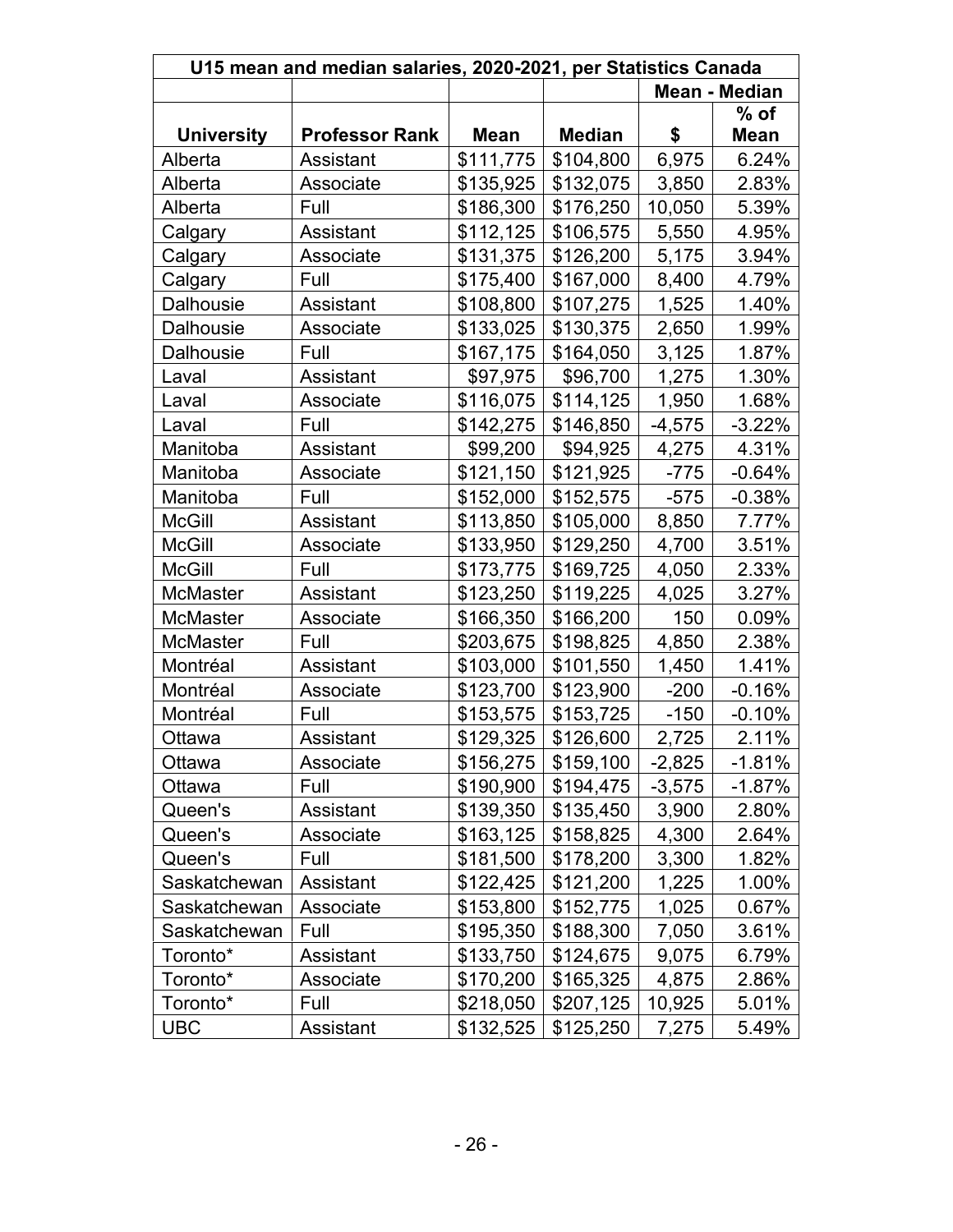| <b>UBC</b> | Associate | \$158,450 | \$155,050 | 3,400  | 2.15%    |
|------------|-----------|-----------|-----------|--------|----------|
| <b>UBC</b> | Full      | \$207,950 | \$202,000 | 5,950  | 2.86%    |
| Waterloo   | Assistant | \$122,325 | \$123,300 | $-975$ | $-0.80%$ |
| Waterloo   | Associate | \$160,125 | \$159,350 | 775    | 0.48%    |
| Waterloo   | Full      | \$201,575 | \$200,850 | 725    | 0.36%    |
| Western    | Assistant | \$127,500 | \$119,100 | 8,400  | 6.59%    |
| Western    | Associate | \$154,325 | \$146,250 | 8,075  | 5.23%    |
| Western    | Full      | \$187,450 | \$175,625 | 11,825 | 6.31%    |

\* University of Toronto salaries are for 2019-2020

79. Given the lack of a skewed distribution, there is no need to apply a comparison of a median salary instead of an average salary when comparing the U15 institutions and rankings.

80. There are, however, several benefits to the University's submission in relying on the median as opposed to the mean in support of its proposals, primarily that it can portray itself as being a generous employer on the one hand, while on the other hand maintaining its image of cost-effective management through cost savings.

81. UMFA provides the following basic example to illustrate this point. Consider three individuals with the salaries below:

| <b>Individual</b> | <b>Salary</b> |
|-------------------|---------------|
| A                 | \$10          |
| B                 | \$20          |
| С                 | \$60          |

The **average**, or mean, salary is (10 + 20 + 60)/3 = **\$30**

The **median** is B's salary= **\$20** (B splits the sample such that an equal number of individuals fall above and below the value).

82. If each individual is provided with a \$10 raise, the salaries now look like this: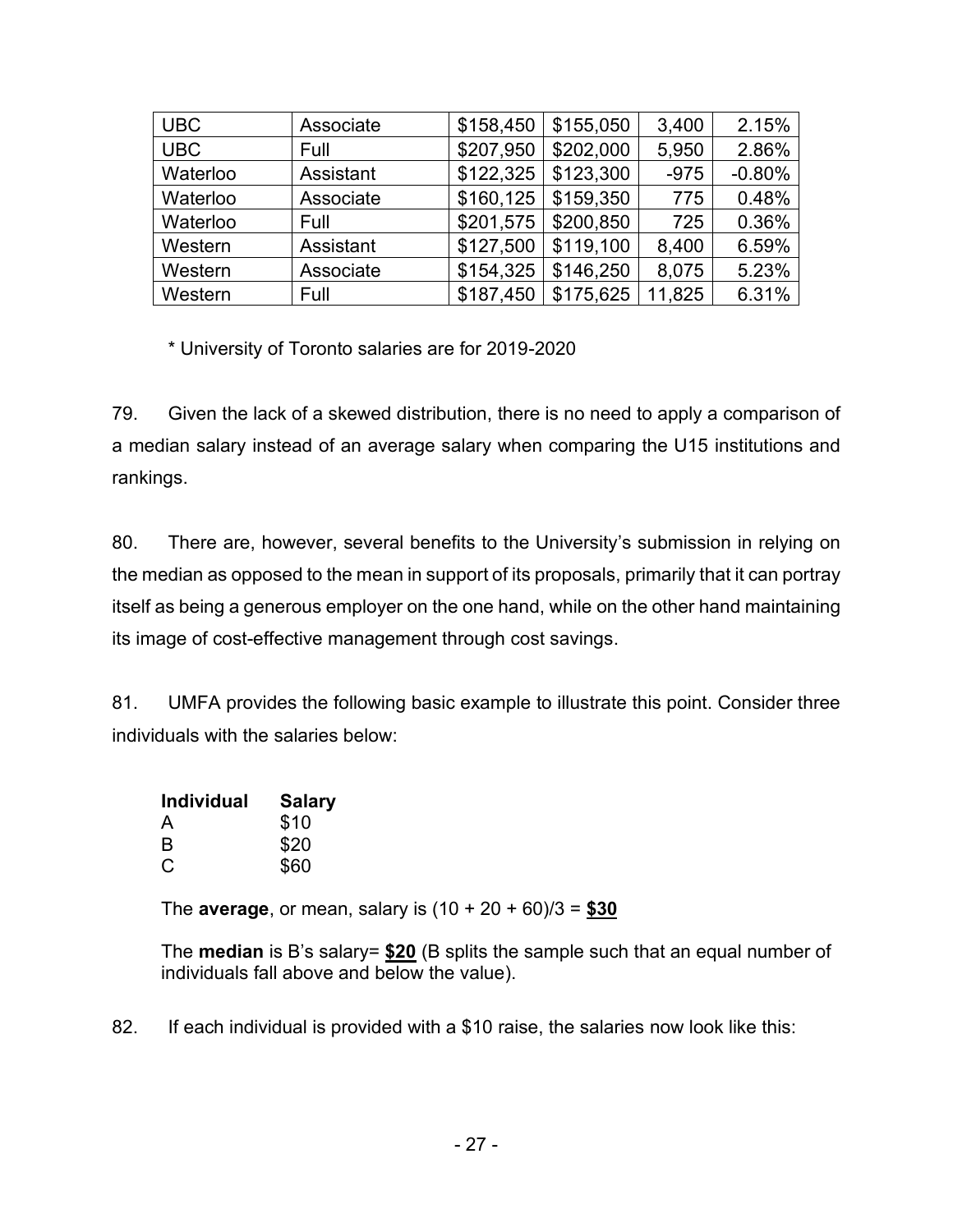| <b>Individual</b> | <b>Salary</b> |
|-------------------|---------------|
| A                 | \$20          |
| B                 | \$30          |
| С                 | \$70          |

The average salary becomes  $(20 + 30 + 70)/3 = $40$ 

The median is now **\$30** (the figure which splits the sample equally above and below).

Note that both the mean and median have increased by \$10, and total salary costs have increased by \$30.

83. An employer can increase the median salary by targeting specific individuals whose salaries are located near the median. Using the above example:

• the Employer could increase B's salary by \$10, resulting in the median salary increasing to \$40.

The result: the Employer has been able to increase the median by \$10, yet payroll has only had to increase by \$10.

On the other hand, to increase average salaries by \$10, the University would have to increase payroll by \$30.

84. The University, by relying on the median, has effectively utilized this same calculation logic throughout its submission. The University can increase salaries through targeted salary increases, thereby identifying a greater median figure, while still paying considerably less than the cost of increasing the average for all UMFA members.

85. The University first started talking about median salaries in the 2013 round of bargaining. In those negotiations, the University had proposed a recruitment and retention market adjustment of \$1,500 for Associate Professors whose salaries fell below the threshold rate existing at the time. Approximately two-thirds of Associate Professors' salaries were below the threshold, and so those members received a \$1,500 adjustment to base salary under the University's proposal.

86. By targeting those Associate Professors under the threshold only, the University was able to claim that the median Associate Professor salary had increased by \$1,500,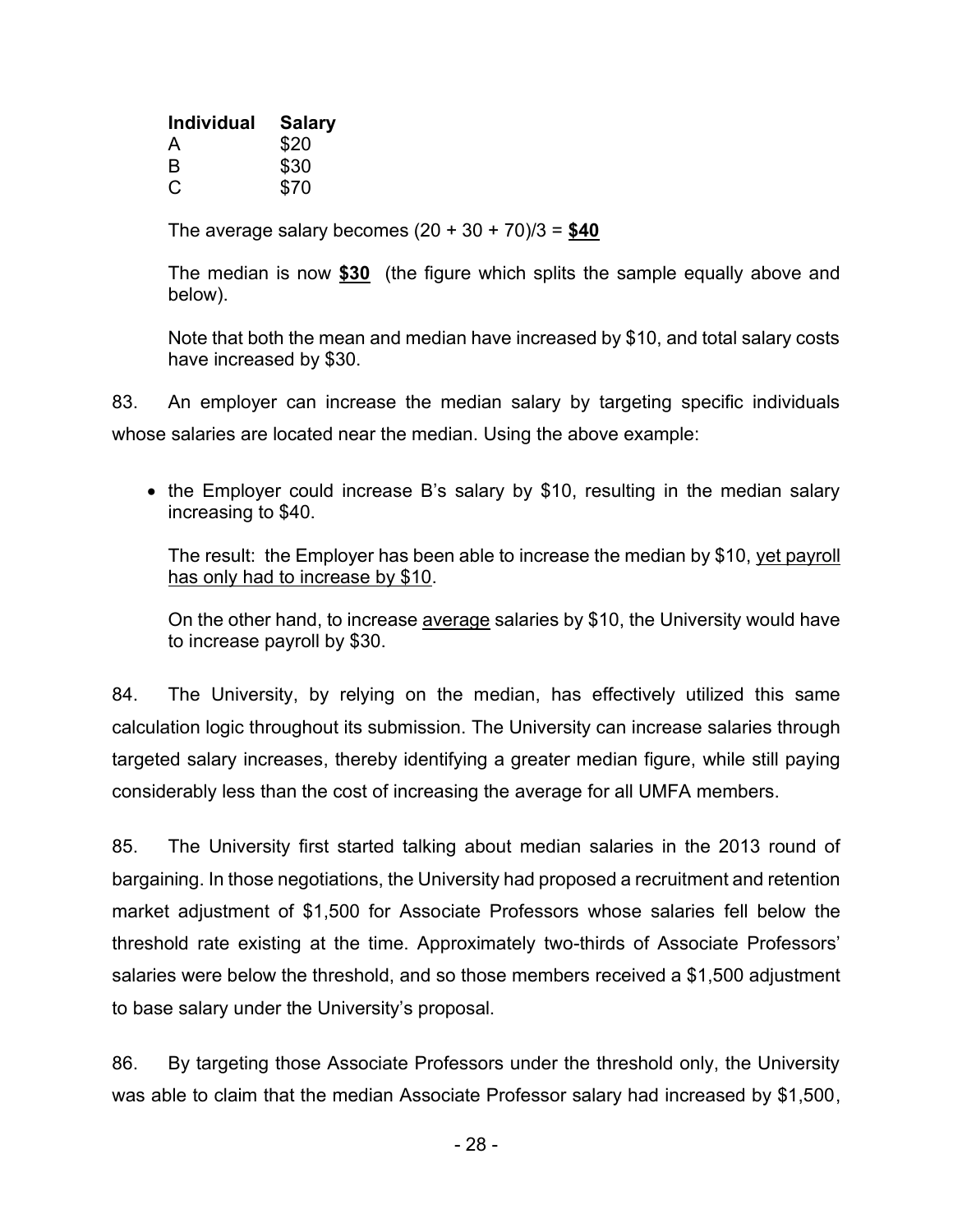and did so. However, the average salary of Associate Professors went up by approximately \$1,000.

87. When UMFA had questioned the University about its proposal, the University's negotiators were clear that reliance on the median was about reporting increased salaries while minimizing the cost of doing so. The University has applied the same method in support of its proposals in this proceeding.

# <span id="page-28-0"></span>*(i) Impact of using the median when considering the structural changes*

88. The following example illustrates the impact of the difference between the calculation of median vs. mean on the new increments under the revised salary structure.

89. As a basic principle, increments are paid to those members who are below the maximum in their rank. The parties have negotiated greater increments in this round for UMFA members under the revised salary structure. The most significant increase is for full Professors, as shown in the table below<sup>3</sup>:

| Number of full professors receiving<br>increment, 2020-2021             | 374 | <b>Effect on</b><br>median | <b>Effect on</b><br>mean |
|-------------------------------------------------------------------------|-----|----------------------------|--------------------------|
| Full professors receiving increment,<br>2021-2022<br>Increment= \$4,827 | 371 | $+ $4,827$                 | $+ $4,778$               |
| Full professors receiving increment,<br>2022-2023<br>Increment= \$4,827 | 274 | $+ $4,827$                 | $+ $3,766$               |
| Full professors receiving increment,<br>2023-2024<br>Increment= \$4,827 | 213 | $+ $4,827$                 | $+ $2,829$               |

90. Given the increased maximum under the new salary structure, nearly all Full Professors will receive at least a partial increment in 2021-2022. The number receiving an increment thereafter drops off substantially as more and more Professors reach the

<sup>&</sup>lt;sup>3</sup> For illustrative purposes only, this table assumes no general salary increase in any year.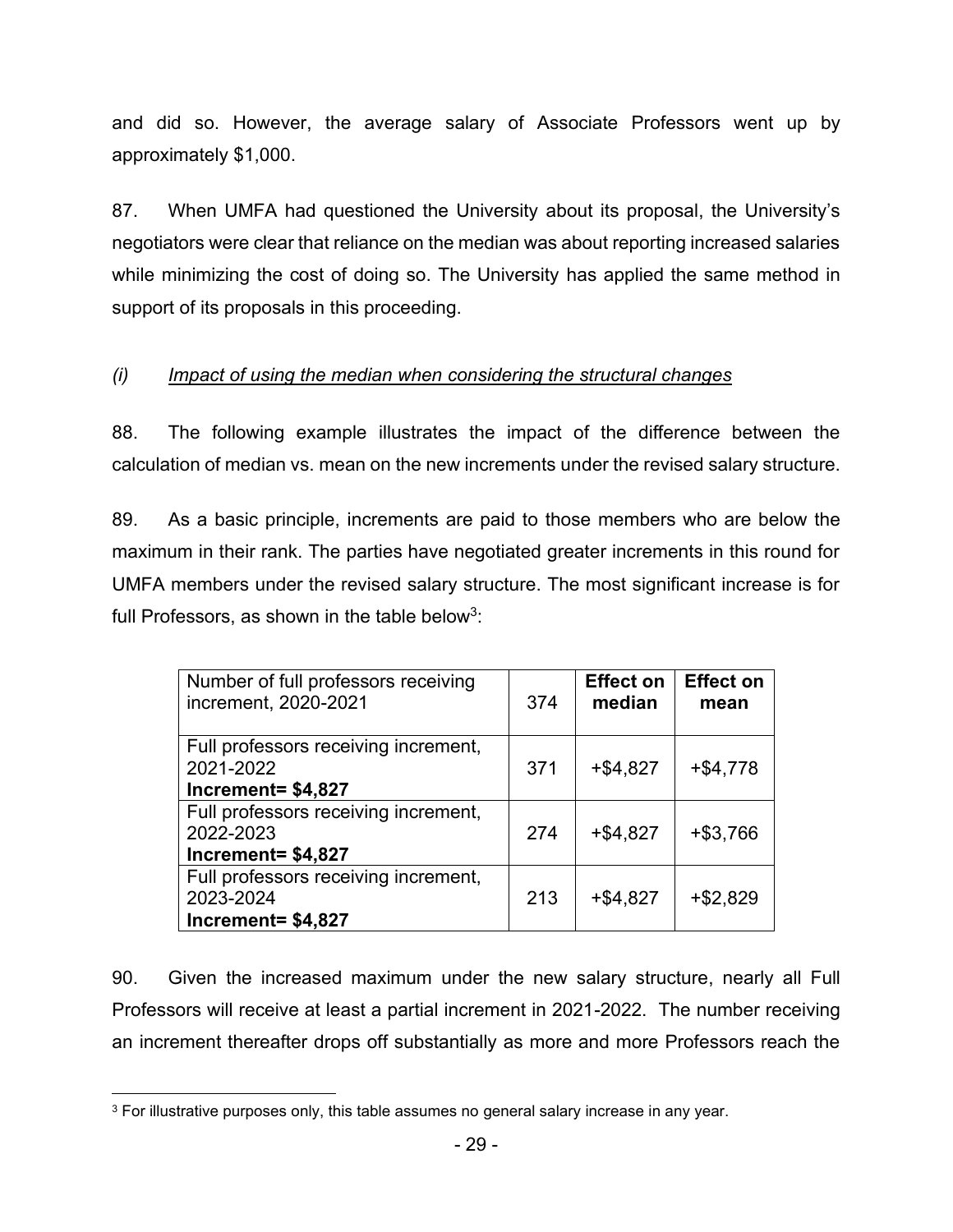maximum. By 2023-2024, approximately 57% of full professors would receive an increment.

91. Since not all full Professors receive a full increment in 2021-2022, the average salary increases by less than \$4,827 (the average is \$4,778 in 2021-2022). The increase in the median, however, is higher, at \$4,827.

92. As fewer full Professors receive increments (because they reach the maximum), the average declines. However, since more than 50% of full Professors continue to receive the full increment each year, the median nevertheless increases by the full amount of the increment, \$4,827.

93. The difference in the average and the median expands as time goes on, and less and less Professors receive the increment. By 2023-2024, the average increase for UMFA members is \$2,829, yet the University can continue to report that the median salary is \$4,827.

94. In 2020-2021, the mean and median are virtually the same. By 2023-2024, the median is far higher than the mean. That gap reflects salary growth at the bottom of the distribution that is outpacing growth at the top. It provides the University with the ability to pose as providing a greater benefit to UMFA members, while the true cost is significantly lower.

### <span id="page-29-0"></span>*(ii) Applying the median to forecast salary advancements in the U15 rankings*

95. The University has applied the median salary analysis across the U15 in forecasting salaries and rankings in 2023-2024. The result is that the University's cheaper salary proposal nevertheless has the University moving up the U15 rankings further than UMFA's more costly proposals. This ought to be considered with caution. Consider the following example.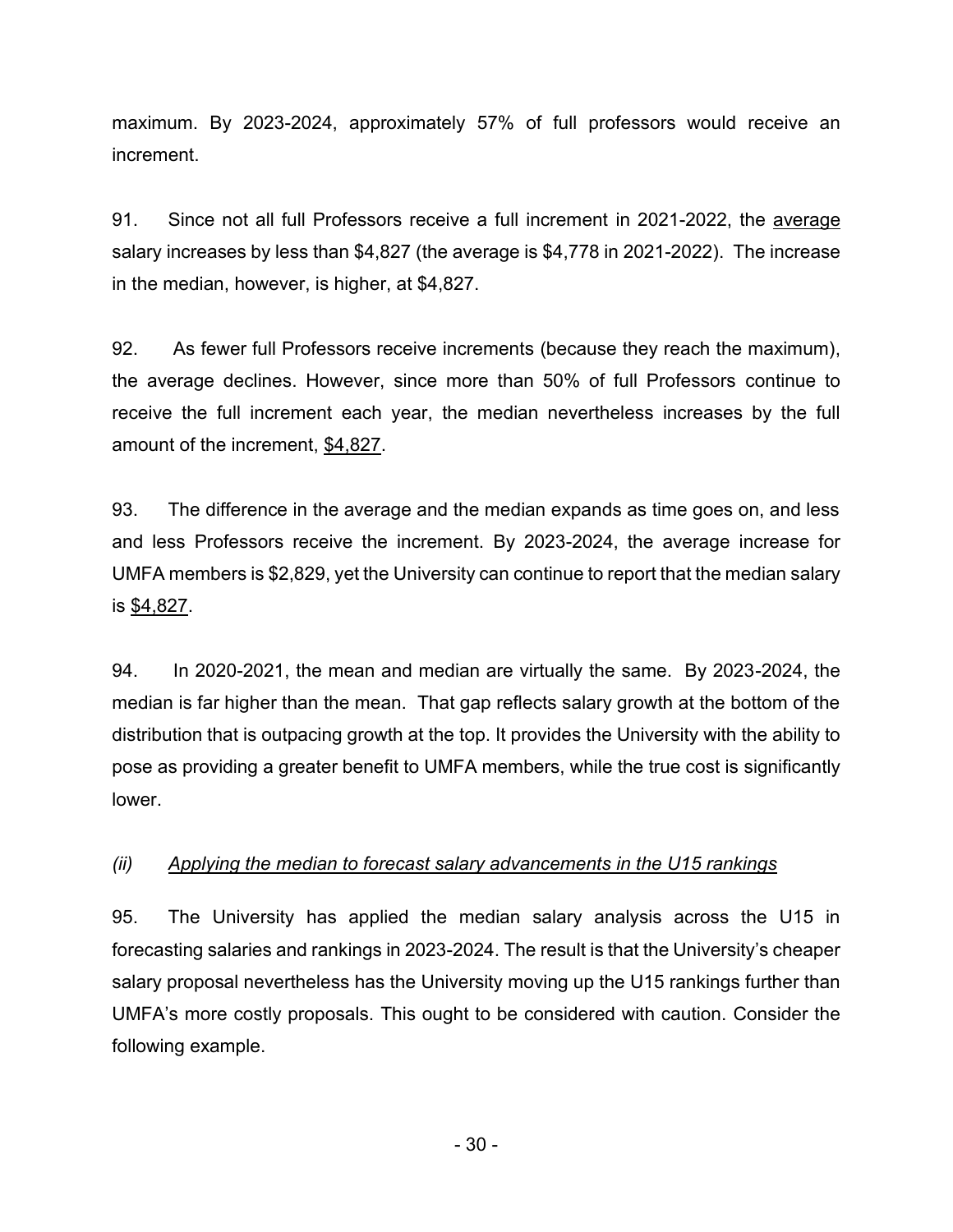96. According to the University's chart at paragraph 107, at the Full Professor rank, the University predicts that the new salary structure, combined with its proposed general salary increases, will increase the median salary to \$175,884, enough to rank 11<sup>th</sup> among U15 median Full Professor salaries. However, applying UMFA's average salary calculations, these same parameters will only increase the average Full professor salary to \$167,664, more than \$8,000 less than the median.

97. At the same time, the University projects the  $25<sup>th</sup>$  percentile among Full Professor median salaries to be \$175,478 (paragraph 107 of its Submission), while UMFA projects the 25<sup>th</sup> percentile among average Full professor salaries to be \$179,748, over \$4,000 more than the median.

98. Compared to an average salary analysis, UM's median is higher, and the U15  $25<sup>th</sup>$ percentile is lower. The difference nets out to a little over \$10,000. It permits the University to illustrate advancement among the U15 quicker, and at a lesser cost, than what the average reveals.

99. The attractiveness of the use of the median is also revealed by looking more closely at a comparison of the Universities of Alberta, Calgary and Manitoba.

| Full professor salary, 2020-2021 |                |               |               |  |  |  |
|----------------------------------|----------------|---------------|---------------|--|--|--|
|                                  | Mean (average) | <b>Median</b> | Mean - Median |  |  |  |
| Alberta                          | \$186,300      | \$176,250     | \$10,050      |  |  |  |
| Calgary                          | \$175,400      | \$167,000     | \$8,400       |  |  |  |
| Manitoba                         | \$152,000      | \$152,575     | $-$ \$575     |  |  |  |

100. It is far easier to compete with Alberta and Calgary salaries when one targets the median rather than the mean: Manitoba is \$36,400 behind Alberta in terms of mean salary, but only \$23,675 behind in terms of median salary. According to UM's projections (paragraph 107), UM's median full professor salary catches up to, and then surpasses, Calgary by 2023-2024. The gap between UM and Alberta also declines significantly, from \$23,675 to \$7,331. These same results are not realized when one considers the average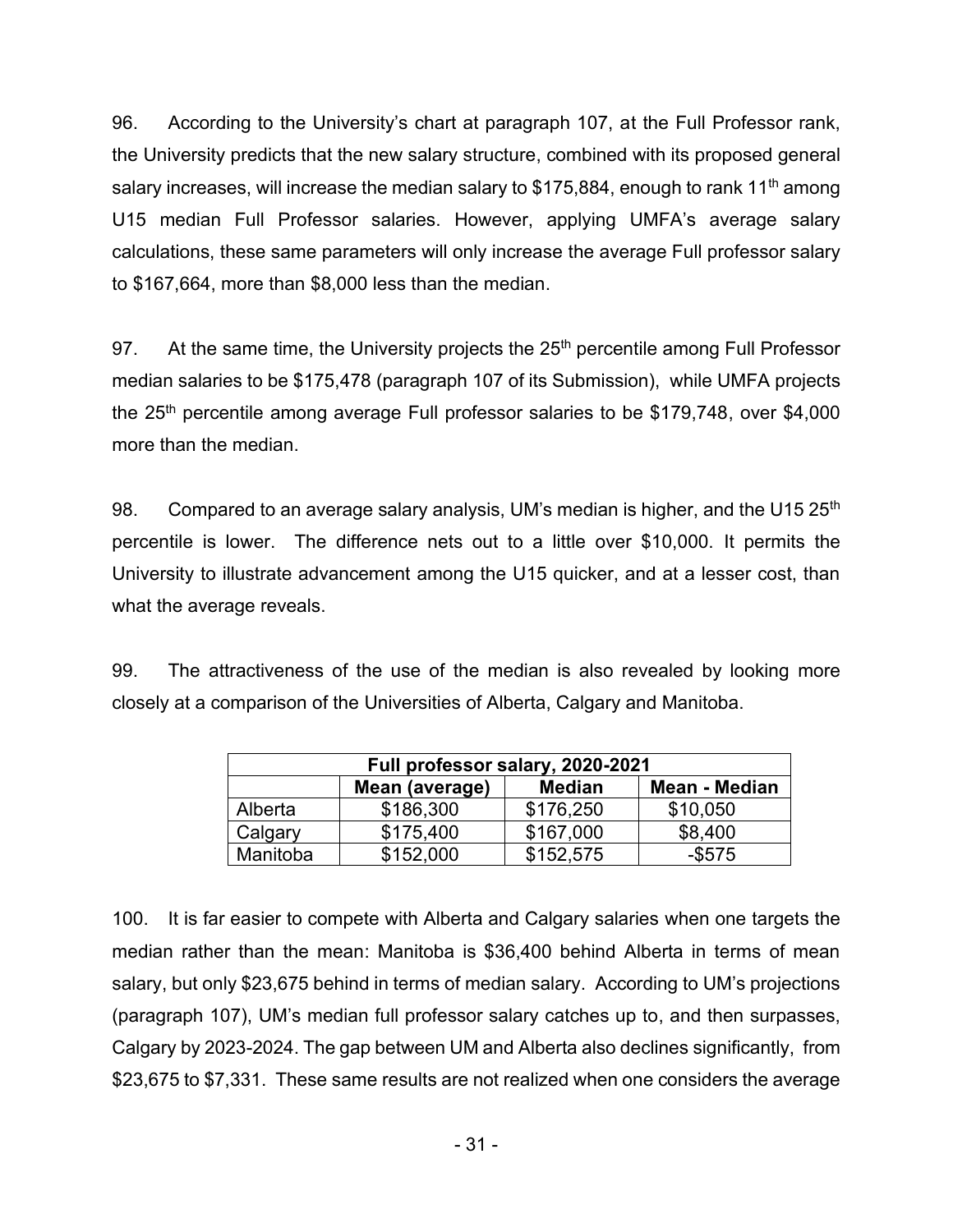difference. The median allows for the portrayal of greater advancement than the average, and therefore is more beneficial to the University to apply.

# <span id="page-31-0"></span>*(iii) Conclusion on the use of the median over the average*

101. The use of the median provides the University with better optics about its proposals in this proceeding, and suggests a greater benefit to UMFA members and greater advancement in the U15 rankings than what is actually the case, based on a more appropriate application of the average.

102. Calculations using the average salary statistic, as UMFA has in this proceeding, is the preferred method when conducting comparative salary analysis for a number of reasons:

- (1) there is no substantive problem with skewed salaries in the U15 rankings necessitating the use of a median calculation;
- (2) use of the average includes the effect of salary increases on all Members and is dollar based, whereas the median reflects changes only to the bottom half of Members, and is number of people based;
- (3) use of the median permits the University to exaggerate the value of structural changes and general salary increases it proposes for many UMFA members, including the extent of advancement in the U15 rankings; and
- (4) the average provides a more complete, more accurate and more reliable picture of the true effect of the parties' respective salary proposals.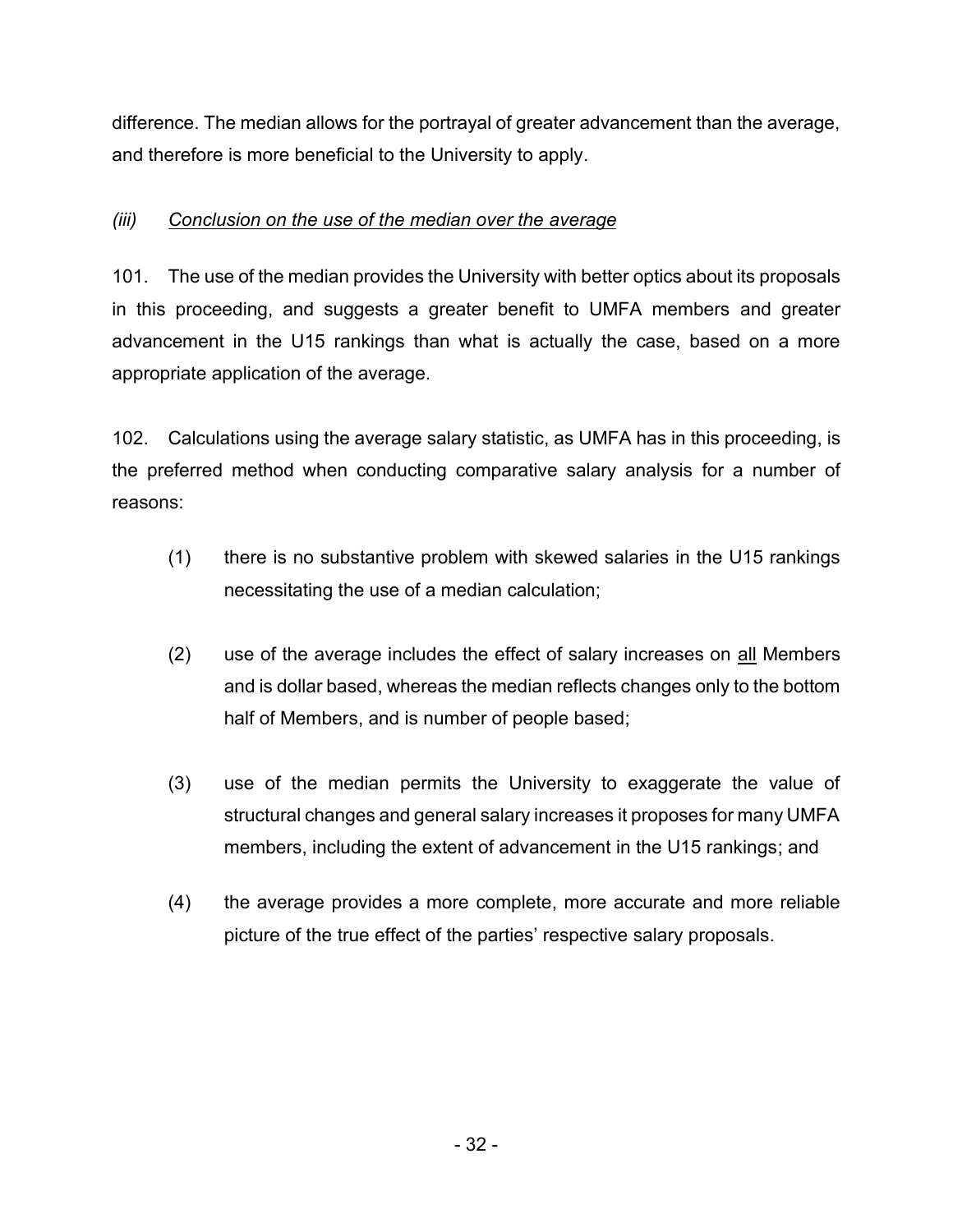### <span id="page-32-0"></span>Specific response to the University's General Salary Increase Proposals:

103. First, as a general observation, the University's position is that:

- even before taking any general salary increase into account, as a result of structural changes reached in bargaining, UMFA members will make significant progress towards the  $25<sup>th</sup>$  percentile by the end of 2023-2024. According to the University, Associate Professors will close the gap entirely, and the gap for Assistant Professors and Full Professors nearly closing the completely; and
- including the University's proposed general salary increase, UMFA members can expect to reach a position that is "exceptionally close" to the 25<sup>th</sup> percentile by the end of Collective Agreement (paragraph 107)

104. Curiously, this result conflicts with the University's own warning, in paragraphs 70- 72 of its Submission, about the parties not agreeing to reach 11<sup>th</sup> or 12<sup>th</sup> place within the U15 Group, but rather "reasonable advancement" towards the  $25<sup>th</sup>$  percentile, and the significance of the parties' choice of words being given appropriate meaning. Nonetheless, the University submits that its proposal sees UMFA members reach the 25<sup>th</sup> percentile during the life of this Collective Agreement.

105. In support of its position, the University has provided a variety of charts and graphs to support its proposals and its claims about advancement towards the 25<sup>th</sup> percentile. UMFA has reviewed these in detail and questions their accuracy, not only for their reliance on median increases, but for additional reasons explained below. The arbitrator must exercise caution in accepting the information provided in support of the University's proposals.

### <span id="page-32-1"></span>*(i) The Impact of the Structural Changes Alone*

106. Beginning at paragraph 75, the University submits that the changes to the structural changes will advantage UMFA's members over others in the U15 group. UMFA submits that the University has overestimated the extent to which its members will now see such an advantage as a result of the structural changes negotiated in this round.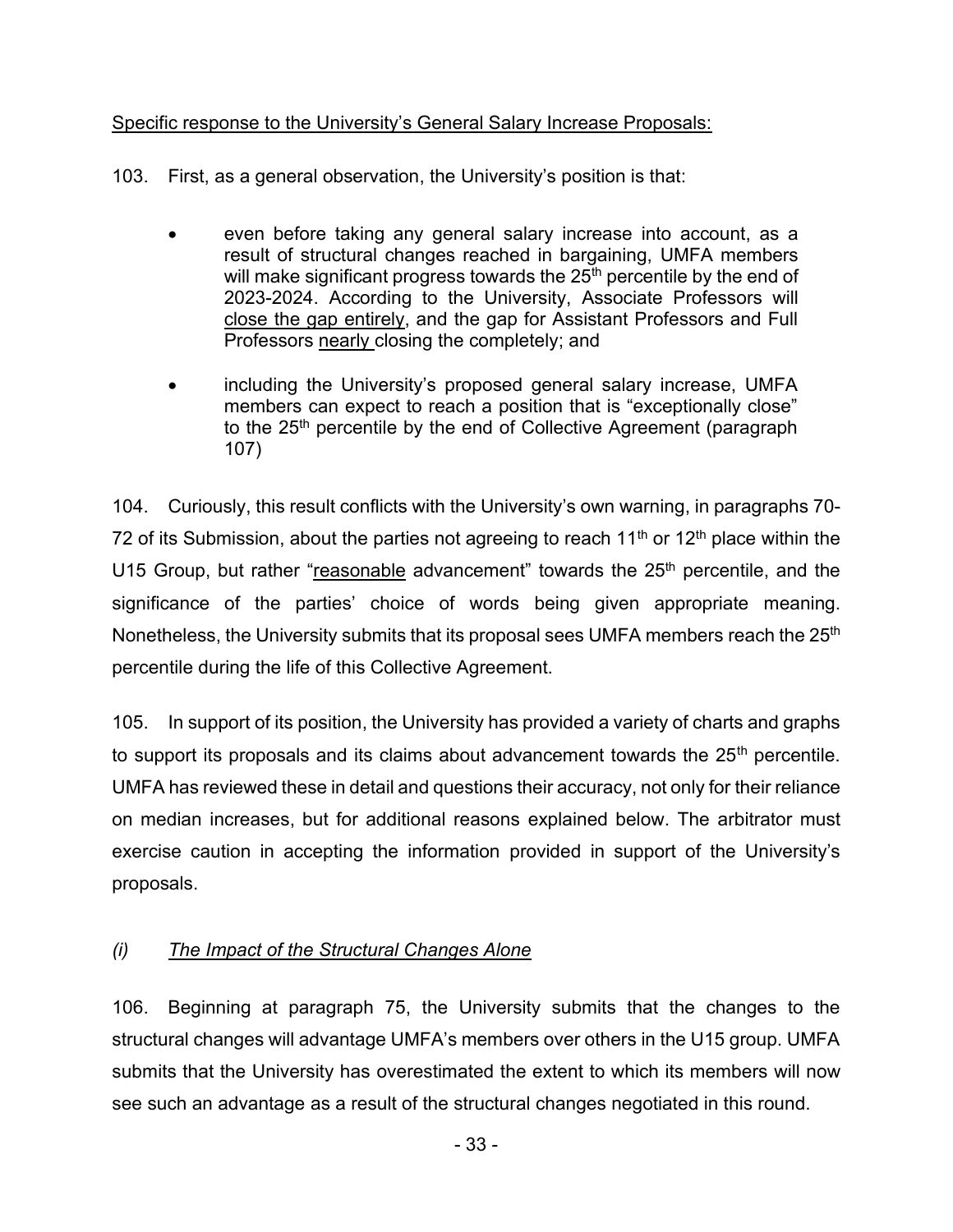107. At paragraph 77-78, the University has provided a chart which allegedly shows that the increments received by UMFA members will now exceed those of their U15 counterparts, particularly those counterparts that are found at or around the  $25<sup>th</sup>$ percentile. UMFA is critical of the information contained in this table.

108. First, a review of University's chart reveals that the increments provided to UMFA members even before the structural changes were agreed to already exceeded the increments of those counterparts found at or around the  $25<sup>th</sup>$  percentile, those being Montreal, Alberta, Dalhousie, Calgary, and McGill, according to the Universities own data (and better than Laval as well). The vast majority of the "red highlights" (indicating lower increments than the University of Manitoba) on the University's chart would have remained red highlights if the comparison was based on the University's increments in 2020.

109. Since increments at the University already exceeded these U15 counterparts, the new increments do not result in a newfound "advantage.".

110. Secondly, UMFA submits that caution must be exercised when reviewing the University's increment figures from each institution. The University submits, at paragraph 77, that these figures are based on what is "currently known" for each institution. However, at least some of the data is not current and underestimates the increments provided at comparator institutions.

111. By way of example, UM reports in its chart that McGill's increment structure for all professorial ranks is "\$0, \$845, \$1,235, \$1,625 or \$2,015 depending on performance". According to the McGill Salary Policy Guidelines 2022, $^4$  the merit grid for the January 1 – December 31, 2021 year was actually \$0, \$1,000, \$1,800, \$3,050 or \$4,750, depending on performance. This is a considerable difference from what the UM has presented.

<sup>4</sup> [https://www.mcgill.ca/apo/files/apo/academic\\_salary\\_policy\\_2022\\_-](https://www.mcgill.ca/apo/files/apo/academic_salary_policy_2022_-_implementation_guidelines_final_31012022_0.pdf)

implementation\_guidelines\_final\_31012022\_0.pdf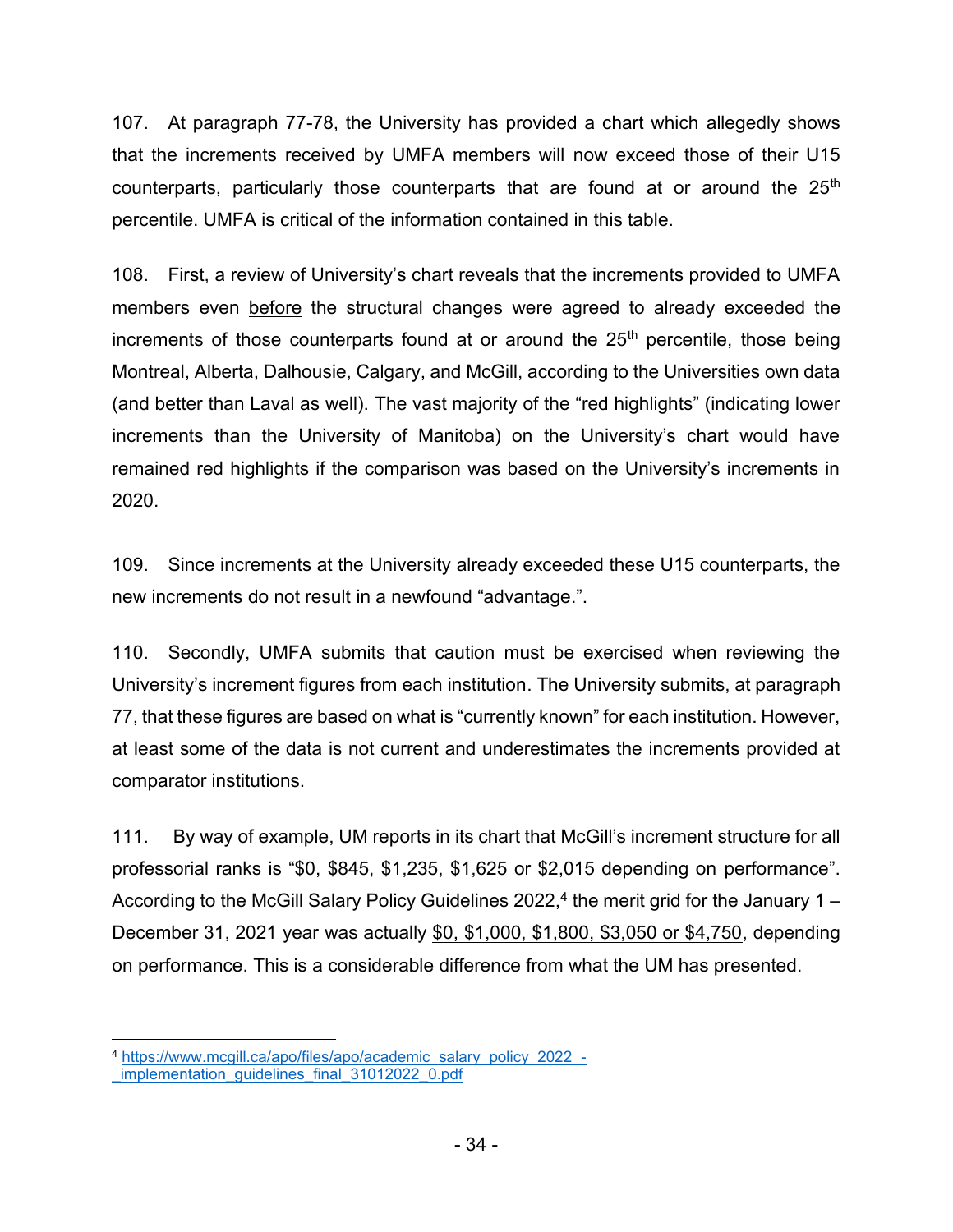112. Further, the performance increments at McGill vary widely from year to year. In fact, the top category of performance increments at McGill (known as a Category 1 performance increment) was as high as \$7,850 in the 2016-2017 Academic Salary Policy.<sup>5</sup>

113. The UM's figures appear to have been taken from the 2019-2020 Academic Salary Policy Implementation Guidelines,<sup>6</sup> and are, curiously, the lowest increments McGill has paid in the last five years. Reliance on the 2019-2020 guidelines is a particularly odd choice given that McGill has released three (3) updated policy implementation guides since the 2019-2020 guidelines, each providing for considerably more generous performance increments than the rates reported in paragraph 77 of the University's Submission.

### McGill University Merit Grid<sup>7</sup>

| Merit category | $1 - Jun-22$ | 1-Jun-21 | $1 - Jun-20$ | $1 - Jun-19$<br>(reported<br>by UM) | $1 - Jun-18$ |
|----------------|--------------|----------|--------------|-------------------------------------|--------------|
| Category 1     | \$4,750      | \$4,400  | \$4,400      | \$2,015                             | \$2,650      |
| Category 2     | \$3,050      | \$2,770  | \$2,850      | \$1,625                             | \$2,000      |
| Category 3     | \$1,800      | \$1,700  | \$1,750      | \$1,235                             | \$1,350      |
| Category 4     | \$1,000      | \$1,000  | \$1,000      | \$845                               | \$700        |
| Category 5     | \$0          | \$0      | \$0          | \$0                                 | \$0          |

114. In fact, focusing on McGill's Category 1 and 2 performance increments, the rates cited by the University from 2019-2020 appear to be the lowest increments that McGill has paid since 2000 (with the exception of what appears to have been a salary freeze in 2013).

<sup>5</sup> [https://www.mcgill.ca/apo/files/apo/academic\\_salary\\_policy\\_fy2016-2017\\_20160219.pdf](https://www.mcgill.ca/apo/files/apo/academic_salary_policy_fy2016-2017_20160219.pdf)

<sup>6</sup> [https://www.mcgill.ca/apo/files/apo/academic\\_salary\\_policy\\_](https://www.mcgill.ca/apo/files/apo/academic_salary_policy_-_implementation_guidelines_june_2019.pdf) implementation quidelines june 2019.pdf

<sup>7</sup> <https://www.mcgill.ca/apo/academic-life-cycle/academic-salary-policy-and-academic-salary-data>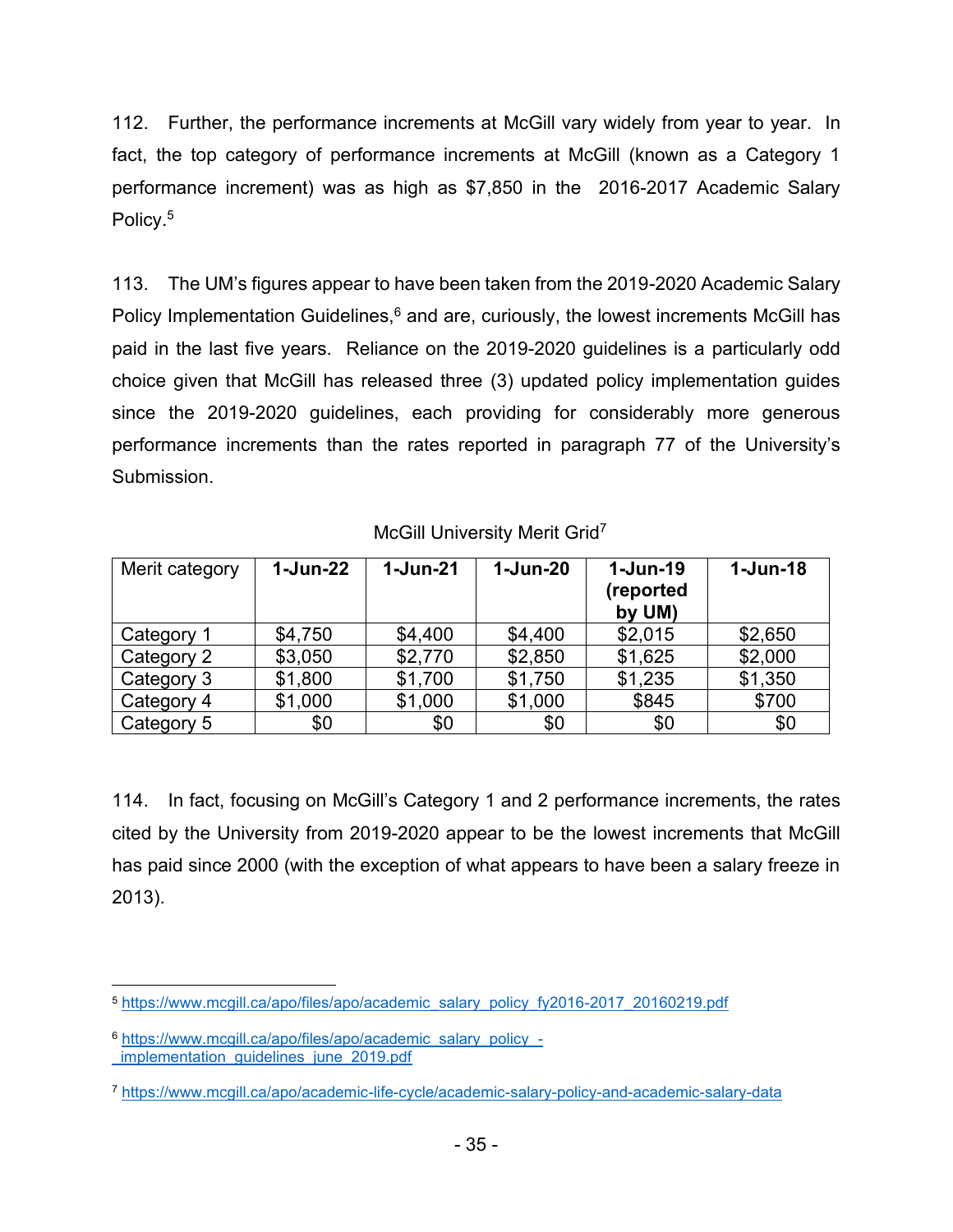115. By relying on the 2019-2020 data for McGill, the University has deliberately underestimated future performance increment growth at that university. For example, in paragraph 84 of its Submission, the University projects median Assistant Professor salaries increments across the U15 through 2023-2024. For McGill, it projects that, by 2023-2024, the median Assistant Professor salary increment will increase by only \$3,705 over that term, an average increase of \$1,235 per year, or under 1.2% annually. In effect, that result assumes that McGill Assistant Professors will receive, on average, what amounts to a Category 3 performance increase from the 2019-2020 guidelines (see table above). This is a highly implausible result, given that:

- that is an outdated performance increment figure; and
- even if it were the accurate category 3 performance increment at McGill, it ignores the fact that over the period between 2014-2019, 93.4% of McGill professors received Category 1 through 3 increments. Reliance on the Category 3 figure exclusively is misleading.<sup>8</sup>

116. Accordingly, the University's projections for increment increases for McGill in the charts at paragraph 85 (Associate Professor) and paragraph 86 (Full Professor) of its Submission, in which it seeks to apply the most recent yearly performance increments to the median salaries to provide increments through 2023-2024 (before any general salary increase) suffers from the same significant inaccuracies.

117. This is just one example of the caution that ought to be exercised in over-reliance on one of the University's charts where it makes comparisons among the U15 comparators. The University has not provided the base documents it relied upon to obtain current increment information from each institution, and so these inaccuracies are not easily seen.

118. The method used by the University to make projections about increments into 2023-2024 also makes certain assumptions. For example, it assumes that the increments

<sup>8</sup> [https://www.mcgill.ca/maut/files/maut/combined\\_salary\\_forum\\_presentation\\_2019-11.pdf](https://www.mcgill.ca/maut/files/maut/combined_salary_forum_presentation_2019-11.pdf), slide 4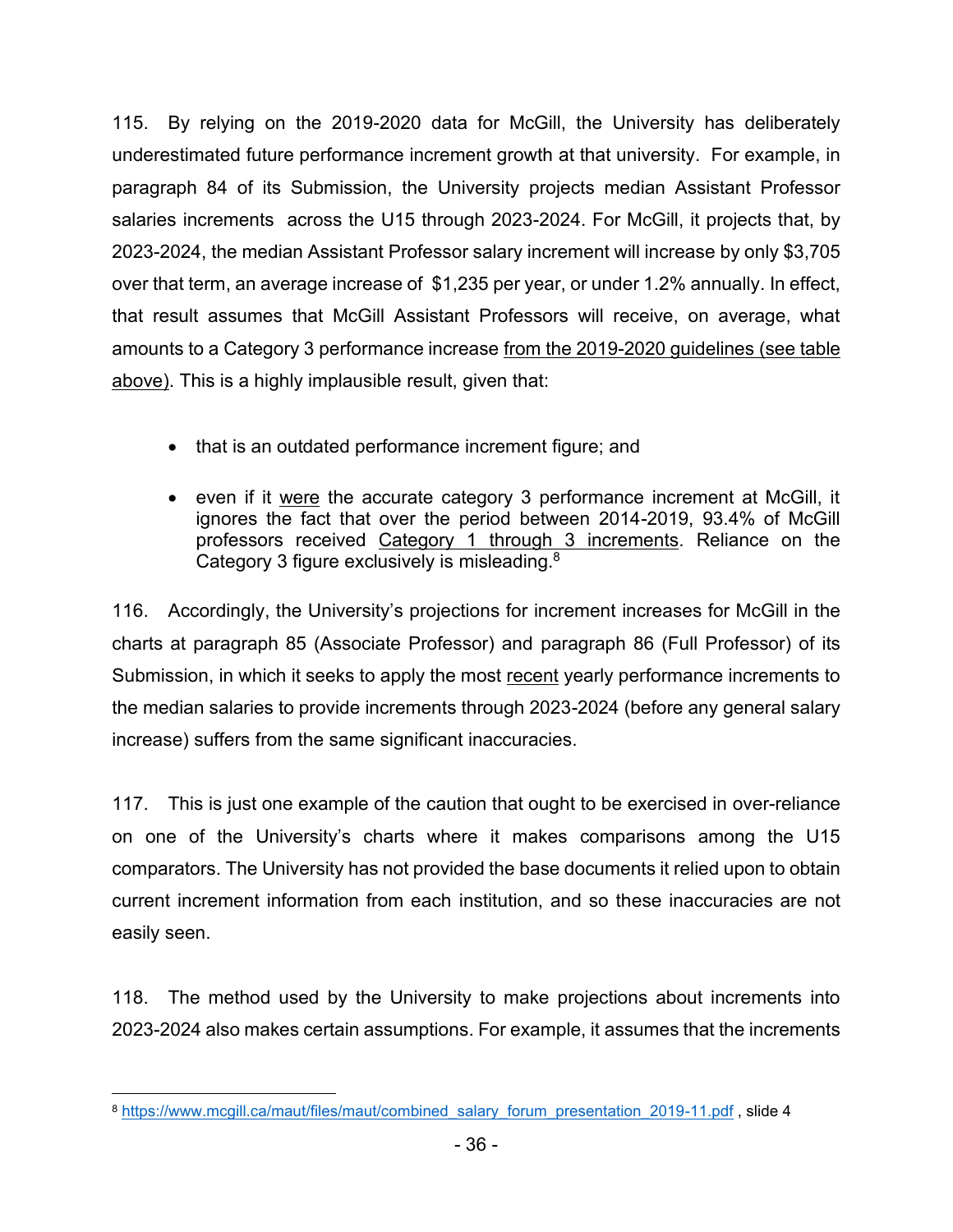at comparator institutions will not be increased in their respective negotiations. As both parties have explained, few of the U15 institutions have collective agreements beyond 2021. Further changes will invariably result from those negotiations (particularly given the increase in cost of living in the three years of this collective agreement).

119. The University's projection also assumes that the increment rates at each institution do not fluctuate from year to year, as they do at McGill, based on updated guidelines outside of the collective agreement.

120. Another factor is that, unlike various other institutions amongst the U15, the UM/UMFA collective agreement contains a maximum salary for each professional rank which, once attained, precludes the Member from receiving any further increments. In contrast, eight (8) of the institutions in the U15 rankings have no maximum for full professors, and six institutions have no maximum for Assistant and Associate Professors.

121. For example, UMFA has calculated that 43% of full professors will have reached the new maximum by 2023-2024, at which time they will not be eligible for further increments. This imposes a limit on the total value of increments that a Member can expect to receive, whereas other U15 Universities do not share a similar limitation. That reality limits how advantageous the new increments will be to UMFA members in the professorial ranks over those in other U15 institutions.

122. These facts raise serious concerns about accepting the University's assertion that structural changes alone will nearly close, or close entirely, the difference between the 25<sup>th</sup> percentile and the University's ranking by the end of the collective agreement in the professional ranks, even before general salary increases are considered.

123. The same holds true for the University's assessments of increments for Academic Librarians at paragraph 79, and Instructors at paragraph 80 of its Submission. For the same reasons cited above, the University's claims that UMFA members in these ranks "should be" (the University's language at paragraph 79) entitled to greater performance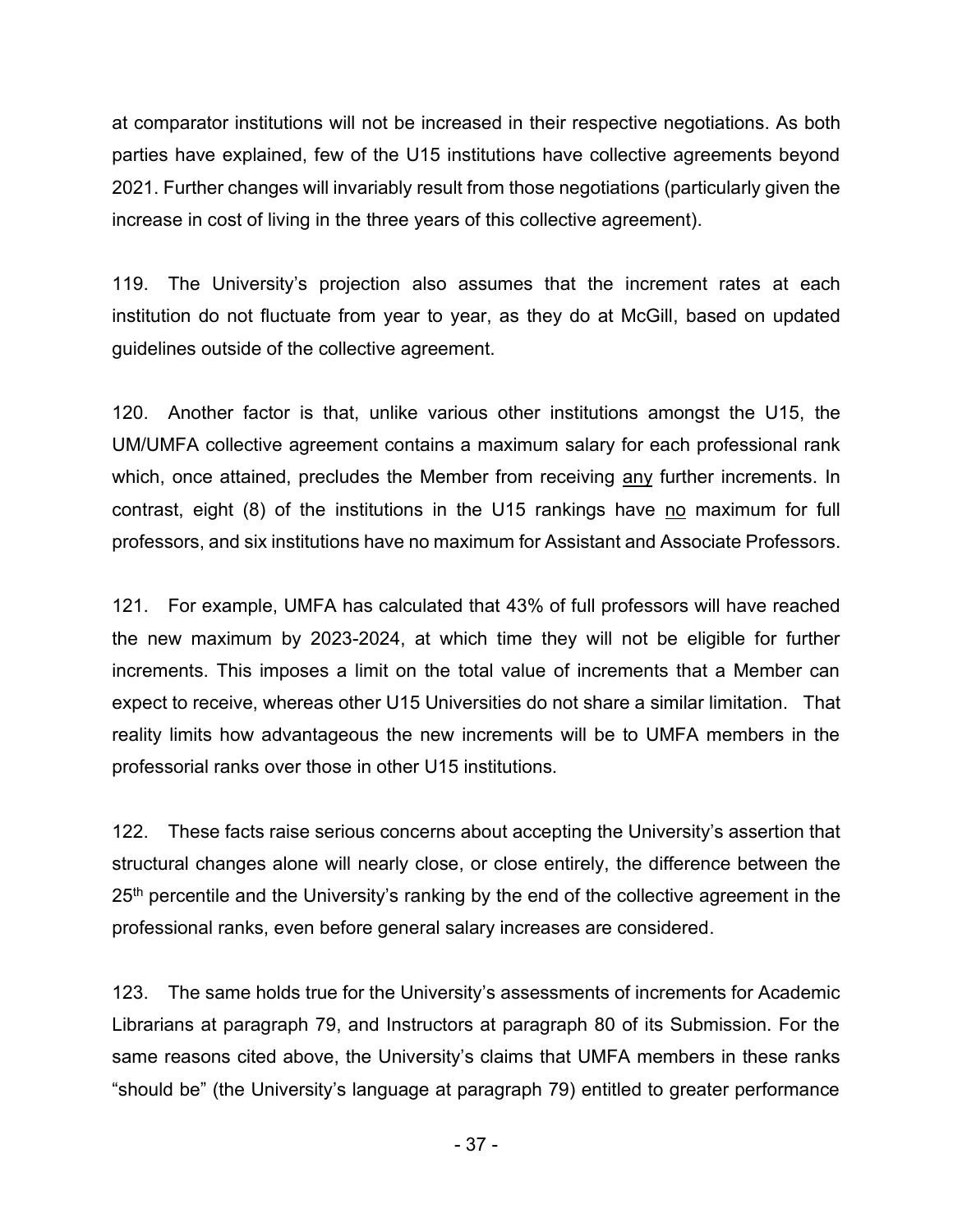increments year after year than their U15 counterparts must be approached with some skepticism. The University has provided Instructor increment comparator data from just four U15 institutions, and has excluded Laval, the University's closest current comparator, and Montreal, a comparator institution approximating the  $25<sup>th</sup>$  percentile, from its analysis for Academic Librarians.

## University's calculations on how median salary increases of Faculty Members will advance over the life of the collective agreement:

124. At paragraphs 81-82, the University provides a chart to illustrate the benefit of increased increments for the professorial ranks over the three years of this collective agreement, after the revised structural changes. It reveals that the median increase for a full professor at the University of Manitoba in real dollars, as a result of increment increases, will be \$14,481 (\$4,827 x 3) by 2023-2024. While true for a contingent of full professors, it is not the case for all. In fact, the average increase through the increment for full professors is less than \$11,500. This is not an insignificant amount, but certainly does not reach the level illustrated by the University. This is a further example of how the University has, in relying on the median, highlighted a greater increase than what will be realized by many UMFA members in the professorial ranks.

125. Therefore, the University's claim at paragraph 82, to the effect that each median salary can be expected to increase by over \$10,000 by the end of the Collective Agreement under the revised salary scale inflates the real increase that will be realized by many UMFA members.

126. At paragraph 88, the University acknowledges that Statistics Canada does not publish median data for Instructors or Academic Librarians, but states that the same trends regarding increments across the U15 should be expected for both. The University appears to have applied the same assumptions and logic in its analysis for those ranks that it did for those in the professorial ranks. As such, the assertion that these ranks will continue to earn increments that surpass those of their U15 counterparts is similarly unreliable.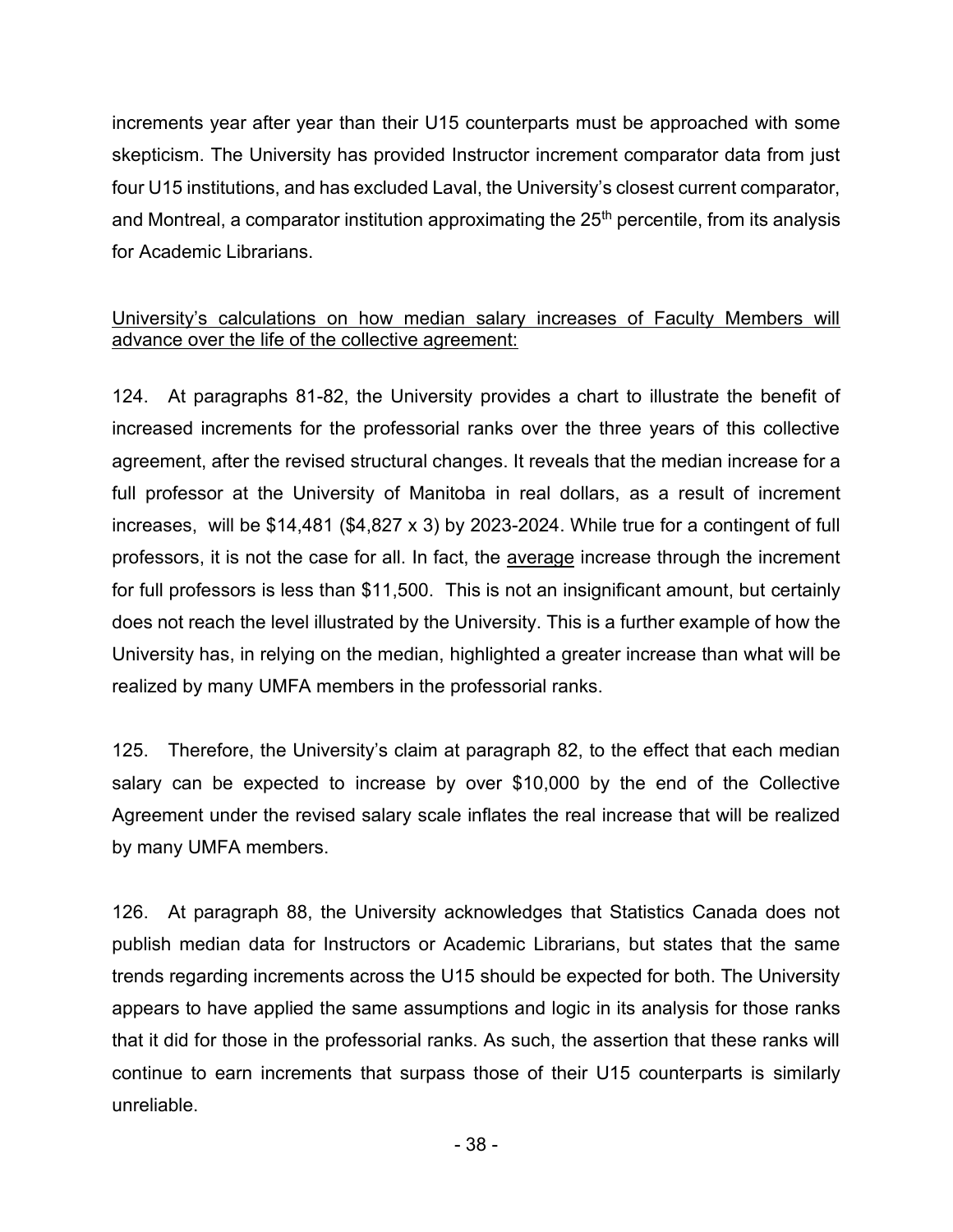127. UMFA acknowledges that the structural changes, including an increase to increments received by its members, are a gain achieved in negotiations. Caution should be exercised, however, in assuming that these increases significantly improve the University of Manitoba's placement in the U15 rankings.

128. Using the UMFA forecasts described in paragraphs 305-322 of the UMFA Submission, and applying the salary schedule changes only, with zero General Scale Increases and no Retention and Recruitment Adjustments, UMFA projects that the gap between average UM salaries and the  $25<sup>th</sup>$  percentile through 2023-2024 would in actuality become significantly greater:

|                  |           |                  |                   |                   | %          |
|------------------|-----------|------------------|-------------------|-------------------|------------|
|                  | Average   | 25 <sup>th</sup> |                   |                   | increase   |
| <b>Professor</b> | salary    | percentile       | <b>Difference</b> | <b>Difference</b> | ın         |
| Rank             | 2023-2024 | 2023-2024        | 2023-2024         | 2020-2021         | difference |
| Full             | \$161,388 | \$188,319        | \$26,931          | \$18,475          | 45.8%      |
| Associate        | \$130,181 | \$146,016        | \$15,834          | \$11,050          | 43.3%      |
| Assistant        | \$107,198 | \$120,614        | \$13,417          | \$11,088          | 21.0%      |

## The University's Proposed General Salary Increases

129. At paragraphs 98-99, the University acknowledges that the mutual aim of the parties in advancing among the U15 rankings will ultimately depend on the general salary increases that are applied at other U15 Group institutions over the next three years. The University also correctly recognizes that for the most part, those increases are not known at the present time.

130. The University then proceeds, in the ensuing paragraphs, to make projections on general salary increases that are based entirely on historic trends between 2009 and 2021, and applies those same trends through 2023-2024, and submits that its wage proposals in this proceeding are consistent with those historic trends.

131. The University's reliance on historical trends ignores the recent stark rise in the cost of living that will persist over the life of this collective agreement. This is an important factor that has been ignored in the University's projections.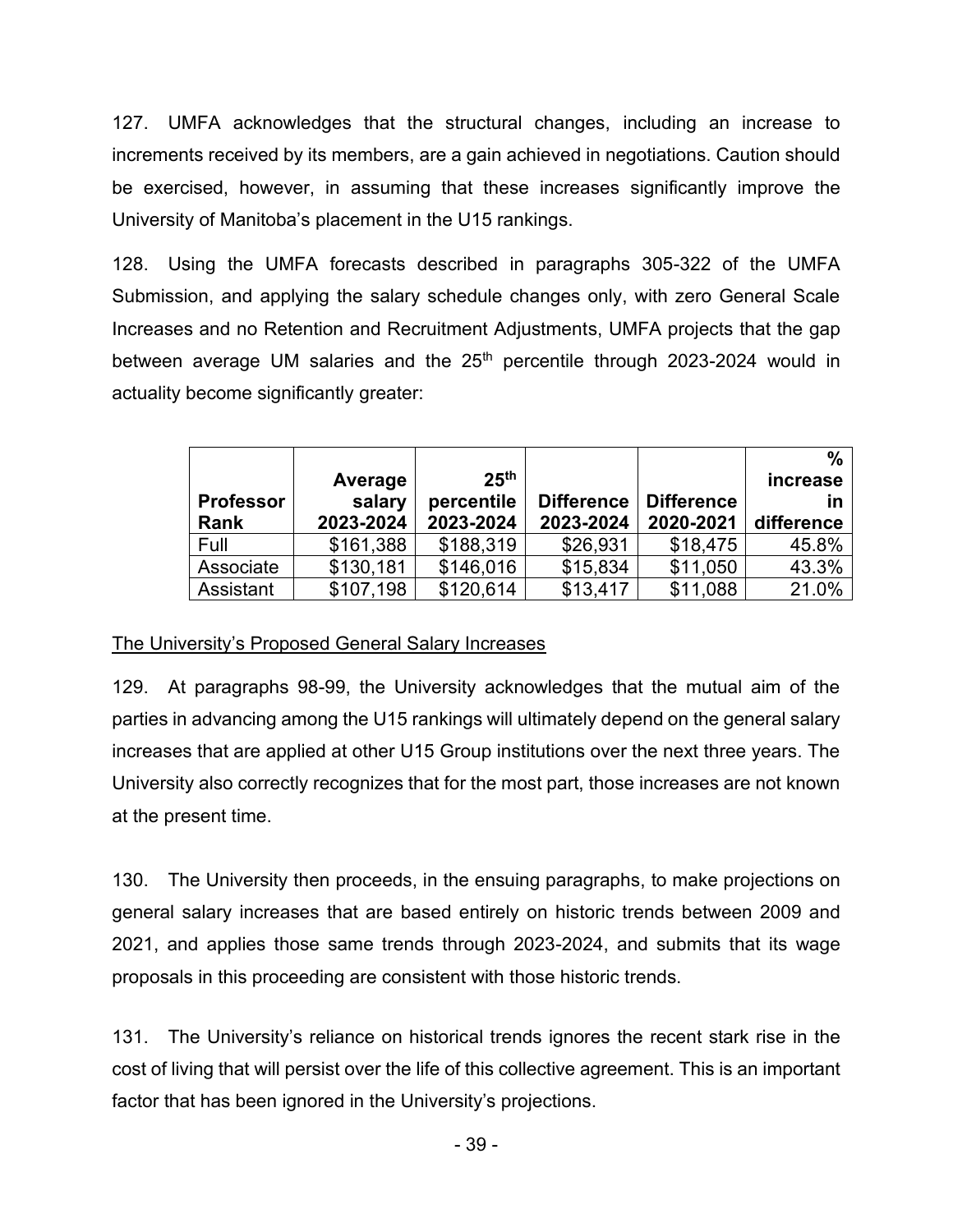132. Notably, the University has also disregarded the fact that the University's own arguments on wage trends among the U15 between 2015/16 and 2020/21 generally aligned with the national CPI (Consumer Price Index) rates over that same time period.

133. At paragraph 102 of its Submission, the University provides a chart of annual general salary increase within the U15 Group. The University relies on this chart to argue that the average general salary increases in more recent years (i.e., 2015-2020) have been lower, at 1.46%, than in the previous five years (2009-2015), when the average was 1.97%.

134. Remarkably, whereas the average general salary increase among the U15 was 1.46% between 2015/2016 and 2020/2021, the annual increase in national CPI in that same time period was 1.5%, i.e., nearly the equivalent:

| Year                                | <b>National CPI increase</b> |
|-------------------------------------|------------------------------|
| 2015                                | 1.1%                         |
| 2016                                | 1.4%                         |
| 2017                                | 1.6%                         |
| 2018                                | 2.3%                         |
| 2019                                | 1.9%                         |
| 2020                                | 0.7%                         |
| 2015-2020 average                   | 1.5%                         |
| Average U15 general salary increase | 1.46%                        |

135. There is a correlation between the "downward trend" in general salary increases over this period for U15 institutions, and the rate of inflation during this time period.

136. The University disregards this correlation in its projections through 2023-2024. It has relied solely on historic trends, without that context.

137. UMFA has considered cost of living increases in forecasting projected salaries for the U15 through 2023-2024; the University has not. Higher cost of living trends are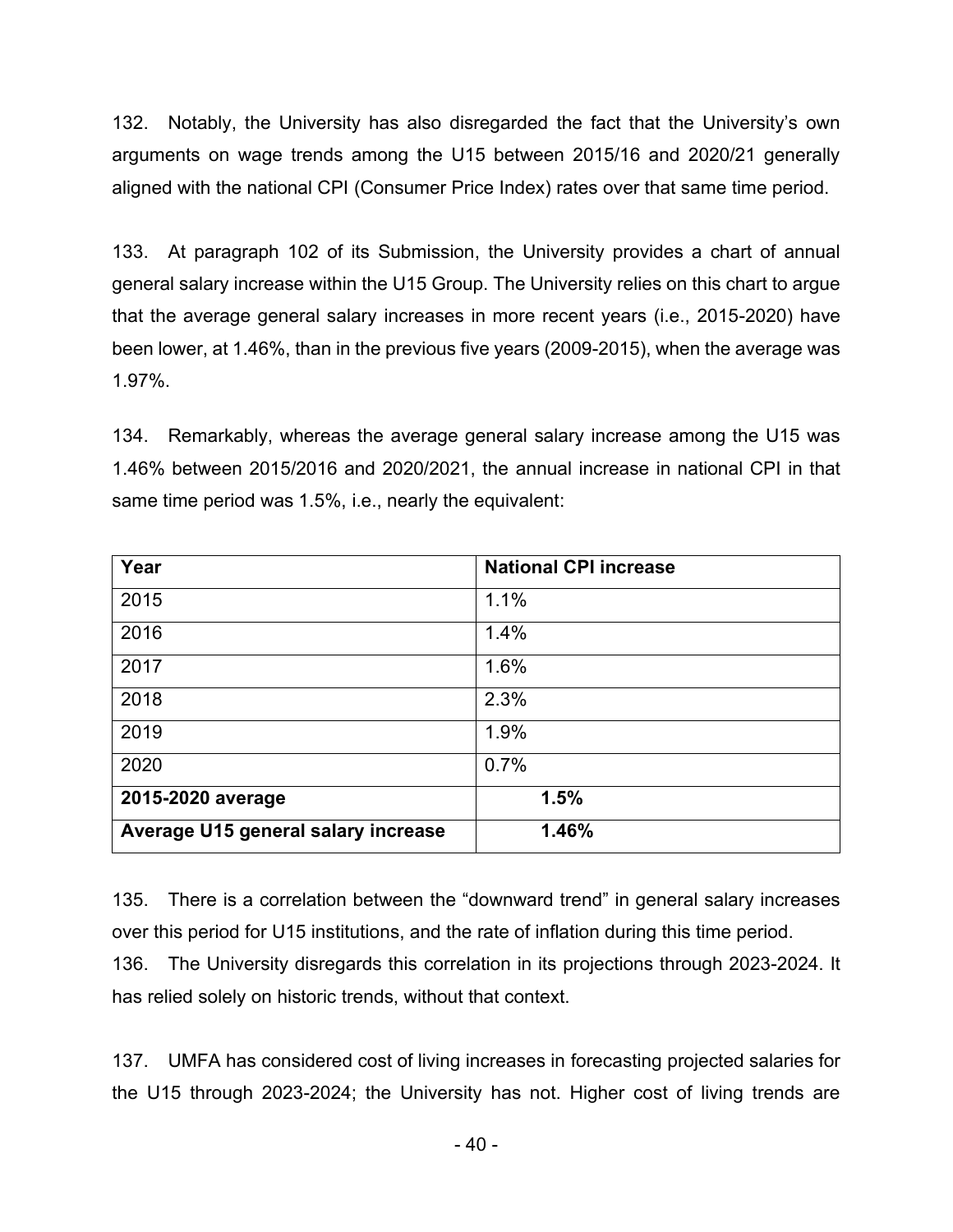expected to persist for the years of this collective agreement. It is inappropriate to assume that those higher than normal inflation increases will not influence the outcomes of negotiations amongst U15 comparators for the years at issue. Logic demands that outcome.

138. As stated at paragraph 59 of UMFA's Submission, University President Benarroch made remarks in December 2020 during a Senate Meeting about how he and his team remained committed to finding ways to "improve salaries over time", noting that the current situation had seen salaries negatively impacted by inflation over the past five years, acknowledging that this was a concern that required addressing in future rounds.

# **Tab 16, December 2, 2020 Senate Meeting Minutes**

139. The University's failure to consider inflation increases and its impact on likely percentage general salary increases across the U15 will only serve to ensure that the University's claims at paragraph 105, "that the University should be expected to make more than reasonable progress towards the  $25<sup>th</sup>$  percentile over the course of the 2021 Agreement", will not come to fruition.

140. At paragraph 103, the University notes that 11 institutions have increases for 2021/2022 with an average increase of 1.59%. Yet, none of these agreements were signed more recently than September 2021, and most were signed much earlier, including several signed in 2019. It would not have been apparent to those respective institutions and associations at the time they negotiated salary increases that cost of living figures would reach as high as they are currently.

141. In paragraph 103, the University recognizes that only four institutions have established increases in 2022/23, including Waterloo (with a 1% increase), Ottawa (1%), and Montreal (1.5%). UMFA notes that:

- the Montreal collective agreement was signed in January 2021;
- the Waterloo collective agreement was signed in February of 2021; and
- the Ottawa collective agreement was signed in September of 2021.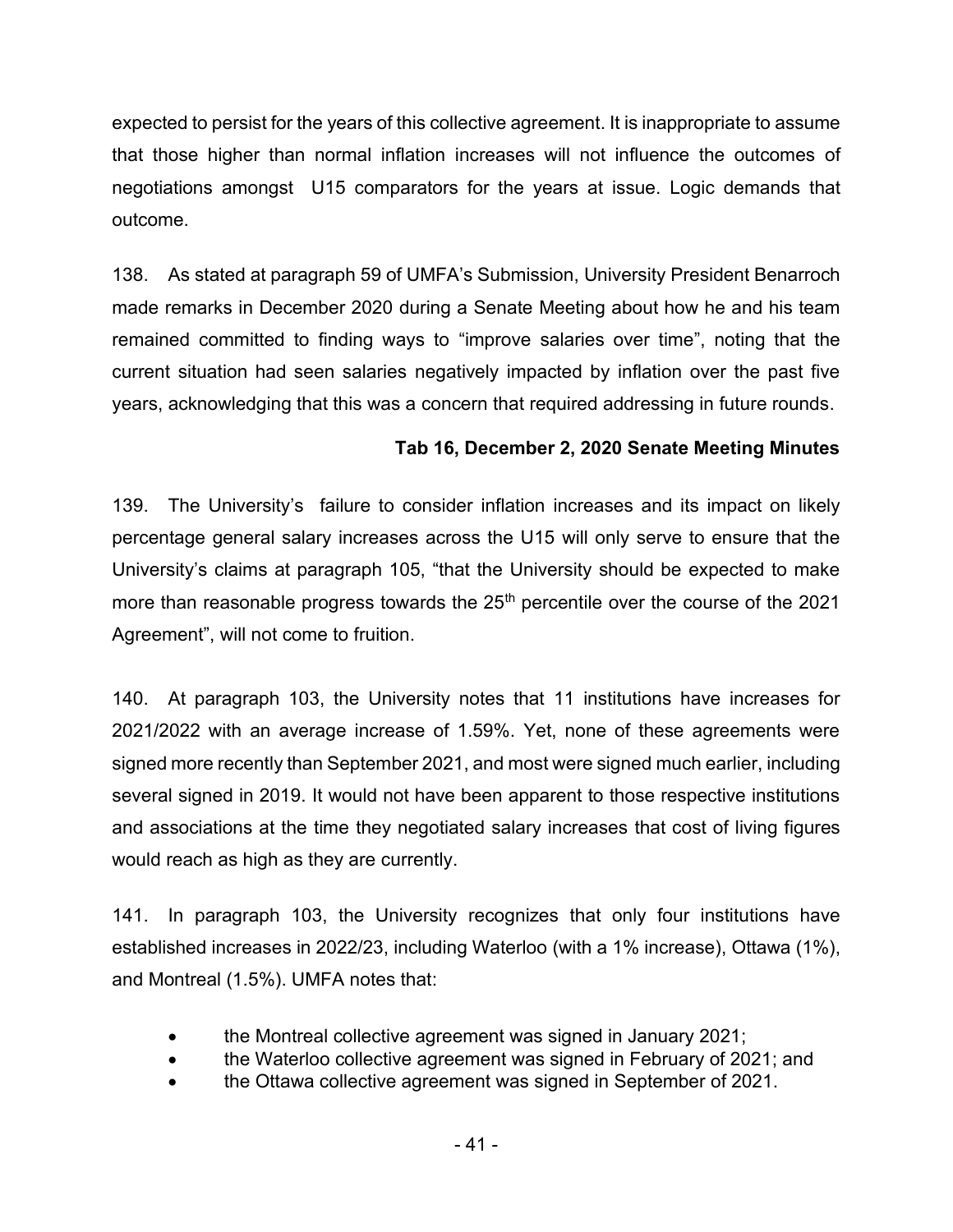142. It would also not have been apparent to those respective institutions and associations at the time of bargaining that true and forecasted cost of living figures would have been as high as they are now. In January and February 2021, uncertainty from the pandemic would have persisted, and in September 2021, some five months ago, the data was not forecasting increases in CPI above 3%.

143. Undoubtedly, percentage salary increases amongst the U15 will rise as more agreements are negotiated with updated cost of living figures for 2022-2023 and 2023- 2024. It is far more unlikely, knowing the recent correlation between cost of living and general salary increases among the U15, and applying common logic, that the average increase for 2022-2023 established by four institutions will continue to hover so far below the percentage cost of living rate increases. It is also unlikely that the average increase for 2022-2023 will remain lower (1.33%) than the average increase even in 2021-2022 (1.59%), which is a suggestion the University appears to be making (paragraphs 102-104 of its Submission).

144. The University's projected salary increase for each U15 institution is provided at paragraph 107 of its Submission. In explaining its chart, the University states that it "assumes" that median salaries will continue to advance in a manner similar to that of the last ten years. Without considering the rise in inflation, this is a flawed projection. Nevertheless, the University relies on that flawed projection to conclude that "it appears that the University can be expected to reach a position that is exceptionally close to the 25<sup>th</sup> percentile by 2024."

145. For the reasons cited above, that is unlikely.

# *The chart at paragraph 102 reveals the gaps in UMFA pay between 2016-2021 as compared to the U15 rankings:*

146. The chart provided by the University at paragraph 102, which it uses to support the lower wage trends in recent years, serves another significant purpose: it reveals the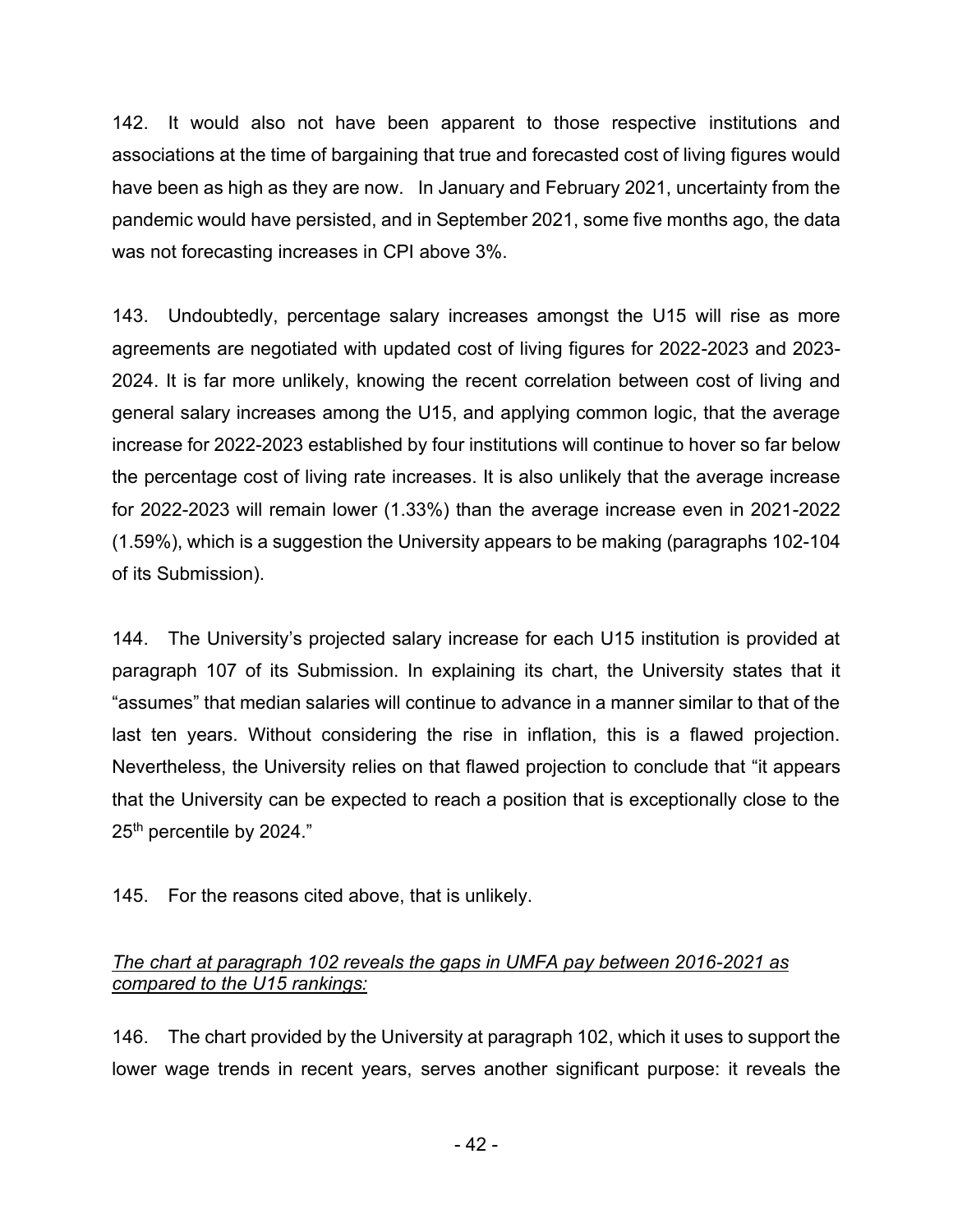extent to which UMFA salary increases have failed to increase adequately over the time period between 2016-2021 as compared to others in the U15 rankings:

| <b>University</b> | 2016/2017 | 2017/2018 | 2018/2019 | 2019/2020 | 2020/2021 | Total  |
|-------------------|-----------|-----------|-----------|-----------|-----------|--------|
| <b>UBC</b>        | 2%        | 2%        | 2%        | 2%        | 2%        | 10%    |
| Alberta           | 1%        | 1.5%      | $0\%$     | $0\%$     | --        | 2.5%   |
| Calgary           | 1%        | 0%        | 0%        | 1.7%      | --        | 2.7%   |
| Sask              | 2.75%     | 0%        | 0%        | 1.25%     | 1.95%     | 5.95%  |
| <b>Manitoba</b>   | 0%        | $0\%$     | 0.75%     | 1%        | $0\%$     | 1.75%  |
| <b>McMaster</b>   | 1.5%      | 1.7%      | 1.7%      | 1.67%     | 1.83%     | 8.4%   |
| Queen's           | 1.25%     | 1.5%      | 1.75%     | 1.6%      | 1.6%      | 7.7%   |
|                   |           |           |           |           |           |        |
| Ottawa            | 1.7%      | 1.7%      | 2.8%      | 2%        | 2%        | 10.2%  |
| Toronto           | 1.75%     | 1.75%     | 1.9%      | 2.9%      | --        | 8.3%   |
| Waterloo          | 1.95%     | 1.5%      | 2%        | 2.15%     | 2.15%     | 9.75%  |
| Western           | 1%        | 1%        | 1.5%      | 1.5%      | 1.5%      | 6.5%   |
| Ontario           |           |           |           |           |           |        |
| <b>McGill</b>     | 0.75%     | 0.75%     | 0.75%     | 0.75%     | 1%        | 4%     |
| Montreal          | 1.5%      | 1.75%     | 2%        | $1\%$     | 2%        | 8.25%  |
| Laval             | 1.76%     | 1.5%      | 1.75%     | 1.25%     | 3.9%      | 10.16% |
| Dalhousie         | 1.5%      | 1.5%      | 1.25%     | 1.25%     | 1%        | 6.5%   |
| Average %         | 1.43%     | 1.21%     | 1.34%     | 1.47%     | 1.74%     | 7.19%  |

147. The above chart reveals that UMFA members' salaries increased the least among all the U15 comparators between 2016-2021, by a considerable margin.

148. The average increase over that timeframe was 7.19%. Meanwhile, UMFA's salary only increased 1.75% over those years, a difference of nearly 5.5% from the average. The next closest increase over that same time frame was 2.5% , while many increased 5%-10%.

149. UMFA salary increases never once achieved the average increase of the U15 increases in any of those years.

150. The University's chart at paragraph 102 also contains known salary increases for 2021-2022. Consideration of those known increases reveals the following: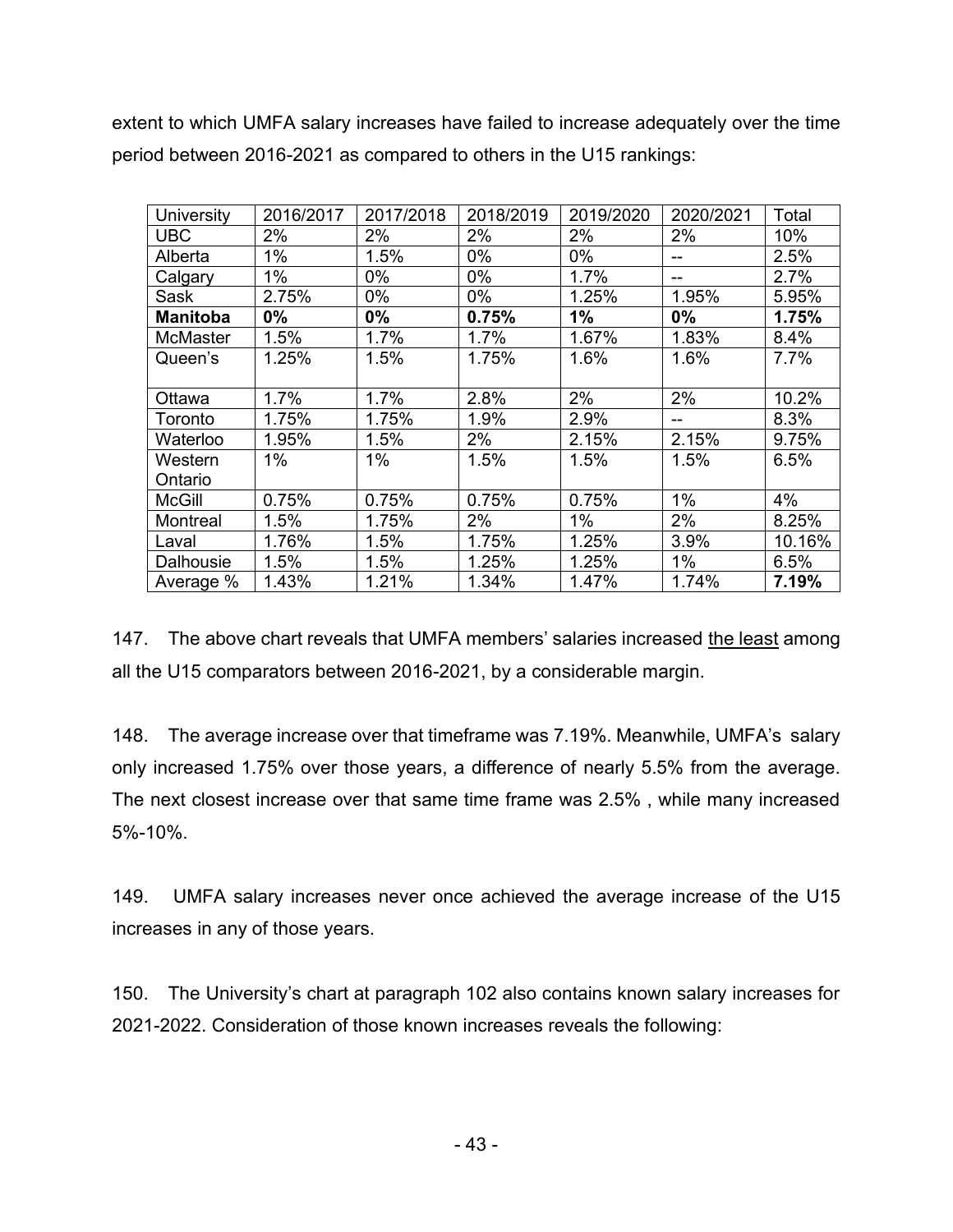| <b>University</b>  | 2021-2022 known     |  |  |
|--------------------|---------------------|--|--|
|                    | increases           |  |  |
| <b>UBC</b>         | 2%                  |  |  |
| Alberta            |                     |  |  |
| Calgary            |                     |  |  |
| Sask               | 1.95%               |  |  |
| <b>Manitoba</b>    | 1.25% (UM proposed) |  |  |
| <b>McMaster</b>    | 2%                  |  |  |
| Queen's            | 1.9%                |  |  |
|                    |                     |  |  |
| Ottawa             | $1\%$               |  |  |
| Toronto            |                     |  |  |
| Waterloo           | 1%                  |  |  |
| Western            | 1.75%               |  |  |
| Ontario            |                     |  |  |
| McGill             | 1%                  |  |  |
| Montreal           | 2%                  |  |  |
| Laval              | 1.65%               |  |  |
| 1.25%<br>Dalhousie |                     |  |  |
| Average %          | 1.6%                |  |  |

151. The University's proposal of 1.25% for 2021-2022 remains below the average of known increases for 2021-2022. This, even after five years of significantly lower than average percentage increases.

152. Notably, the University's proposal for 2022-2023 (1.5%) remains below the average for known increases in 2021-2022 among the U15 rankings (1.6%). These facts reveal the inappropriateness of the University's general salary increase proposals.

#### Response to the University's Financial Circumstances

153. Beginning at paragraph 116, the University provides its submission on its financial circumstances. It starts that analysis by conceding that ability to pay is not a proper consideration.

154. It further remarks, at paragraph 117, that the University is currently in a stable financial position, yet it is not in a position to take on "overly generous" or unjustified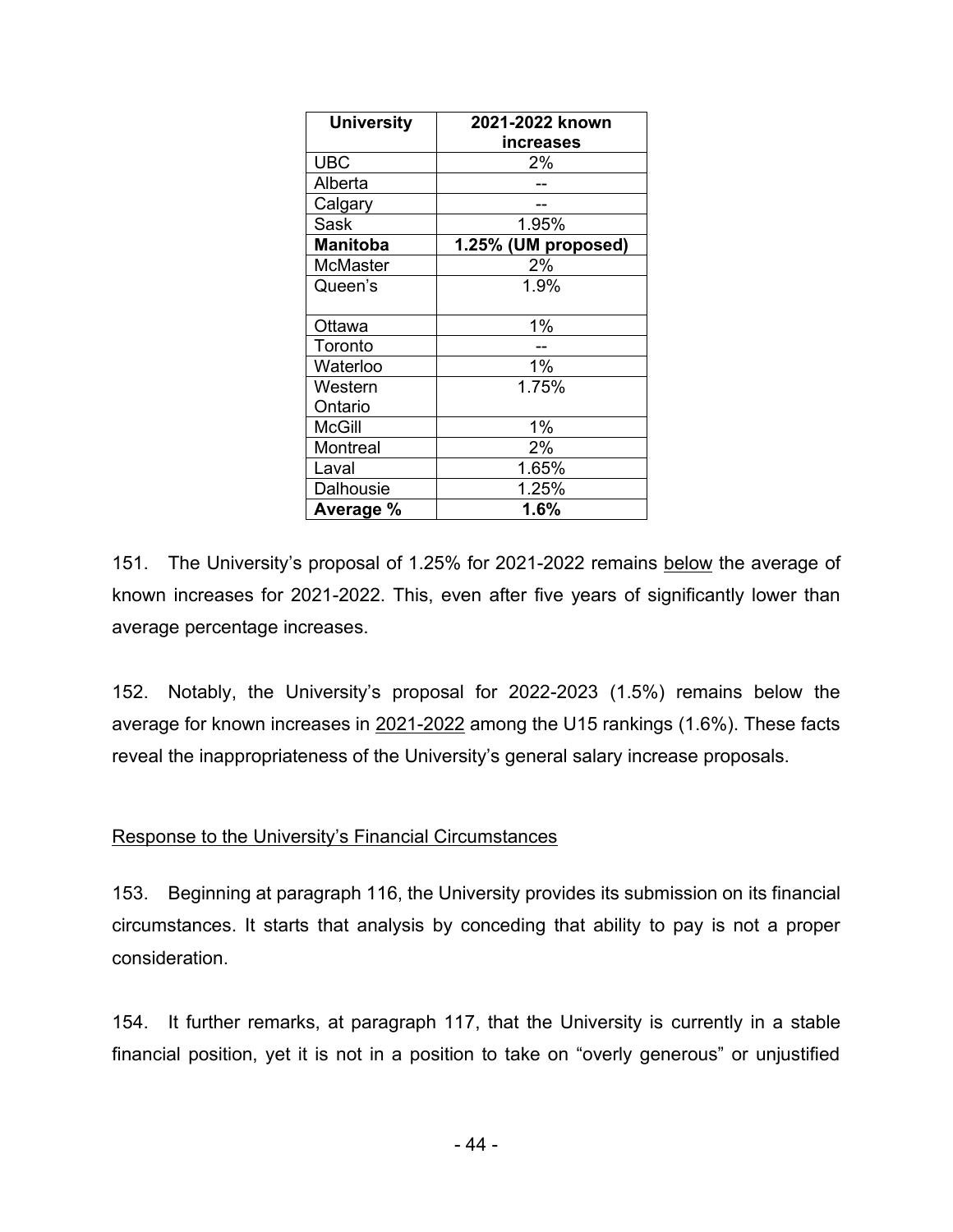labour costs, and goes so far as to suggest that any increase beyond its own proposal would put the financial health of the University at risk.

155. These comments, and the comprehensive explanations that follow between paragraphs 118 to 152 of its submission, are a thinly veiled ability to pay argument. UMFA's primary position is that these explanations are not relevant to the arbitrator's analysis, which is well established by the authorities, and is a principle the University itself acknowledges, but then ignores, between pages 53-69 of its Submission.

156. In particular, UMFA relies on the often-cited comments from Arbitrator Shime in *McMaster University and McMaster University Faculty Association*:

I am in agreement with the faculty that there is little economic rationale for using ability to pay as a criterion in arbitration. In that regard I need only briefly repeat what I have said in another context, that is, public sector employees should not be required to subsidize the community by accepting substandard wages and working conditions: see e.g. *General Truck Drivers, etc. v. B.C. Railway Co.* (1973) (Shime); *Re University of Manitoba,* May 16, 1979 (Williams). Thus, for example, if I were faced with data showing that the salary scale for assistant professors at McMaster was less than that of other universities in Ontario, I would have no hesitation in increasing the amount to achieve the same standards for McMaster **regardless of the university's fiscal position.**

# **Tab 27,** *MACA 1991 Award (Chapman),* **pages 7-8**

157. Without prejudice to the position that ability to pay is not an appropriate factor in this process, UMFA responds briefly as follows.

## *Revenues and Expenditures*

158. At paragraph 122, the University explains that the "block grant" received from the Province has decreased since 2017/2018, undoubtedly in support of its claim that it cannot provide any further increase than what it is proposing in this proceeding.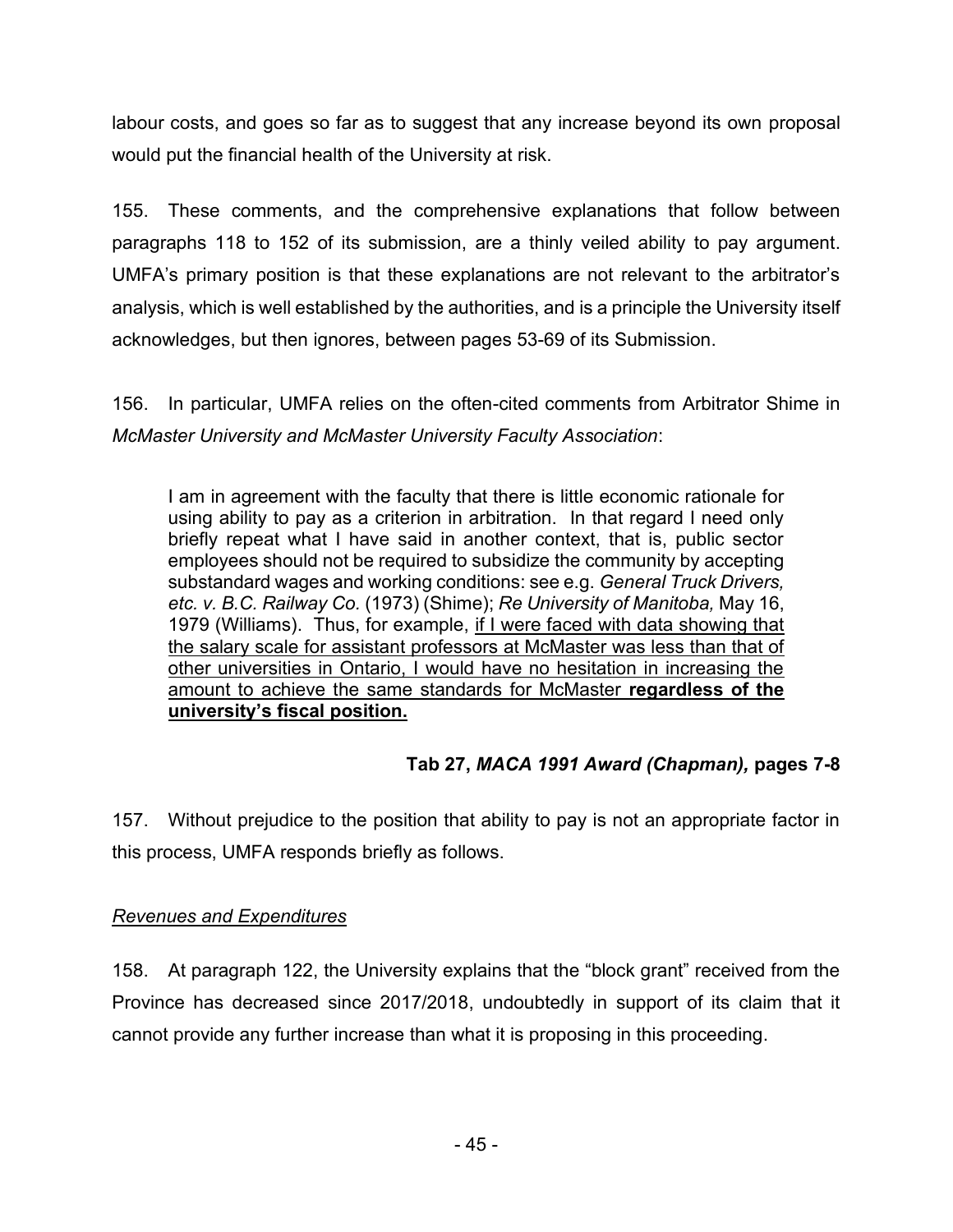159. On February 24, 2022, the University announced in UM Today that it had received an increase to its 2022/2023 provincial operating grant by over \$3 million, for a total of \$354,465.526. The article notes that this additional \$3 million was provided to support the proposed expansion of nursing seats in the College of Nursing, while the remainder of the grant was held at the same level as the 2021/2022 grant.

# **Tab 79, UM Today, February 24, 2022**

160. The University provided a chart at paragraph 122 of its Submission and at **Tab 25** which indicates that the total 2021/2022 grant amount was \$340,139,500. Yet, even subtracting \$3 million from the \$354,465.526 provided by the province in 2022/2023, it would appear that the University itself has claimed that it received over \$350,000,000 in operating grants from the Province in 2021/2022, a difference of \$10 million dollars from what it claimed in its Submission.

## *Composite Financial Index*

161. At paragraph 134, the University included their Composite Financial Index (CFI) scores in their submission: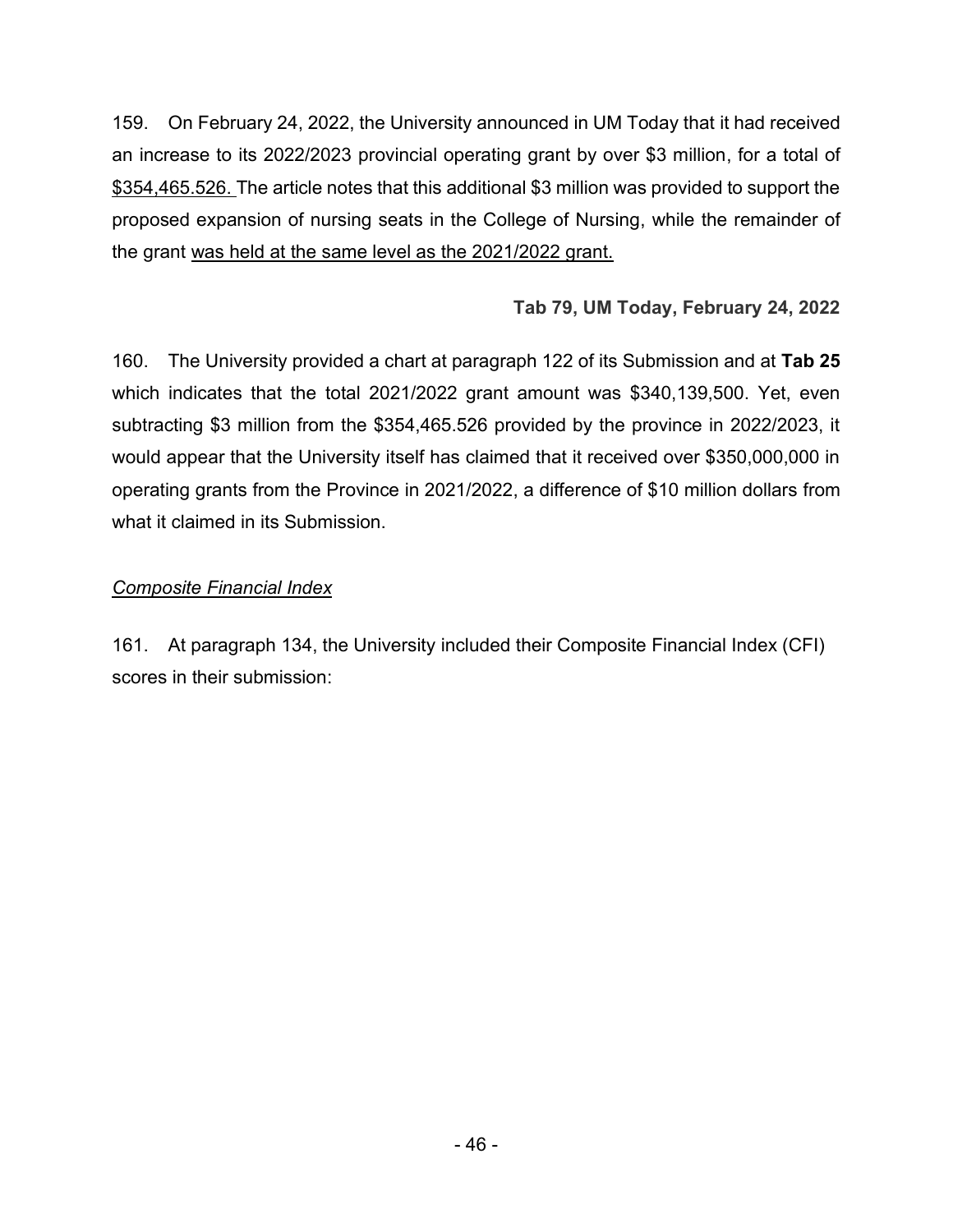

162. UMFA notes that the University's net operating revenue ratio (table in the bottom right corner) is approximately four (4) times the red line. At paragraph 34 of its Submission, the University labelled the red line in the graph as a "minimum threshold." interestingly, in their 2014-2015 and 2015-2016 annual reports (the only years in which they published CFI analysis results for the University), they characterize it is an "ideal score."



#### **Tab 80, University of Manitoba Annual Financial Report 2016, Page 7**

163. It is an important distinction: Labelling a value as "ideal" rather than "minimum" means that deviations in either direction are problematic. When the net operating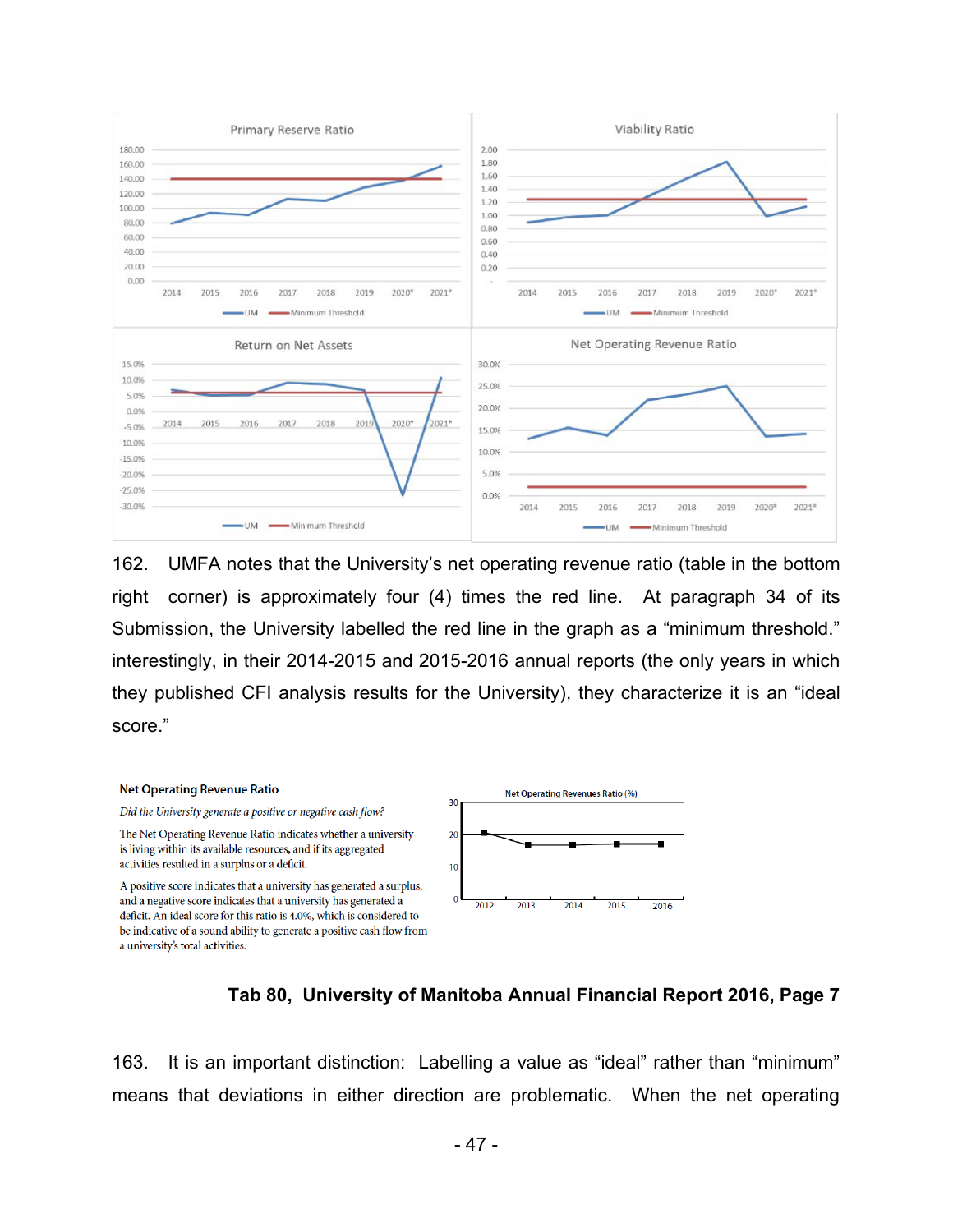revenues ratio greatly exceeds the ideal value, it indicates that the institution has underallocated resources to its core operations.

164. UM's weaker performance on the primary reserve ratio and the viability ratio generally results from UM's practice of internally restricting their resources<sup>9</sup> rather than reflecting any financial strain faced by the University.<sup>10</sup>

165. In any event, the University submits that it has just reached above the minimum thresholds in key indicators and must remain above or increase its reserves to achieve the minimum thresholds. This is an obvious ability to pay argument that ought to be disregarded. Every University is wrestling with the same ratios. This is not a reason to reduce otherwise appropriate compensation for UMFA members.

## *Operating Surplus*

166. At paragraph 142, the University advises that it had an operating surplus of \$94 million in the year ending March 31, 2021. While it seeks to explain how the majority of that surplus is restricted (i.e., cannot be used to fund salary increases), it concedes that approximately one third of that surplus- \$34 million to be exact- can be used to do so. Remarkably, \$34 million is the estimated total cost of UMFA's proposed salary adjustments through General Salary increases and Recruitment and Retention Adjustments over the three years of the collective agreement. To be clear, that \$34 million of the surplus is only the surplus in one year.

<sup>9</sup> UM generally re-classifies nearly all their unrestricted net assets as "internally restricted". Taking both unrestricted net assets and internally restricted net assets together, UM's non-externally restricted Cash and Investments grew from \$120M in 2015 to \$246M in 2020. That figure was not disclosed by UM in their 2021 annual report and could not be calculated with the information they provided. UM declined UMFA's request to provide the 2021 figure.

 $10$  UMFA notes as well that it is unable to calculate the CFI ratios itself. The CFI analysis was originally designed in the U.S. for U.S. universities, and Canadian universities adapted it to the Canadian context and only started using it relatively recently (UM claims to have been the first to publish the results of this analysis in 2014-2015, UM Annual Financial Report 2016, p. 6). The ratio formulae are not laid out clearly in the UM annual reports.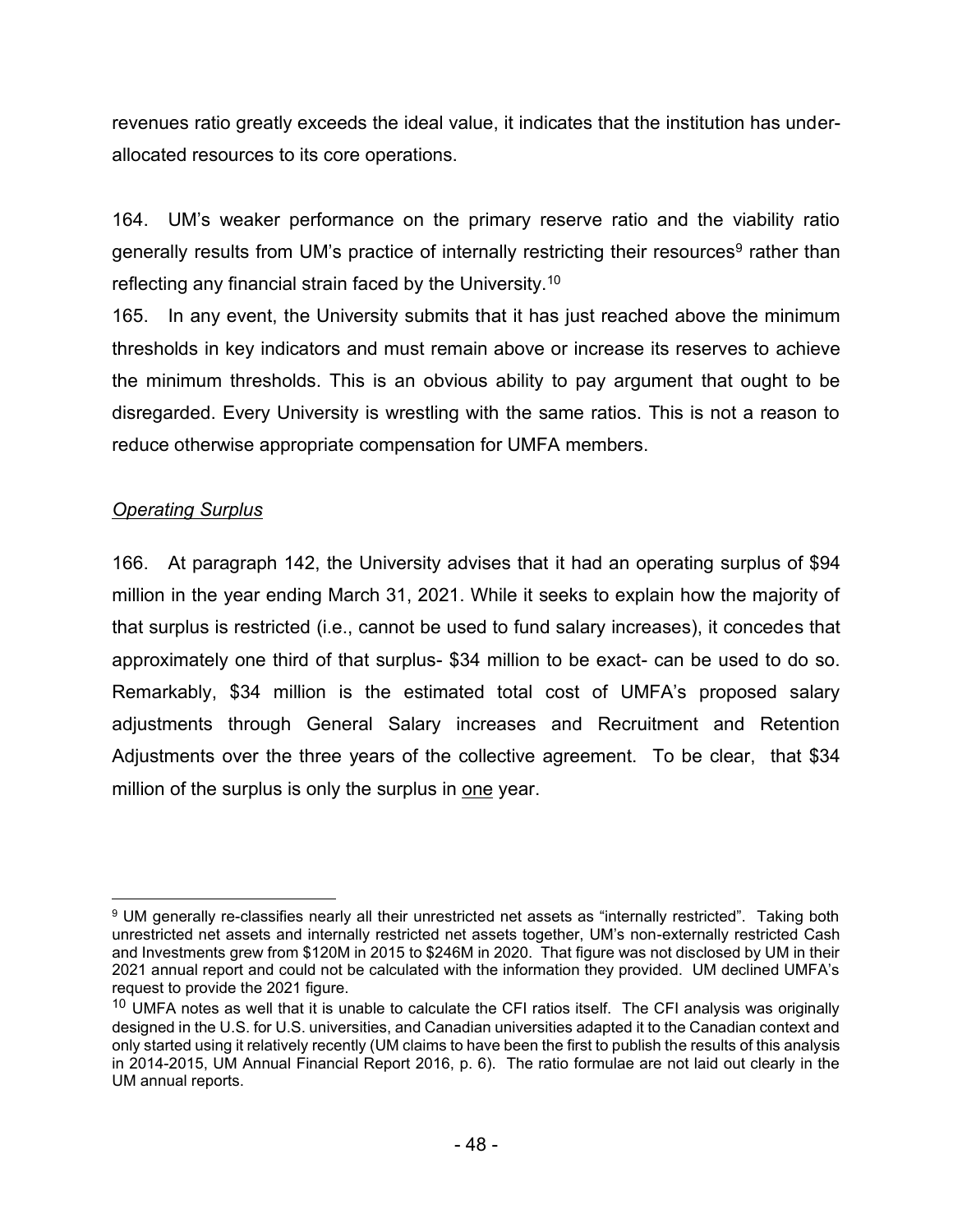167. At paragraph 147-148, the University submits that the surplus realized for 2021 cannot be expected year after year. However, the University fails to mention that it has experienced an operating surplus of at least \$80 million in every year since 2015. UMFA refers back to paragraphs 179-181 of its Submission and **Tab 41** for further information about the financial status of the University.

168. At paragraph 150, the University cautions that enrollment may be impacted in future years because UMFA proceeded to strike in 2016 and 2021. It is very unlikely that the strike will have a negative impact on enrollment and UMFA challenges the appropriateness of such a statement. In any event, it is unlikely that the University of Manitoba, it being the largest post-secondary institution in the Province, the only research focused post-secondary institution, and the only member of the U15 Group of Canadian Research Universities, will experience large-scale transfers or enrollment decreases to the University of Winnipeg or the University of Brandon as a result of work stoppages centered around appropriate pay for its faculty and academic staff.

## *Maintenance costs*

169. Further, at paragraph 151, the University advises that it has approximately \$300 million in deferred maintenance costs, including some which must be expended just "to keep the lights on". Every university within the U15 has deferred maintenance costs.

170. In fact, the University's deferred maintenance obligations are less than those of comparator universities: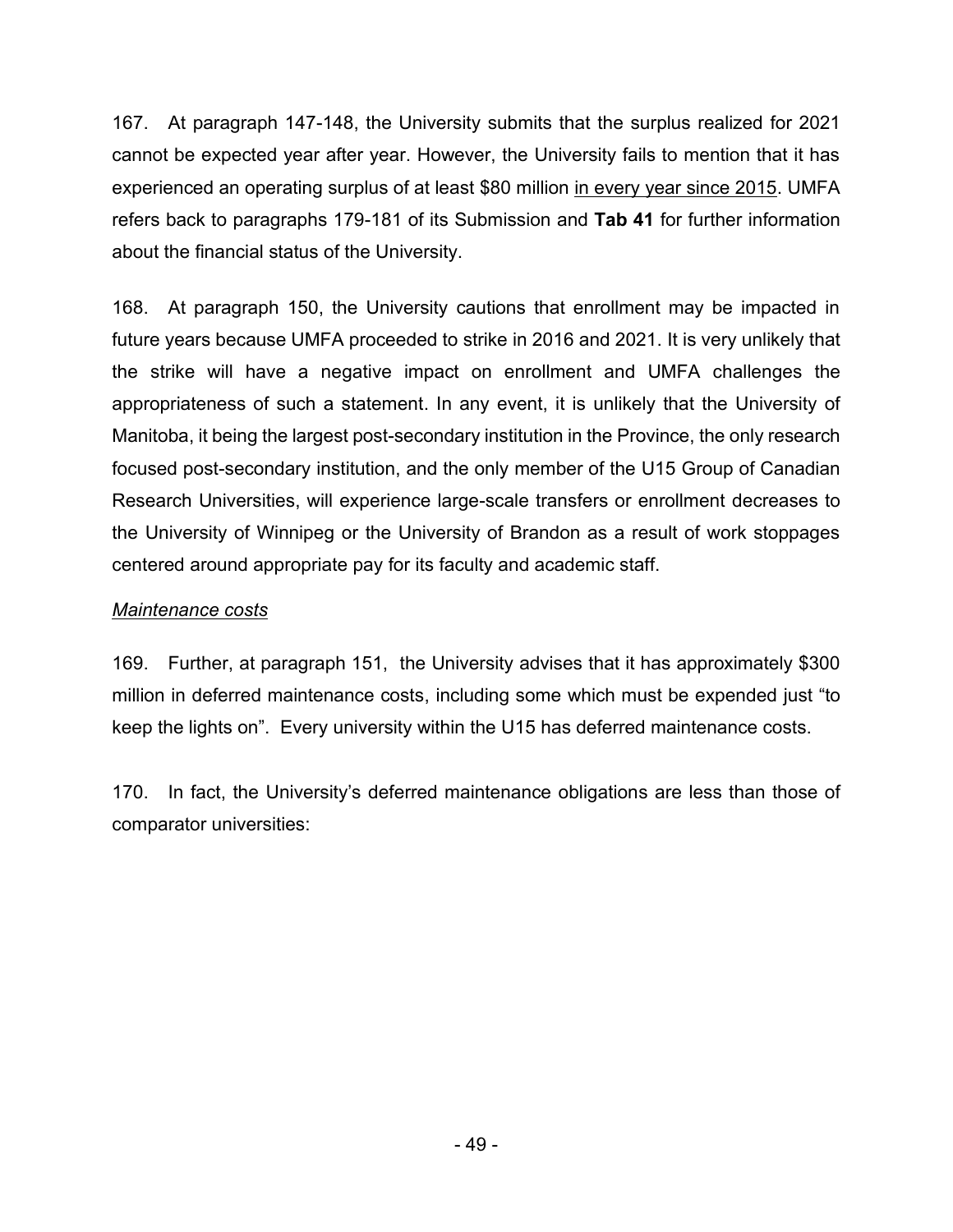| <b>University</b>       | Year      | <b>Total</b><br>revenues<br>(\$ millions) | <b>Deferred</b><br>maintenance<br>(\$ millions) | <b>Deferred</b><br>maintenance<br>as % of total revenue |
|-------------------------|-----------|-------------------------------------------|-------------------------------------------------|---------------------------------------------------------|
| McGill <sup>11</sup>    | 2020-2021 | \$1,466                                   | \$1,310.0                                       | 89%                                                     |
| Calgary <sup>12</sup>   | 2020-2021 | \$1,393                                   | \$529.5                                         | 38%                                                     |
| Alberta <sup>13</sup>   | 2019-2020 | \$1,855                                   | \$385.0                                         | 21%                                                     |
| Dalhousie <sup>14</sup> | 2020-2021 | \$762                                     | > \$500                                         | 66%                                                     |
| Ottawa <sup>15</sup>    | 2018-2019 | \$1,126                                   | \$387.5                                         | 34%                                                     |
| Queen's <sup>16</sup>   | 2019-2020 | \$1,019                                   | \$345.0                                         | 34%                                                     |
| <b>UM</b>               | 2020-2021 | \$957                                     | \$300.0                                         | 31%                                                     |

171. The University of Manitoba is not an outlier in this regard. In fact, other universities have far higher deferred maintenance costs, yet continue to pay their academic staff greater salaries.

172. In a letter to University President Benarroch dated February 15, 2022, the Province announced that the University will be receiving, in addition to its operational grant, an additional \$4.2 million to assist with deferred maintenance costs.

<sup>11</sup> Nathan Greenfield, "Universities start year with massive maintenance backlog," *University World News*, January 9, 2021, [https://www.universityworldnews.com/post.php?story=20210108142956914;](https://www.universityworldnews.com/post.php?story=20210108142956914) Financial Statements of the Royal Institution for the Advancement of Learning/McGill University, p. 3: <sup>12</sup> From University of Calgary Management Discussion & Analysis 2020-2021, p. 11:

<https://www.ucalgary.ca/finance/sites/default/files/teams/5/fr-2021-mda.pdf> ; and University of Calgary Consolidated Financial Statements 2020-2021, p. 6:

<https://www.ucalgary.ca/finance/sites/default/files/teams/5/fr-2021-financial-statement.pdf>

<sup>15</sup> University of Ottawa Review of the Financial Results 2018-2019, p. 6:

<sup>&</sup>lt;sup>13</sup> University of Alberta Capital Plan Infrastructure 2021-2024, p. 6: [https://www.ualberta.ca/facilities](https://www.ualberta.ca/facilities-operations/media-library/documents/capital-plan-2021-2024.pdf)[operations/media-library/documents/capital-plan-2021-2024.pdf;](https://www.ualberta.ca/facilities-operations/media-library/documents/capital-plan-2021-2024.pdf) University of Alberta Consolidated Financial Statement for the Year Ended March 31, 2020, p. 5: [https://www.ualberta.ca/university-services](https://www.ualberta.ca/university-services-finance/media-library/financial-statements/fs-2020.pdf)[finance/media-library/financial-statements/fs-2020.pdf](https://www.ualberta.ca/university-services-finance/media-library/financial-statements/fs-2020.pdf)

 $14$  Dalhousie University Annual Financial Report March 31, 2021, p. 26 and p. 7: [https://cdn.dal.ca/content/dam/dalhousie/pdf/dept/financial-services/Reports/Annual%20Reports/2020-](https://cdn.dal.ca/content/dam/dalhousie/pdf/dept/financial-services/Reports/Annual%20Reports/2020-21%20Annual%20Financial%20Report.pdf) [21%20Annual%20Financial%20Report.pdf](https://cdn.dal.ca/content/dam/dalhousie/pdf/dept/financial-services/Reports/Annual%20Reports/2020-21%20Annual%20Financial%20Report.pdf)

[https://www.uottawa.ca/ressources-financieres/planification-financiere/sites/www.uottawa.ca.ressources](https://www.uottawa.ca/ressources-financieres/planification-financiere/sites/www.uottawa.ca.ressources-financieres.planification-financiere/files/review_financial_statements_2018-2019.pdf)[financieres.planification-financiere/files/review\\_financial\\_statements\\_2018-2019.pdf;](https://www.uottawa.ca/ressources-financieres/planification-financiere/sites/www.uottawa.ca.ressources-financieres.planification-financiere/files/review_financial_statements_2018-2019.pdf) Consolidated Financial Statements of University of Ottawa, Year ended April 30, 2019, p. 2: [https://www.uottawa.ca/ressources-financieres/planification-financiere/sites/www.uottawa.ca.ressources](https://www.uottawa.ca/ressources-financieres/planification-financiere/sites/www.uottawa.ca.ressources-financieres.planification-financiere/files/financial_statements_2018-2019.pdf)[financieres.planification-financiere/files/financial\\_statements\\_2018-2019.pdf](https://www.uottawa.ca/ressources-financieres/planification-financiere/sites/www.uottawa.ca.ressources-financieres.planification-financiere/files/financial_statements_2018-2019.pdf)

<sup>&</sup>lt;sup>16</sup> Queen's University at Kingston Consolidated Financial Statements, April 30, 2020, p. 3, p. 2: [https://www.queensu.ca/financialservices/sites/webpublish.queensu.ca.finwww/files/files/2019-](https://www.queensu.ca/financialservices/sites/webpublish.queensu.ca.finwww/files/files/2019-2020%20Financial%20Statements.pdf) [2020%20Financial%20Statements.pdf](https://www.queensu.ca/financialservices/sites/webpublish.queensu.ca.finwww/files/files/2019-2020%20Financial%20Statements.pdf)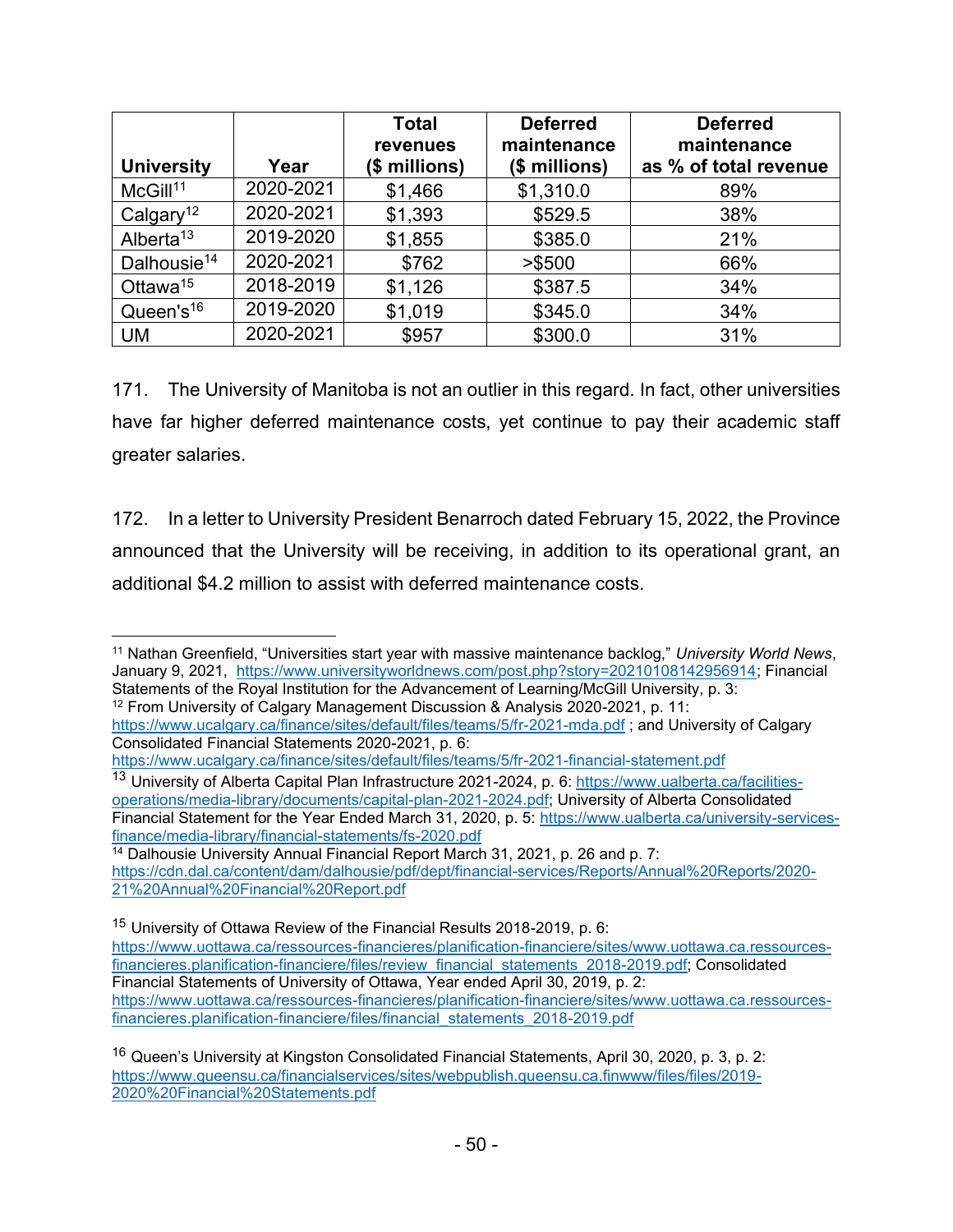## **Tab 81, Letter from Deputy Minister Charron dated February 15, 2022**

#### **State of the Provincial Economy**

173. The University has provided a brief review of the provincial economy. It has not provided an expert opinion in this regard. In contrast, UMFA has provided an opinion by Dr. Fletcher Baragar which reviews the state of the provincial economy and the fiscal circumstance of the government. UMFA submits that his opinion ought to be preferred over the analysis conducted by the University's representatives and counsel.

174. In that regard, UMFA makes the following comments regarding the submission of the University.

175. At paragraph 158, the University references the size of the provincial deficit due to the COVID-19 pandemic and notes that the current figures do not include the impact of the fourth wave and the Omicron variant. However, Professor Baragar's analysis, which was completed in February 2022, (i.e., during the Omicron wave) considered current circumstances and determined that current conditions and short term forecasts still give every indication that the province's current trajectory provides for rapidly diminishing budget deficits year after year. He also submits that is likely to continue regardless of any new policy initiatives that government chooses to introduce in 2022 or 2023.

176. At paragraph 159, the University cites uncertainty about the general economic outlook, and notes that the full impact of the Omicron  $4<sup>th</sup>$  wave has not yet been felt throughout the economy, and that there remains the possibility of future waves. Building on that, at paragraph 160, the University points out that the forecasted rebound in 2021 will not return the economy to its pre-pandemic level, even after increasing by 4.6%, because it dropped by the same amount in 2020.

177. This conclusion downplays the expected continuation of fairly strong economic growth into 2022 referenced by Professor Baraga. He explains that the more recent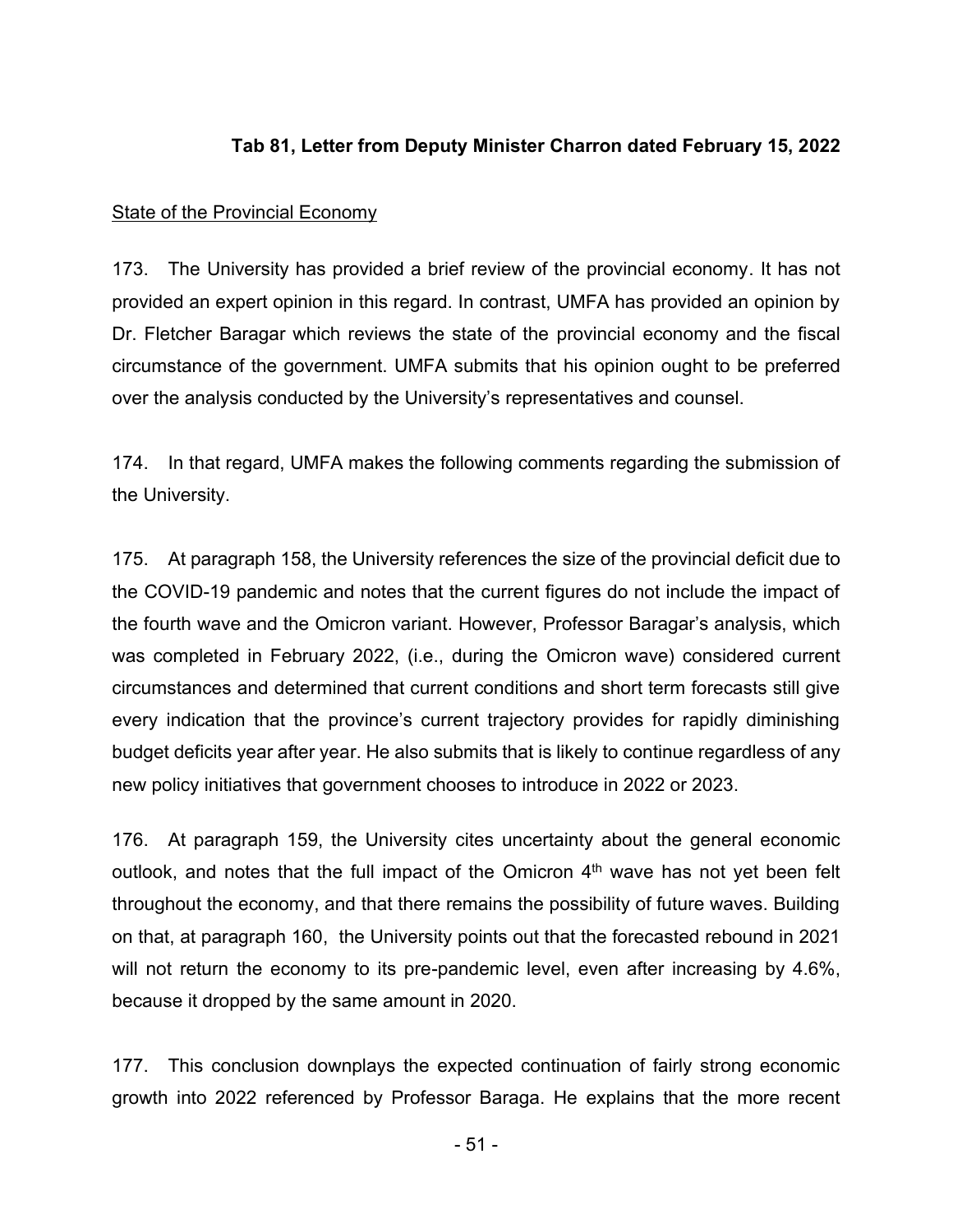forecasts estimate that GDP will increase by 3.9% in 2021 (*lower* than the University's stated forecast) and 3.8% in 2022, completing the recovery and pushing GDP levels beyond their pre-pandemic peak in mid-2022. The University's submission fails to provide or consider any GDP forecasts for 2022.

#### **Tab 39, Baragar Report, page 2**

178. It is also significant that the Manitoba GDP forecast for 2022, it being 3.8%, is higher than the average provincial growth rate over the last decade.

179. At paragraphs 159-160 the University also warns that it is not clear whether additional COVID-19 variants will emerge, further delaying economic recovery. It does, however, recognize that all public health restrictions will be removed this month. Significantly, the government has been open about the fact that its new strategy is not one that is likely to involve further economic shutdowns, but instead a plan to reduce/eliminate restrictions and to "learn to live" with COVID-19. In fact, on March 2, 2022, the government announced that, as of March 15, 2022, all self-isolation requirements after testing positive for COVID-19 will be eliminated.

#### **Tab 82, CBC News, Manitoba to expand gathering limits, allow more fans at events as COVID-19 restrictions ease next week, February 2, 2022**

#### **Tab 83, CBC News, Manitoba to drop self-isolation requirement for people who test covid positive, March 2, 2022**

180. Furthermore, the very recent announcement of the elimination of all public health restrictions on March 15, 2022 can be expected to provide a further boost to economic activity and to government revenue. This new development is given little weight in the University's analysis. The full impact of the easing and ultimate elimination of these restrictions during the first quarter of 2022 was likely not fully accounted for in the growth forecasts released in January and early-February 2022.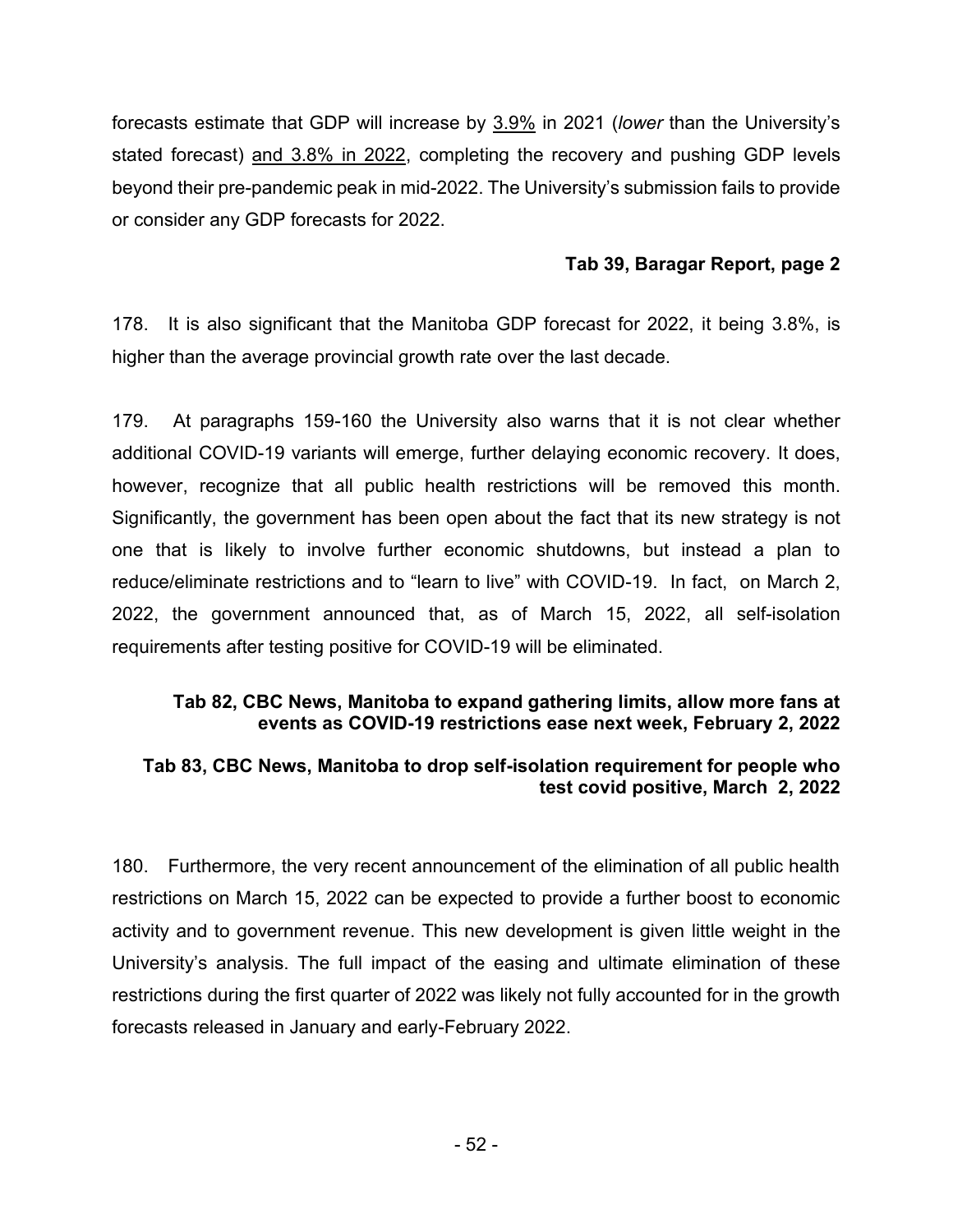181. At paragraph 161, the University references "current" employment rate data for Manitoba. The University relies on labour market data from November 2021, when the December 2021 and January 2022 figures show further strengthening of the labour market in Manitoba. As Baragar noted in his report, employment levels now exceed prepandemic levels. The University's analysis downplays the strength of the labour market.

# **Tab 39, Baragar Report, page 15**

182. While the point raised by the University regarding the decline and incomplete recovery in part-time work is valid, the overall changing composition of employment is toward more full time jobs as opposed to part-time positions. This is another indicator of strength in the labour market and in the economy as a whole (and presumably for household budgets as well). Some Manitoba figures<sup>17</sup>:

Full Time employment

| January 2020 (pre<br>pandemic) | January 2022 | Change:   |
|--------------------------------|--------------|-----------|
| 523,900                        | 541,900      | $+18,000$ |

Part Time employment

| January 2020 (pre<br>pandemic) | January 2022 | Change: |
|--------------------------------|--------------|---------|
| 138,500                        | 123,600      | -14,900 |

183. At paragraph 162, the University acknowledges that CPI is "relatively high" in Manitoba for 2021 and 2022, at 2.9% and 2.6% respectively. The figures relied upon by the University are dated and do not capture the significant increase in the CPI that occurred in late 2021 and January 2022. The true CPI rate in Manitoba for 2021 has been confirmed as 3.3% (not 3.2% as claimed by the University at paragraph 163) and is forecasted to be  $3.6\%$  in 2022- a whole percentage point higher than the University's

<sup>17</sup> Statistics Canada CANSIM II, Table 14100287 *Labour force characteristics, monthly, seasonally adjusted and trend-cycle, last 5 months, monthly*. <https://www150.statcan.gc.ca/t1/tbl1/en/tv.action?pid=1410028703>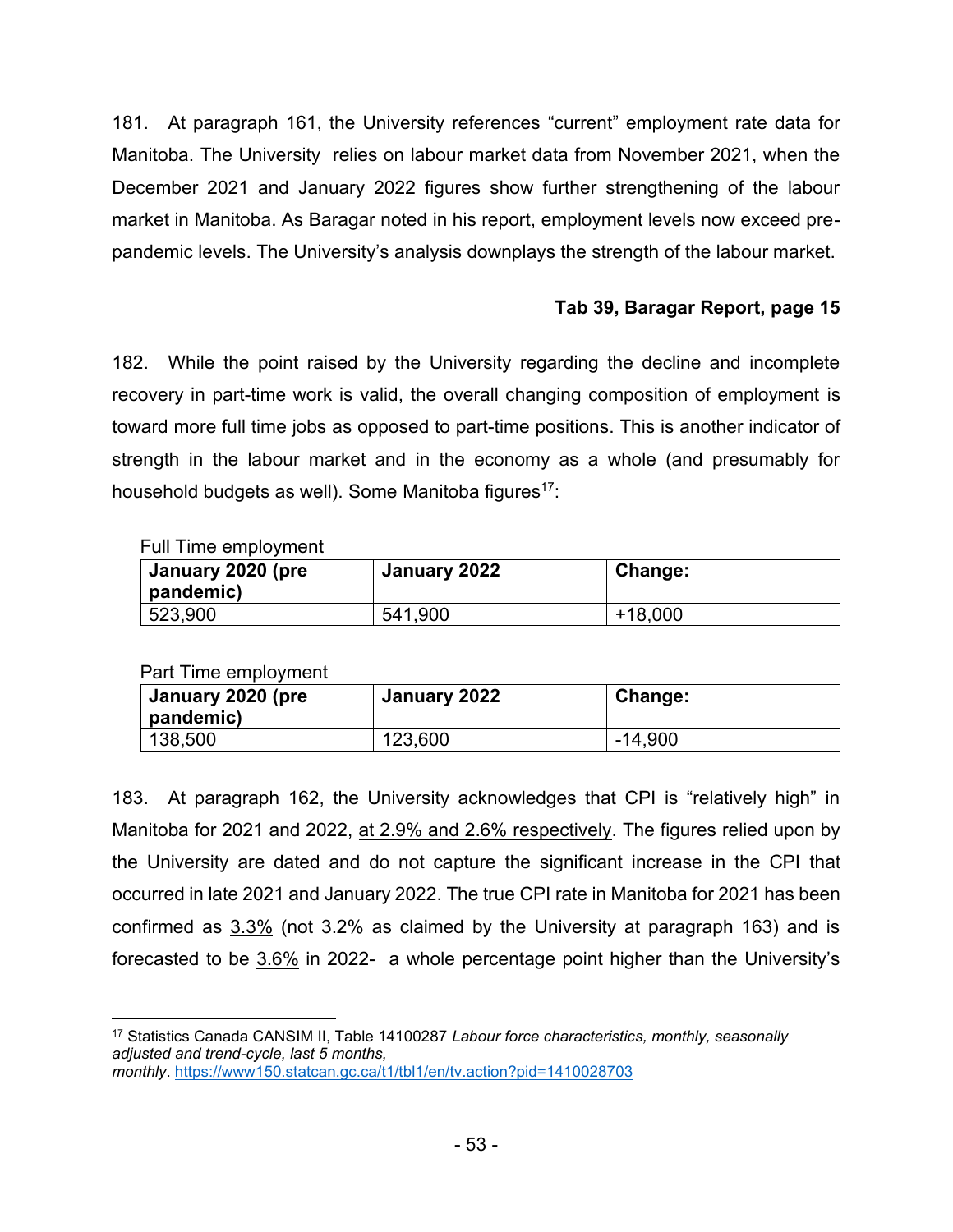stated forecast of 2.6%. As such, the University has significantly understated the rise in the cost of living in Manitoba for 2021 and 2022 in its analysis.

184. The University's submission at paragraphs 162-163 also suggests that Manitoba's inflation rates tend to fall below the national rate. As Professor Baragar indicated in his report, Manitoba's inflation rates tend to track very closely to the national figure.

#### **Tab 39, Baragar Report, page 11**

185. At paragraph 164, the University suggests that the latest forecasts do not include data or forecasts on the impact of the Omicron wave. However, the latest real growth forecasts for 2021 (i.e., the average of the private sector forecasts), which were released in early 2022, can be expected to have included, at least in part, the impact of the Omicron wave. Presumably, this is why the forecasts are calling for 3.9% growth in 2021 as opposed to the 4.6% figure cited by the University, based on an earlier forecast.

186. At paragraph 165, the University refers to the current situation as "uncertain economic times" justifying its general salary increase proposal. With respect, there is unquestionably greater economic certainty at this point in time than there has been at any time since the start of the COVID-19 pandemic two years ago.

#### Cost of living

187. At paragraphs 167 of its submission, the University suggests that Winnipeg's cost of living remains comparatively low as compared to other cities in or around the U15 rankings. It provides a chart that suggests that Winnipeg's CPI index, or cost of living, in 2021 is lower than most other cities, except for Montreal, Vancouver and Quebec City.

188. The University appears to misinterpret what the CPI actually indicates. CPI is a constructed index number that measures a weighted basket of prices of goods and services purchased by households. The index number is relative to a base year (2002) set equal to 100, i.e., the CPI for 2002 = 100. That is the case for every province/city.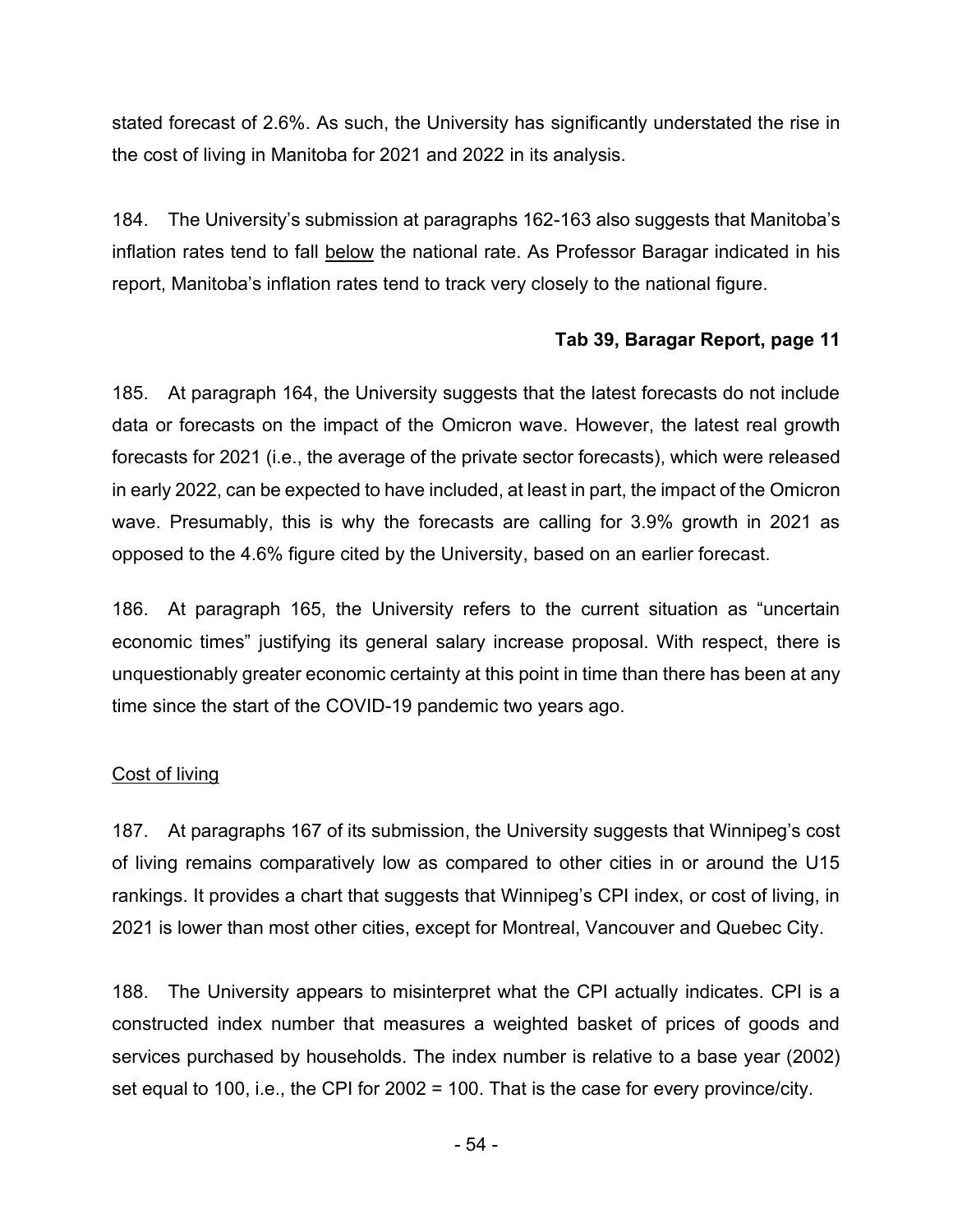189. Interprovincial CPI comparisons for different years, then, attempt to capture the relative change in the cost-of living between provinces over that period of time. The University appears to be using the different CPI values for different provinces for any given year as a comparative indicator of different levels in the cost-of-living, which is inappropriate- that would only hold in the very special case where, in the base year 2002, the cost of living in all of the provinces was equal, which obviously was not the case. So, for any year, a lower CPI for any province/city relative to the others does not imply a lower cost of living in that province relative to the others; it only implies that the proportionate change in the cost-of-living in that province has, since the base year, been less that the proportionate change in the other provinces/cities.

190. UMFA cautions against reliance on the University's chart as a measurement of cost of living levels amongst the comparator cities. From a glance, one might be taken by the fact that this chart would appear to indicate that Winnipeg's cost of living is greater than Vancouver's.

191. At paragraph 171, the University introduces average weekly earnings as a comparative tool amongst the U15 institutions. Average weekly earnings in Manitoba are indeed below the Canadian average. It is also appropriate to note that, according to Statistics Canada<sup>18</sup>, average weekly earnings in Manitoba increased 4.2% in 2020 and 3.1% in 2021<sup>19</sup>, far greater than the salary increases provided to UMFA member in 2020 and far greater than the rates proposed by the University for 2021. This is another standard against which the appropriateness of the University's salary offer may be assessed, in addition to a comparison with cost of living increases.

<sup>18</sup> <https://www150.statcan.gc.ca/t1/tbl1/en/tv.action?pid=1410022201>

<sup>&</sup>lt;sup>19</sup> This data is year-to-date ending November 2021.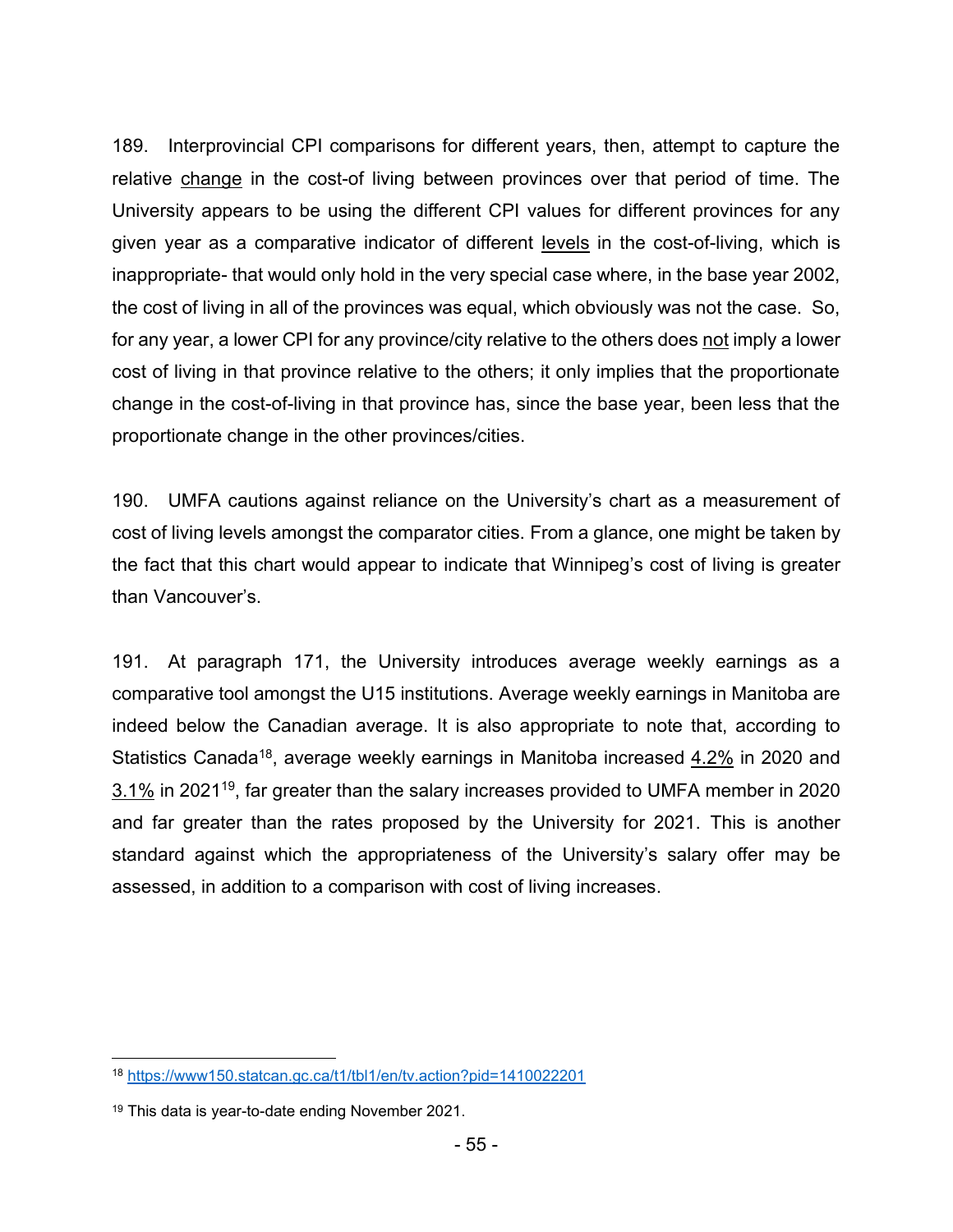## Labour Market Trends

192. At paragraph 173, the University submits that, despite the parties' agreement to comparisons within the U15 rankings, Arbitrator Freedman acknowledged in his 2001 Award that recent wage settlements in Manitoba can also be relevant. UMFA reiterates that, while Arbitrator Freedman did consider those settlements in his analysis, the parties did not agree to a Memorandum of Agreement in 2001 specifying the primary objective of the parties, as they have in this proceeding. Therefore, Arbitrator Freedman was less restricted in the factors for consideration and the weight to be applied to each:

By virtue of circumstances this arbitration was conducted in an expedited fashion. The Faculty had gone on strike on Monday, there had been intense public focus on the situation, with considerable media commentary, and by sometime late Thursday, the parties signed a brief agreement to submit the dispute to (essentially) binding arbitration and to have the Faculty go back to work. About 36 hours later, the arbitration hearing commenced.

In these circumstances it is quite understandable that neither party had the opportunity to present with its submission at arbitration a statement of the principles that would govern the arbitration and pursuant to which I would arrive at a decision….

…

In any interest arbitration a number of factors are typically considered relevant. Without necessarily assigning any order of importance to these, they would include, in a case like this, the compensation and benefits of academics in other comparable universities, recently negotiated settlements and the prevailing and forecasted economic climate. The employer's ability to pay may be relevant as could the compensation levels in the local community (both in the public and private sectors), and there may also be other factors appropriately considered by an arbitrator, depending on the circumstances. I was given some data on most of these matters.

# **Tab 35,** *2001 Interest Arbitration Award (Freedman),* **pages 2-3**

193. Nonetheless, UMFA does acknowledge that other public sector settlements are a consideration for the arbitrator, albeit a more limited consideration.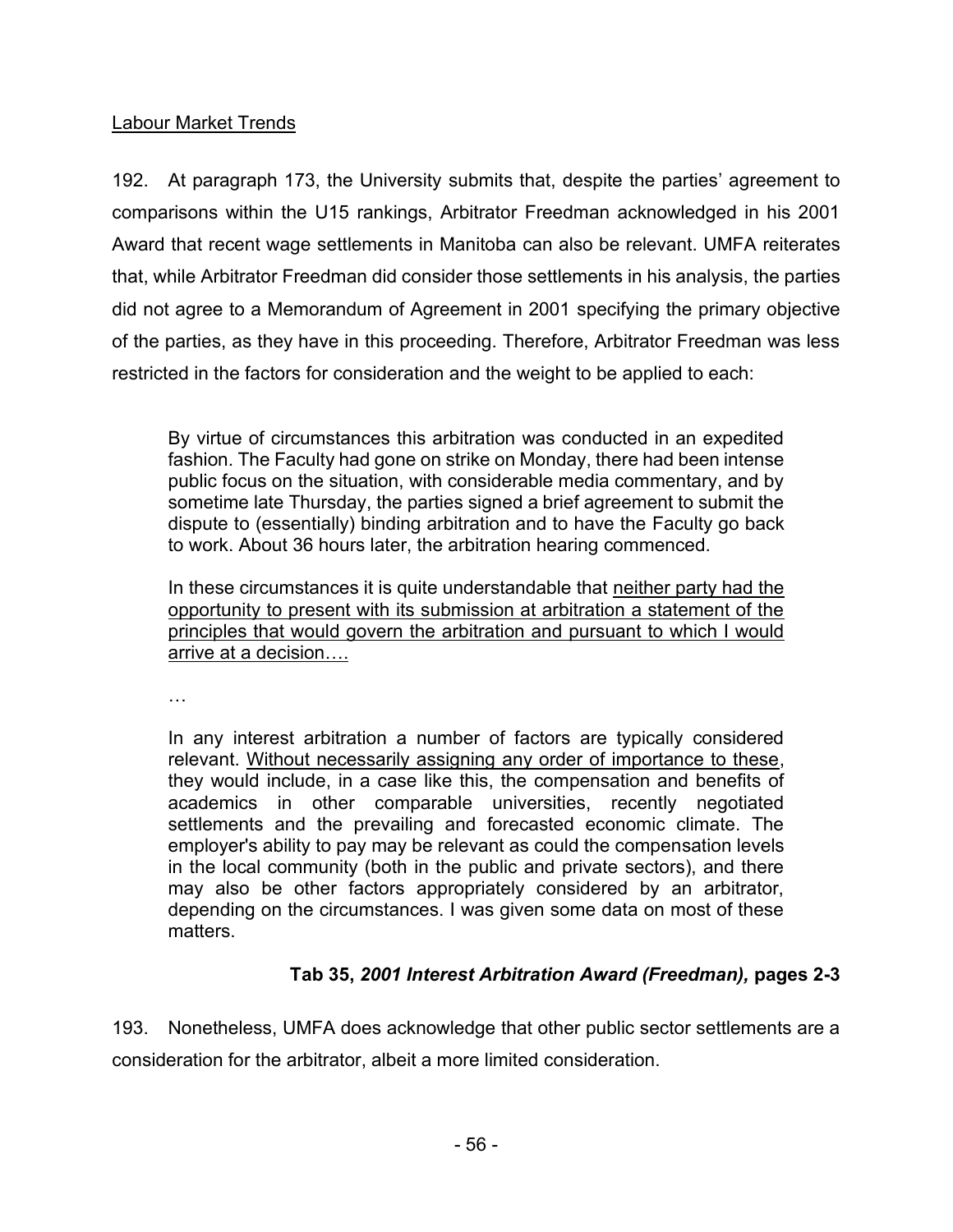194. At paragraph 174, the University acknowledges that there are several collective agreements that extend into 2021-2022, but few that extend beyond that time. It begins its analysis by referring to the award between the Province of Manitoba and the Manitoba Association of Crown Attorneys, which provided for general wage adjustments of 1.2% in 2021. UMFA has already explained in its Submission the context in which that increase was awarded, which included limited economic data (far more limited than at present), considerable economic uncertainty, and inflation projections of 1.6% for 2021 and 2.0% for 2022, far below the ultimate result for 2021 and what is forecasted for 2022 (3.3% and 3.6%, respectively):

The data for 2021-2022 (Year 3) are limited but present forecasting calls for positive economic and employment growth. Inflation is projected to rise to 1.6% in 2021 and 2.0% in 2022. All the data for Year 3 are uncertain because the course of the pandemic itself is unpredictable. A third wave was underway in Manitoba as this award was being finalized.

## **Tab 22,** *MACA Award (Peltz),* **para 217**

195. Arbitrator Peltz determined that the economic realities of COVID precluded full achievement of cost of living increases at the time, but made an award that tracked somewhat along with inflation. It is doubtful that he would have awarded a 1.2% increase had he known at the time that inflation in 2021 would have increased to 3.3%.

## **Tab 22,** *MACA Award (Peltz),* **para 218-219**

196. UMFA refers back to paragraphs 354-355 of its Submission for further information on that Award.

197. UMFA further notes that the MACA Award provided for general wage increases of 1.4% in 2019 and 0.5% in 2020. During that same time period, UMFA members received general wage increases of 1% in 2019 and 0% in 2020.

198. The University refers to the settlement between the Province of Manitoba and the Legal Aid Lawyers' Association, which provided for the same wage adjustments as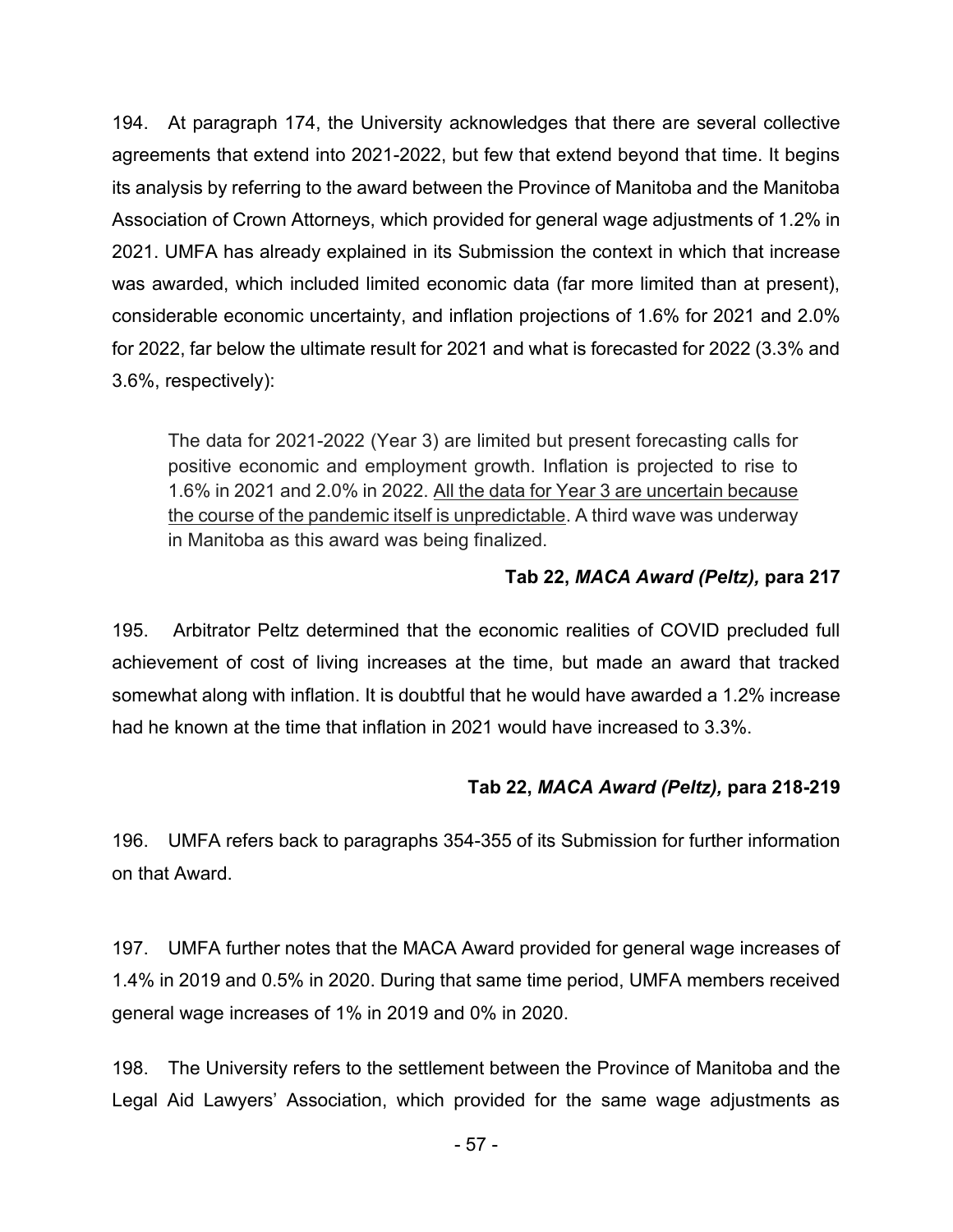determined by Arbitrator Peltz in the MACA Award. That LALA agreed to that outcome is not determinative in this proceeding for the same reasons the MACA Award is not determinative. LALA also received greater increases in 2019 and 2020 than UMFA members.

199. At paragraph 177, the University notes that similar patterns have been achieved in the education sector extending into 2021-2022, and notes simply that they have received a "cost of living adjustment" in 2021. The University conveniently fails to mention that the actual COLA adjustment received by teachers, and as well, to date, a large contingent of non-teaching staff, ended up being 3.3%, i.e., the same general salary increase sought by UMFA in this proceeding.

# **Tab 84, Letter from Manitoba School Board Association to Board Chairs, Superintendent and Secretary Treasurers dated January 26, 2022**

200. UMFA refers to paragraphs 359-362 of its Written Submission for further information on these COLA adjustments for 2021-2022.

201. The University also notes that the Provincial Health Labour Relations Services and the Manitoba Nurses Union agreed to a seven year agreement which contains a 1.2% adjustment in 2021-2022, and 2% increases in 2023-2023 and 2023-2024. The University argues that the MNU Agreement is further support for this Arbitrator to award UMFA members its proposed general wage increases, because they mirror the imposed outcome for MACA and the negotiated outcome with LALA for the year 2021. UMFA responds as follows.

202. First, the complete set of general wage increases reached in the MNU Agreement must be considered in full. Those increases are as follows: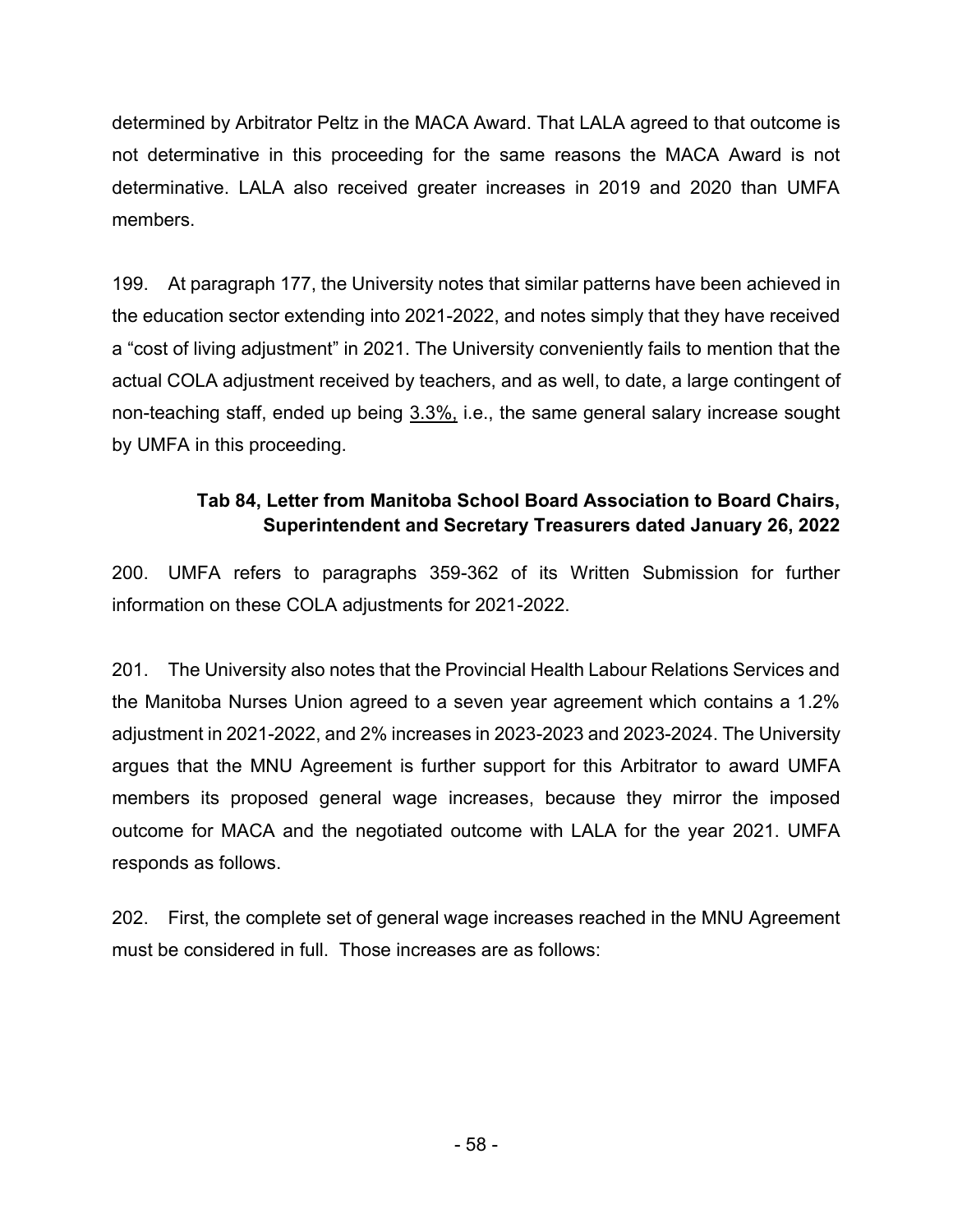April 1, 2017: 1.25% April 1, 2018: 1.25% April 1, 2019: 1.4% April 1, 2020: 0.5% April 1, 2021: 1.2% April 1, 2022: 2.0% April 1, 2023: 2.0% **Total: 9.6%**

203. It is significant that the entirety of the MNU Agreement provides for total general wage increases of 9.6% before compounding, and over 10% after compounding, over a span of seven years (between 2017 and 2024). Further, the general wage increases are retroactive to the start of the Agreement. i.e., April 1, 2017.

204. Comparatively, under the University's proposal, UMFA members would receive the following general salary increases over the same time period:

| <b>MNU</b>           | <b>UMFA</b>                     |
|----------------------|---------------------------------|
| April 1, 2017: 1.25% | April 1, 2017: 0%               |
| April 1, 2018: 1.25% | April 1, 2018: 0.75%            |
| April 1, 2019: 1.4%  | April 1, 2019: 1.0%             |
| April 1, 2020: 0.5%  | April 1, 2020: 0.%              |
| April 1, 2021: 1.2%  | April 1, 2021: 1.25% (proposed) |
| April 1, 2022: 2.0%  | April 1, 2022: 1.5% (proposed)  |
| April 1, 2023: 2.0%  | April 1, 2023: 1.75% (proposed) |
| <b>Total: 9.6%</b>   | <b>Total: 6.25%</b>             |

205. Further, while the MNU Agreement does contain the same general wage increases for 2021 as the University has proposed in this interest arbitration, it is important that this arbitrator appreciate that the MNU Agreement provides for significant additional compensation for virtually every member of the MNU bargaining unit, over and above the general wage increases, for the years at issue in this interest arbitration. A few examples:

• Licensed Practical Nurses (LPNs), who make up just less than 20% of the MNU membership, received an additional 3% step to their wage scale as of April 1, 2021;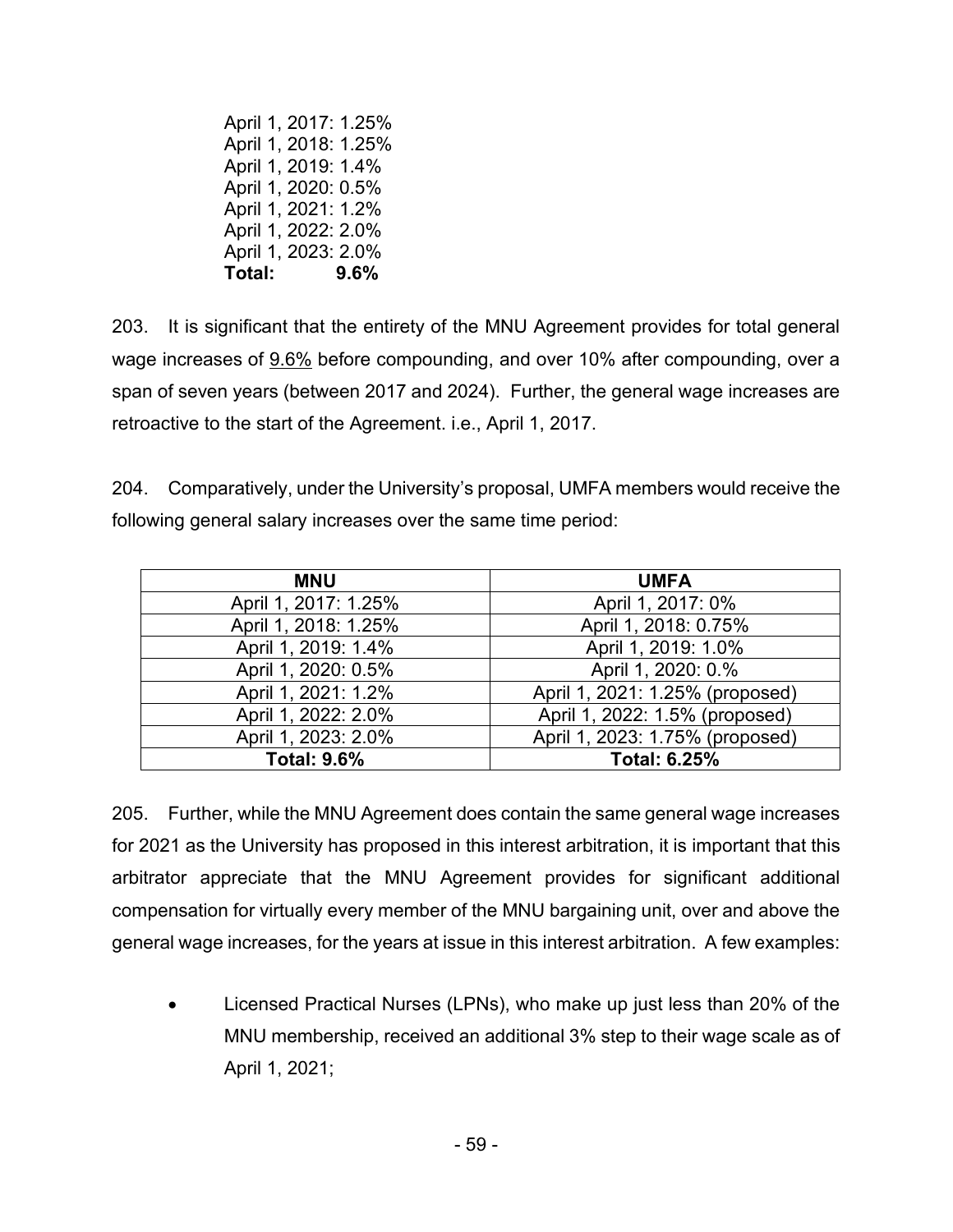- General Duty Nurses, or Nurse II's, who make up almost 74% of the bargaining unit, received an additional 3% step to their scale in 2021, followed by another 2% step in 2022;
- Nurse 3's received an additional 2% step as of April 1, 2021;
- Nurse 4's from outside the largest centres will have their salary scales adjusted as of April 1, 2021 to match the scales for those working in St. Boniface Hospital, Health Sciences Centre, and Brandon Regional Hospital. For Nurse 4's at the highest step, this meant a roughly 4.25% special adjustment;
- The MNU Agreement contains a multitude of additional compensation increases, including but not limited to the following:
	- a signing bonus for every member of \$0.50 for each hour paid at regular rates for all positions worked for Central Table Employers between October 1, 2020, and September 30, 2021, with a minimum amount of \$500 per nurse in the unit as of date of ratification. For a full-time nurse working 2015 hours annually, this amounts to a bonus of \$1007.50 which, for a Nurse II at the top rate, equates to about 1.1% of annual pay;
	- raising the academic allowance for Nurse Practitioners (NPs) as of April 1, 2021 (which amounts to a 2.5% special adjustment for all NPs, above and beyond the general wage increase);
	- increasing the Evening and Night Shift premiums;
	- − providing monetary incentives of up to \$2,000 for full-time nurses, and \$3,000 for full-time nurses working in the ICU, effective April 1, 2021;
	- increases to the rates for nurses working in northern & remote locations, and a 10% increase to isolation allowances;
	- all overtime will now be paid at double time rates as of date of ratification;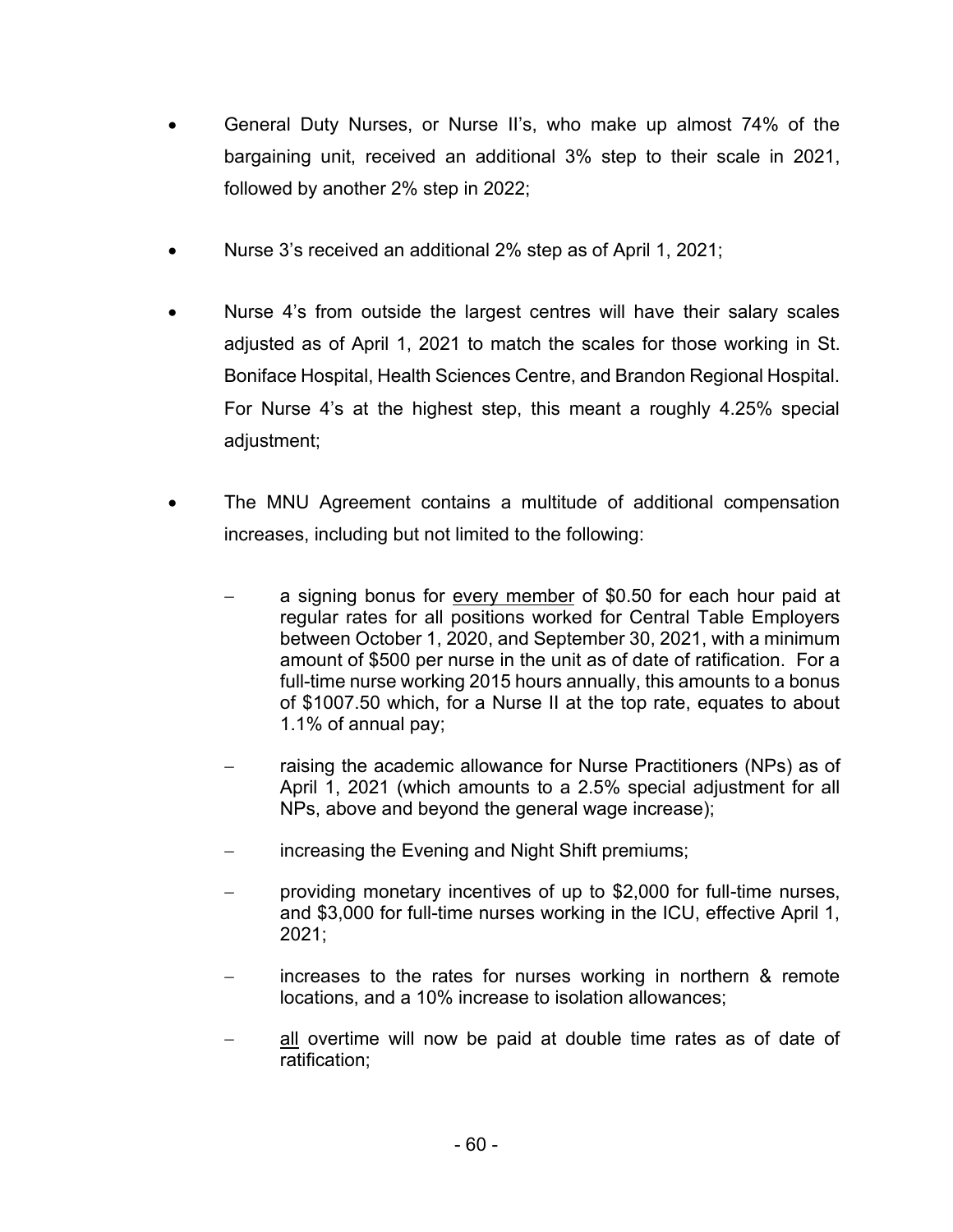- − compensation for telephone and email consultations over 15 minutes in duration;
- an increase to the meal allowance;
- increased premium for temporary transfers; and
- work disruption compensation for travel between sites, depending on distance travelled.

## **Tab 85, MNU Contract Highlights**

206. It is apparent that the vast majority of MNU's 12,000 members will receive adjustments to compensation in 2021 that significantly exceed the value of the general wage increases over the seven years; only a very small number of nurses, if any, will see their compensation rise solely as a result of general wage increases.

207. Considered from a total compensation perspective, the special adjustments reflected in the MNU Agreement, together with the significant signing bonus for every member who worked during October 2020 to September 2021 – which for many MNU members will approximate about 1% of pay – support UMFA's submission that more than the 1.2% general wage adjustment as proposed by the University is appropriate for 2021.

208. It is also very probable that, as more public sector collective agreements are settled, they will reflect the rise in the cost of living that is now being realized over the years at issue in this interest arbitration. Settlements attained before these increases are less influential.

## *Conclusion on the University's proposed General Salary Adjustments:*

209. The University's proposal, which it sells as advancing UMFA's salaries in the U15 rankings, possesses the serious potential of having the opposite effect. It overstates the significance of structural changes in improving UMFA's standing versus others in the U15, and then provides nominal general salary increases that fall below the likely increases to be awarded to those in the U15 rankings over the life of the collective agreement. A further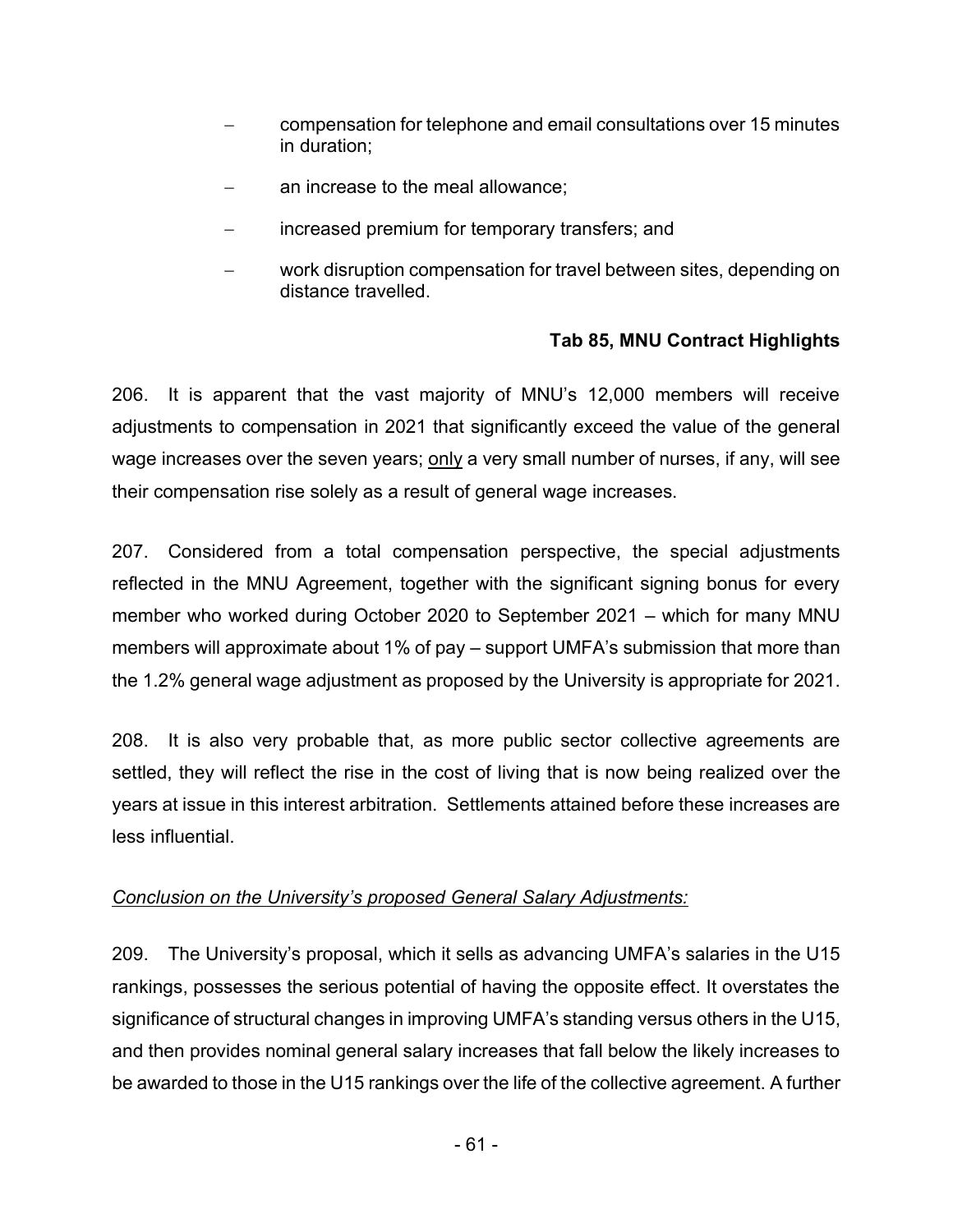fall down the U15 rankings, or even remaining stagnant, is a very real risk, should the arbitrator award the general salary proposals proposed by the University. Either outcome would run completely against the mutually stated objective of the parties in this proceeding. Greater increases than those proposed by the University are necessary to protect against that outcome.

210. Further, given the jointly stated aim of the parties pursuant to the MOA for the upcoming collective agreement, the arbitrator should err, if at all, on the high side. Should UMFA salaries rise above the  $25<sup>th</sup>$  percentile by the end of the current collective agreement, once salaries are negotiated for the next several years at other universities, that would provide good arguments the University could use at the next round of bargaining, to constrain further significant wage increases, if sought at that time by UMFA.

## **(b) Section 1(b) of the MOA: Response to Recruitment and Retention Adjustments**

211. The University has taken the position that no recruitment and retention adjustments are warranted, claiming that the "the University does not have any broad recruitment or retention problem" (paragraph 9, paragraph 188 and elsewhere). UMFA disputes this claim and responds as follows.

# **The University's Submission Runs Counter to the Facts**

212. In its Submission at paragraph 398, UMFA provided a chart indicating that the parties agreed to recruitment and retention adjustments in nearly every year between 2007-2013. For ease, the relevant portions of the chart are reproduced below: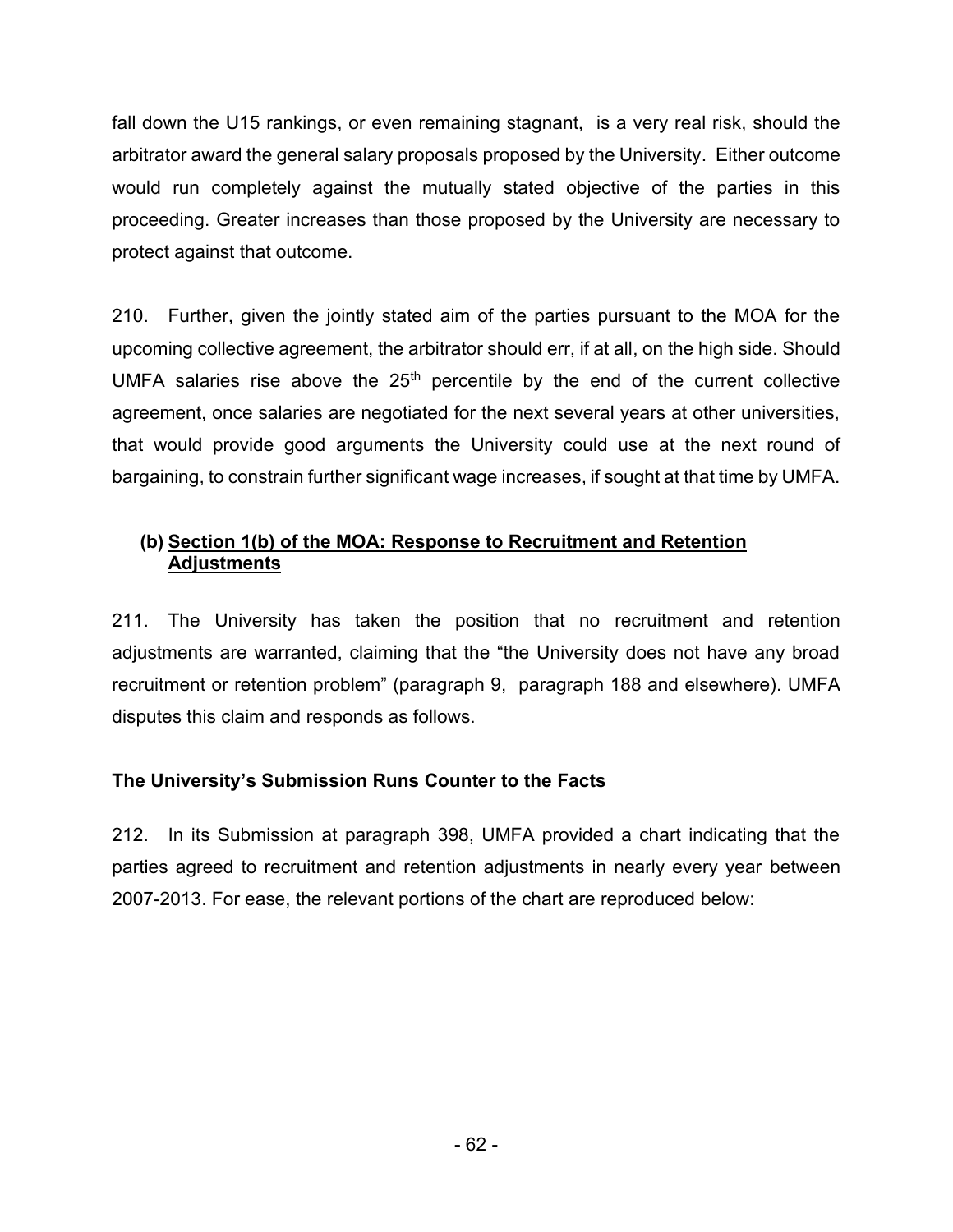| Year          | % Increase | <b>Recruitment and</b>                    |
|---------------|------------|-------------------------------------------|
|               |            | <b>Retention</b>                          |
|               |            | <b>Adjustment</b>                         |
| 2007-2008     | 2.5%       | \$500 recruitment                         |
|               |            | and retention                             |
|               |            | market adjustment                         |
|               |            | for all members                           |
| 2008-2009     | 2.5%       | \$500 recruitment                         |
|               |            | and retention                             |
|               |            | market adjustment                         |
|               |            | for all members                           |
| 2009-2010     | 2.9%       | \$500 recruitment                         |
|               |            | and retention                             |
|               |            | market adjustment                         |
|               |            | for all members                           |
| 2010-2013 CBA |            |                                           |
| 2010-2011     | 0%         | \$500 recruitment                         |
|               |            | and retention                             |
|               |            | market adjustment                         |
|               |            | to base salary                            |
| 2011-2012     | 0%         | 1% recruitment                            |
|               |            | and retention                             |
|               |            | market adjustment                         |
|               |            | to base salary                            |
| 2012-2013     | 2.9%       |                                           |
| 2013-2016 CBA |            |                                           |
| 2013-2014     | 2.9%       | Assistant                                 |
|               |            | Professor,                                |
|               |            | Lecturer, Instructor<br>II, Instructor I, |
|               |            | Assistant librarian                       |
|               |            | and General                               |
|               |            | Librarian below the                       |
|               |            | threshold received                        |
|               |            | a recruitment and                         |
|               |            | retention market                          |
|               |            | adjustment of                             |
|               |            | \$900 to their base                       |
|               |            | salary;                                   |
|               |            |                                           |
|               |            | Associate                                 |
|               |            | Professor below                           |
|               |            | the threshold                             |
|               |            | received a                                |
|               |            | recruitment and                           |
|               |            | retention market                          |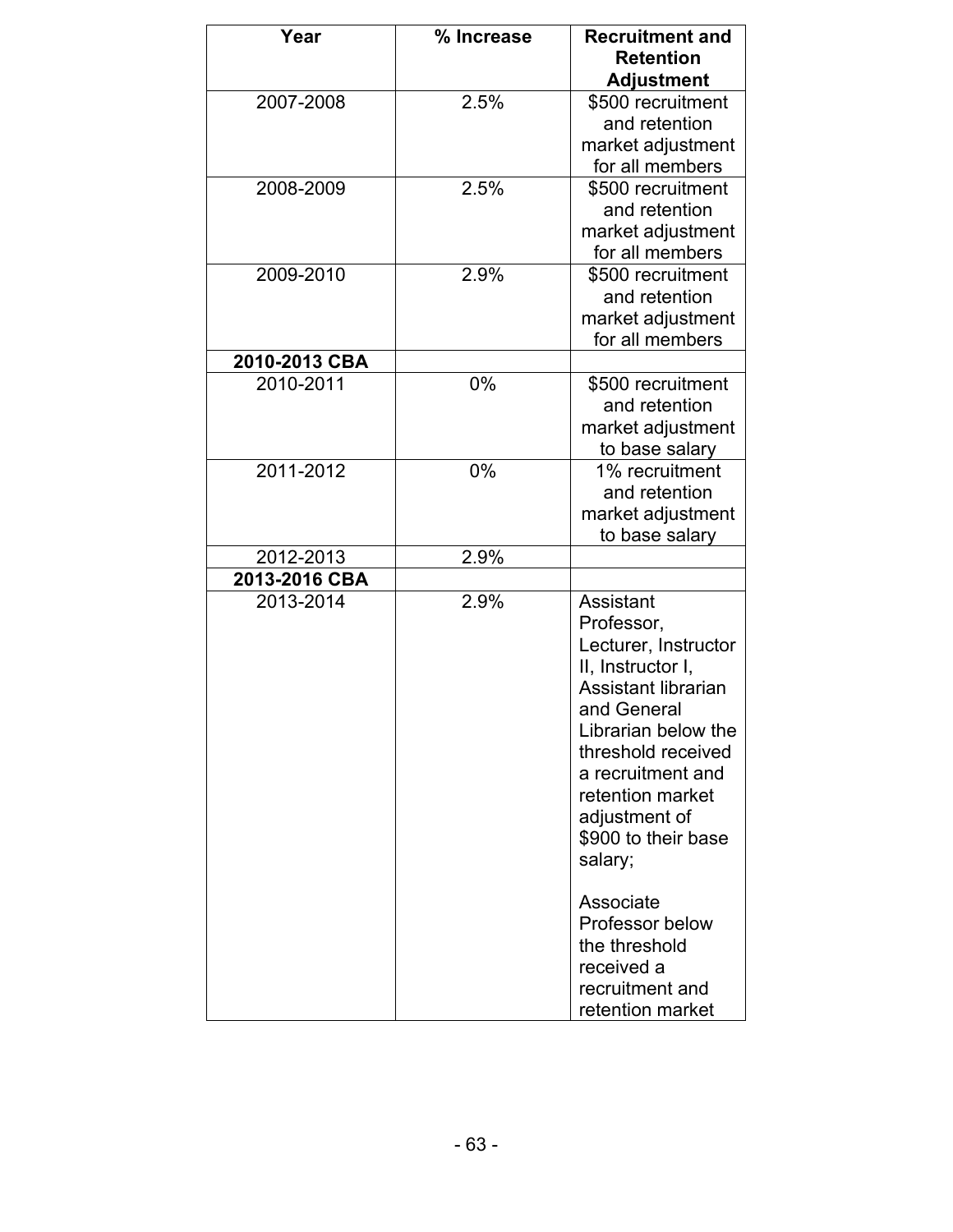|               |       | adjustment of<br>\$1,500 to base<br>salary |
|---------------|-------|--------------------------------------------|
| 2014-2015     | 2.0%  |                                            |
| 2015-2016     | 2.0%  |                                            |
| 2016-2017 CBA |       |                                            |
| 2016-2017     | $0\%$ |                                            |
| 2017-2021 CBA |       |                                            |
| 2017-2018     | 0%    |                                            |
| 2018-2019     | 0.75% |                                            |
| 2019-2020     | 1%    |                                            |
| 2020-2021 CBA |       |                                            |
| 2020-2021     | 0%20  |                                            |

213. Clearly, the parties recognized that there were certain recruitment and retention issues that required addressing in six different years (2007, 2008, 2009, 2010, 2011, and 2013) which were addressed through adjustments.

214. Notably, the 2013-2016 collective agreement (i.e., the last agreement involving an adjustment) was the last agreement that was voluntarily negotiated outside of government interference.

215. In its Submission, UMFA also summarized the 2016, 2017 and current bargaining rounds. It identified statements made by the University's own representatives to the effect that, even back in the 2016 round of bargaining, solving existing recruitment and retention issues was a priority.

216. UMFA noted that while in bargaining in 2016, the parties acknowledged that the wages paid to faculty at the University of Manitoba were at the bottom of a group of 13 comparable Canadian universities. Both UM and UMFA agreed that salary increases were a top priority in the 2016 round of bargaining.

## **Tab 3, Manitoba Labour Board decision, pages 10 – 11**

 $20$  UMFA negotiated a one-time COVID stipend equating to 1.6% average salary for 2020, but with zero on the salary scale.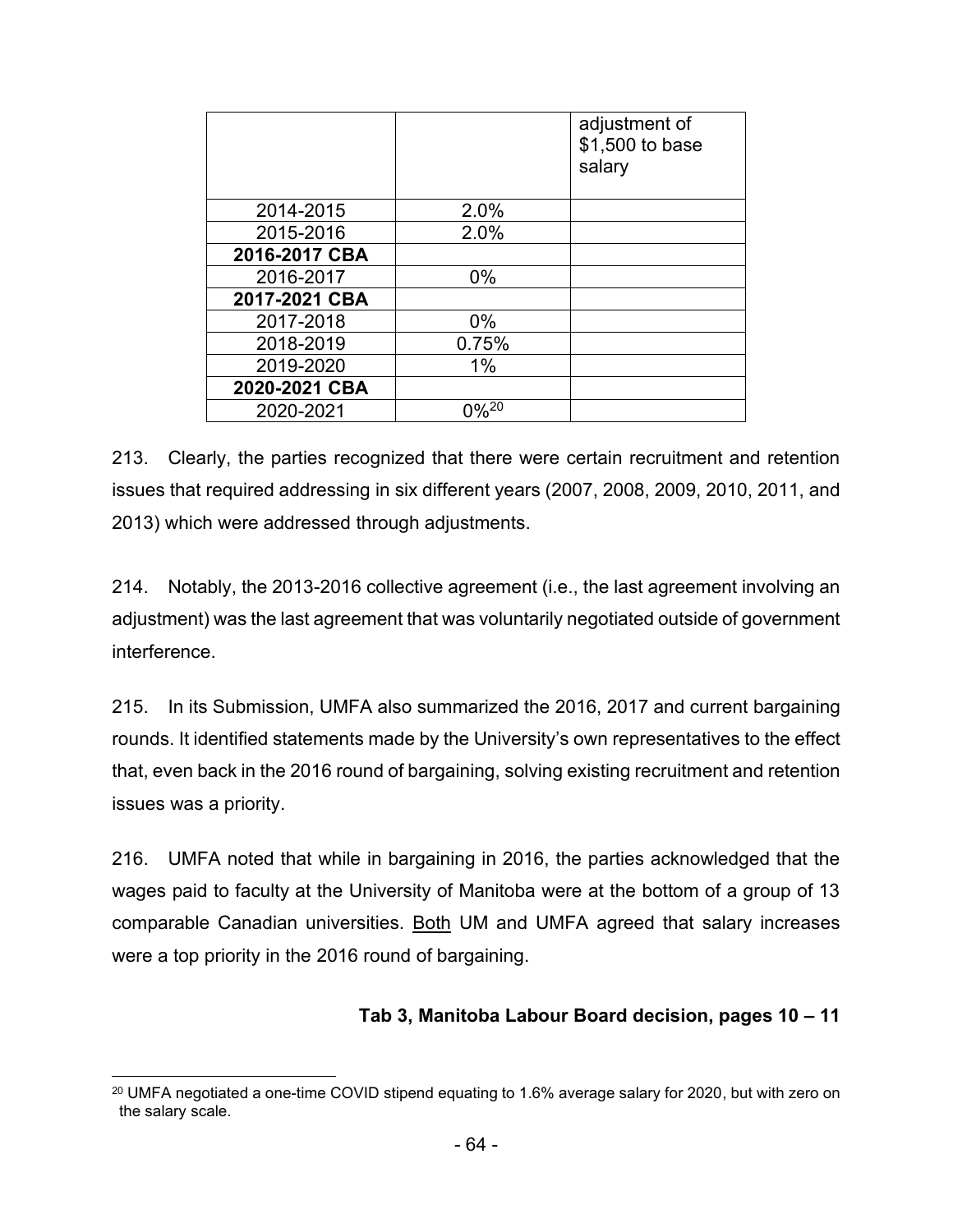217. As set out further in UMFA's Submission, the University had made a comprehensive settlement proposal to UMFA that would result in average salaries being increased by 17.5% over four years. In its comprehensive settlement proposal, in terms of its wage and market adjustment offer in comparison with other Canadian universities, the University said:

- "Nationally, most settlements within the U15 larger universities have been in the range of 1.5%. The University's proposal is slightly more generous than these comparators, and thus will help ensure that our institution continues to be competitive in the recruitment and retention of faculty members." ( p. 6)
- "It is important that the University be competitive when we recruit nationally and internationally for faculty members. The University's proposal is based upon relevant comparators, with particular emphasis on the U15 large universities." (p. 7)

218. The government subsequently interfered in bargaining, causing the University to withdraw its proposal and causing the parties to end up with a one year collective agreement containing a wage freeze. Quite obviously, the replacement of considerable salary increases with a wage freeze could not have assisted in efforts to address recruitment and retention at the University.

219. Before the 2017 round of bargaining, the government introduced the PSSA, which mandated that all collective agreements be subjected to a four-year "sustainability period", with maximum wage and monetary increases at 0%/0%/.75%/1%.

220. UM's lead bargainer, Greg Juliano, sought a government mandate which would allow the University to offer 3% in the fourth year (the first year not restricted by the PSSA sustainability period) or alternatively allowing the University to offer a wage opener in the fourth year on condition that if no agreement was reached, the fourth year compensation would be settled by way of binding interest arbitration. One can reasonably infer that the pursuit of a 3% mandate, or a wage reopener in the last year was proposed at least partially in recognition of the fact that low salary increases would have a negative effect on the University's standing in the U15, and on recruitment and retention issues.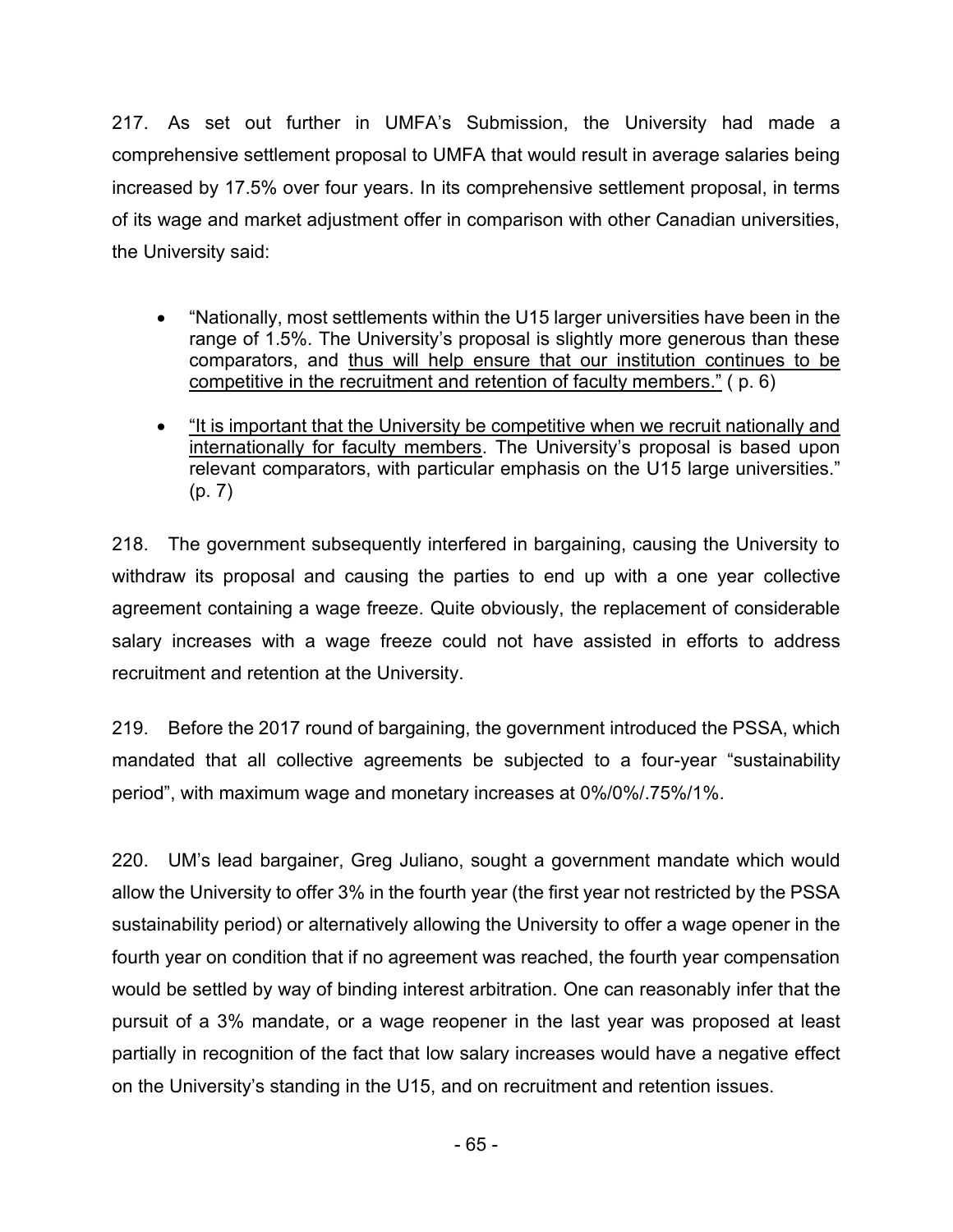221. The 3% mandate request was denied by government, as was the proposal to permit the parties to resort to binding arbitration, but approval was granted for a wage reopener in the fourth year. The University complied with the government's direction and a four-year collective agreement was ultimately agreed to with wage increases as follows:

 $2017 - 0\%$  $2018 - 0.75%$  $2019 - 1%$ 2020 – wage reopener as per Letter of Understanding Appendix I

222. During bargaining for the wage reopener in 2020-2021, the government once again directed the University not to agree to any general salary increase. The end result was another wage freeze.

223. As a result, faculty salaries at UM were:

- frozen in both 2016 and 2017;
- increased only 0.75% in 2018;
- increased only 1% in 2019; and
- while a one-time stipend of \$1,950 was paid, salaries were frozen in 2020.

224. Following the outcome of the wage reopener negotiations, University President Michael Benarroch acknowledged that:

- salaries had not kept up with inflation over the previous years;
- the University was committed to finding ways to improve salaries over time, and
- there was a need to communicate with government on the need for competitive compensation as the University enters the next round of negotiations with UMFA.

# **Tab 16, December 2, 2020 Senate Meeting Minutes**

225. Between 2016 and 2021, UMFA members received a total general salary increase of just 1.75%. Undoubtedly, these nominal increases could not have assisted in reducing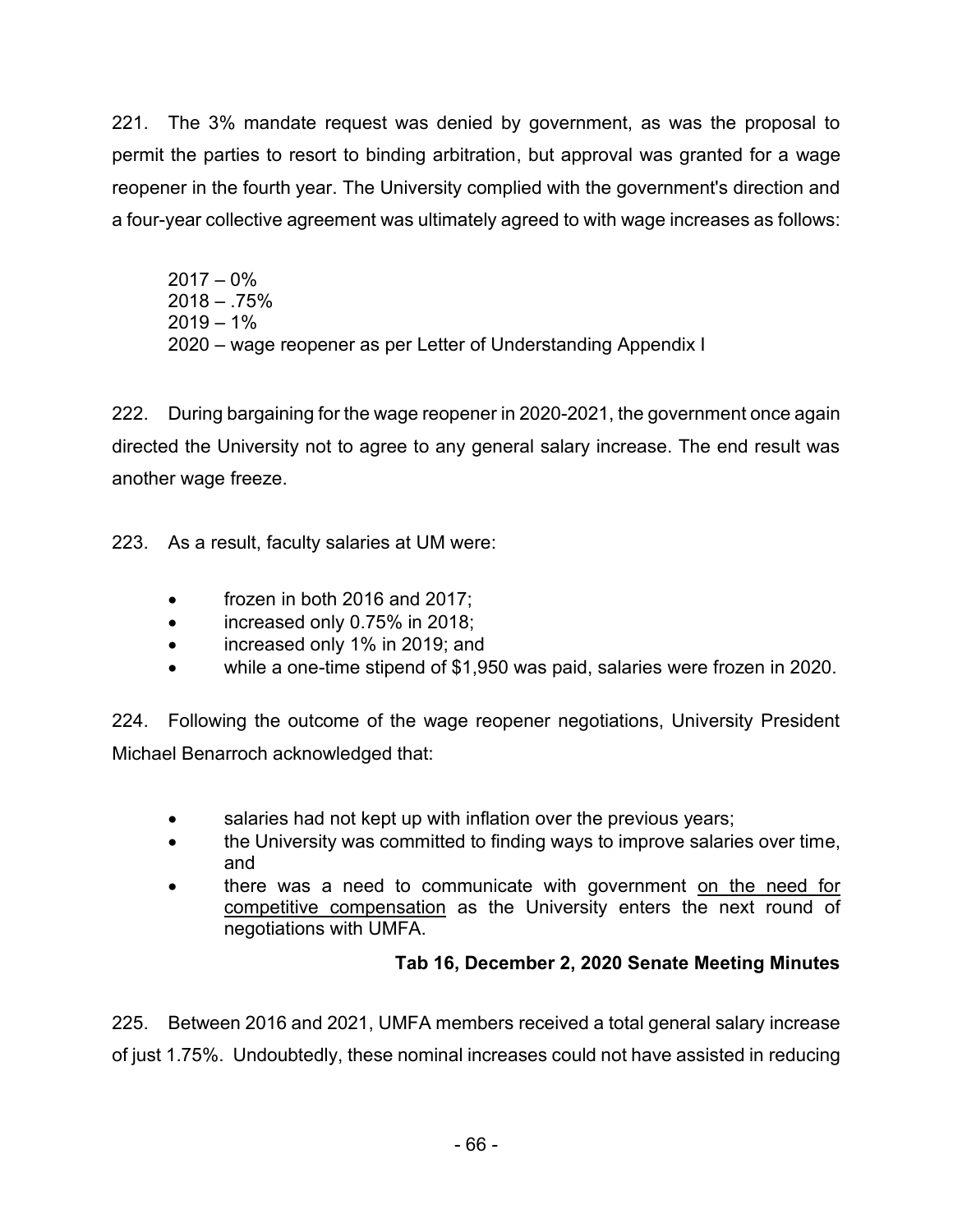or protecting against recruitment and retention issues, an objective raised by the University itself back in 2016 before these subsequent rates were ever bargained.

#### Effects of this bargaining chronology on recruitment and retention:

226. In the seven years since the last recruitment and retention market adjustment was bargained in 2013, UMFA Members have endured three years of wage freezes, and four other years where the salary increase was no greater than 2%. Any recruitment and retention problems acknowledged by the parties in 2013 and raised by the University again in 2016 will have undoubtedly been severely exacerbated by the minimal salary progression among UMFA Members as compared to their U15 comparators over this time period. No other conclusion is plausible.

#### The current round of bargaining:

227. Notably, in this round of bargaining, the University's representatives made comments at the bargaining table and in the media acknowledging that recruitment and retention issues exist and are problematic. UMFA refers to paragraphs 368-376 of its Submission for references to those comments.

228. UMFA has also provided survey responses from its members that indicate dissatisfaction amongst its membership with their salaries, consideration of leaving for other institutions, and raising personal experiences with faculty retention and recruitment issues in their respective departments. Those are set out at paragraphs 378-382 of UMFA's Submission.

229. Despite all of this context and history, the University suggests to this arbitrator that there are no current recruitment and retention issues that require addressing. That position is curious, knowing the ongoing efforts since approximately 2007 to address recruitment and retention issues, and the government's interference in recent years which has prevented meaningful salary increases from being negotiated. Any issues that existed prior to the government's interference beginning in 2016 have only intensified since.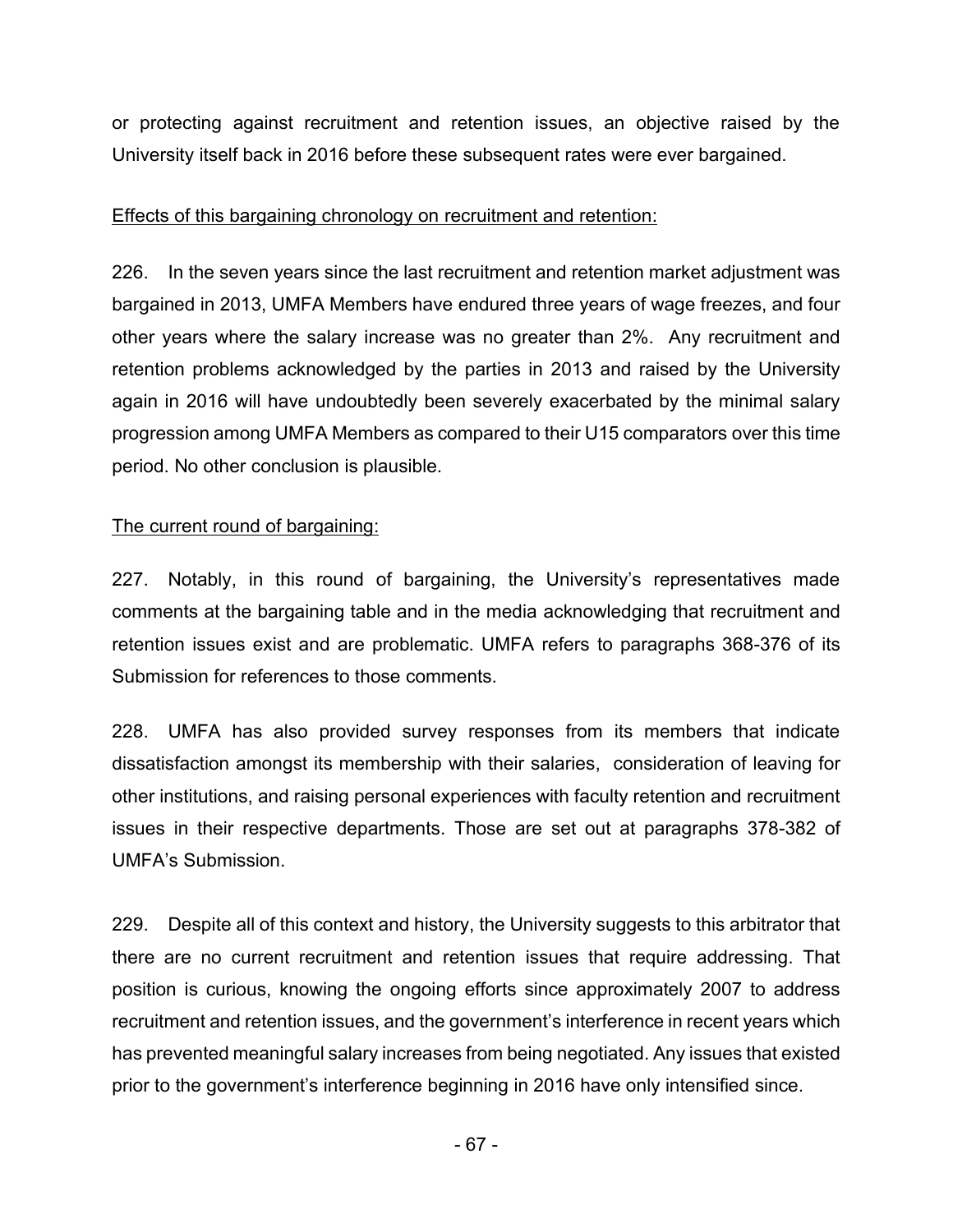230. Contrary to the University's claims, there continues to be a recruitment and retention problem at the University.

231. Notably, at no point when acknowledging recruitment and retention issues in bargaining and in the media in this round did any University official qualify their statement by suggesting that recruitment and retention issues only existed in specific areas of the UMFA Membership.

232. In any event, the University has approached this portion of its submission as if UMFA has to validate that a recruitment or retention problem exists. It has provided data and percentages to show that there are no recruitment and retention problems at the present time. Yet it cannot explain away the fact that efforts were made to remedy recruitment and retention issues in the recent past, before being waylaid by the government directives, and that its own representatives have publicly and openly acknowledged that such issues persist to this day.

233. These parties have identified, in the MOA referring outstanding issues to this proceeding, that recruitment and retention adjustments are to be addressed by this arbitrator. There is no "problem" that UMFA must first establish in this proceeding before the arbitrator can award adjustments. The parties agreed to the existence of such problems, through the MOA, and the need to address them through a comparison to and advancement in the U15 rankings.

#### Use of Market Stipends to address recruitment and retention:

234. At paragraph 189 of its Submission, the University claims that if any recruitment and retention issues do exist, these can be adequately addressed on a case by case basis through the revised market stipends. It relies on comments made by Arbitrator Freedman in 2001 to support its view that any outstanding recruitment and retention issues can be addressed in that fashion. UMFA notes that these comments, made two decades ago in 2001, about the use and application of market stipends to address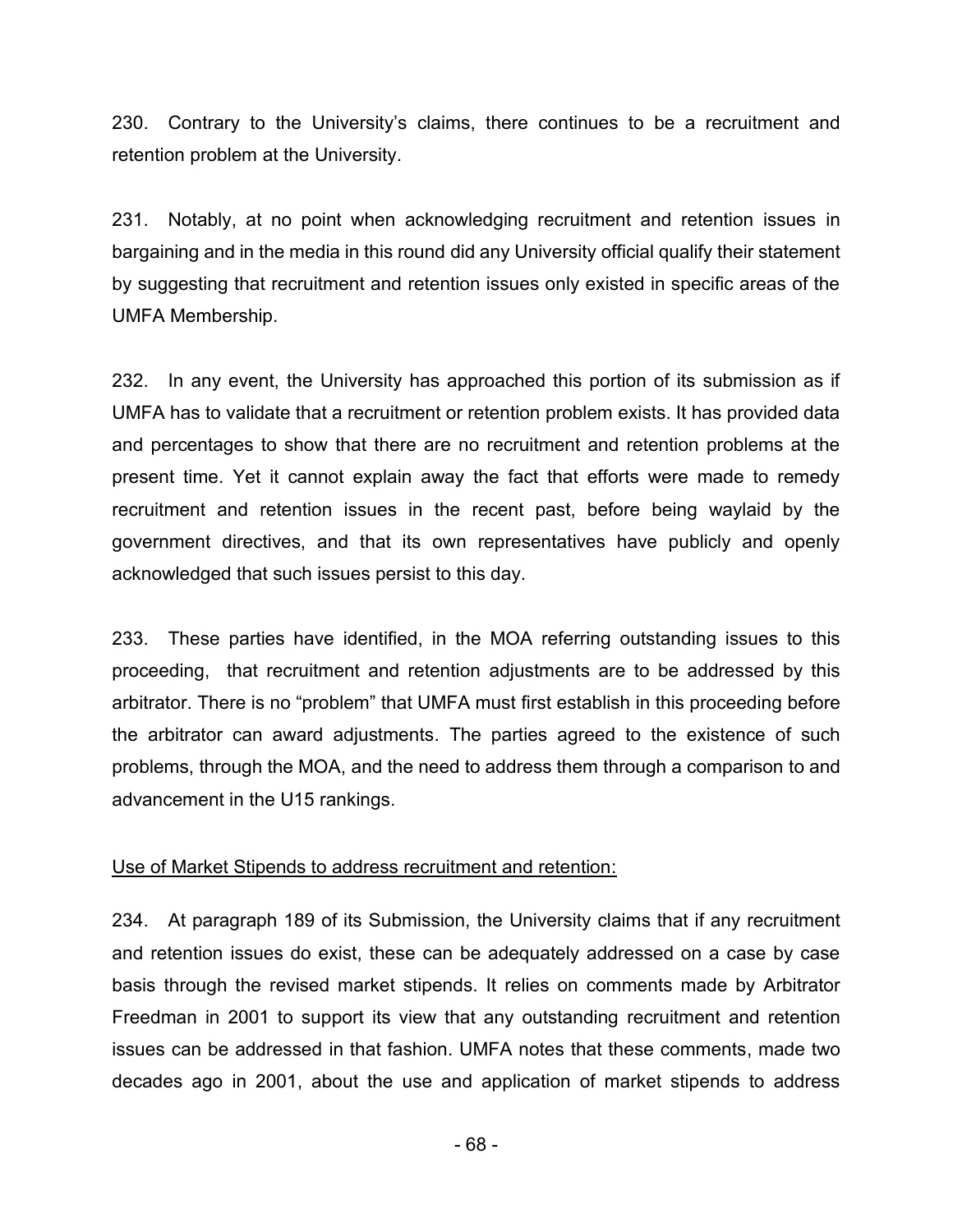recruitment and retention issues clearly did not have the anticipated effect, given the need for additional recruitment and retention adjustments between 2007 and 2013, and further concerns and efforts raised by the University to address those issues through to the present round. The same optimism shown by Arbitrator Freedman in 2001 regarding the use of market stipends to remedy recruitment and retention issues should not and cannot be repeated, given this history. Real adjustments are necessary, as opposed to the University's proposal to simply leave this to the discretion of the University in possibly awarding a stipend increase on a case by case basis.

## The parties' history in negotiating market adjustments:

235. It is also notable that any special lump adjustment that has ever been negotiated between these parties has traditionally been referred to as a market adjustment or, more recently as a "recruitment and retention adjustment." It is not necessarily the case that a particular recruitment and retention problem was identified through hard data before these parties have negotiated adjustments.

236. In fact, it has largely been the practice of the parties to issue an adjustment to all ranks, not just specific ranks, whenever an adjustment is being issued, regardless of any hard evidence of any recruitment and retention issues in that rank to support that adjustment. That practice has been in place for decades.

237. The University has placed significant emphasis in this proceeding on the principle of replication, i.e., what these parties would have ultimately settled on in bargaining. It is notable, then, the University's position contrasts with the tradition of these parties to provide recruitment and retention adjustments, regardless of any hard data identifying a problem.

238. Notwithstanding the above comments, UMFA also responds to the University's data as follows.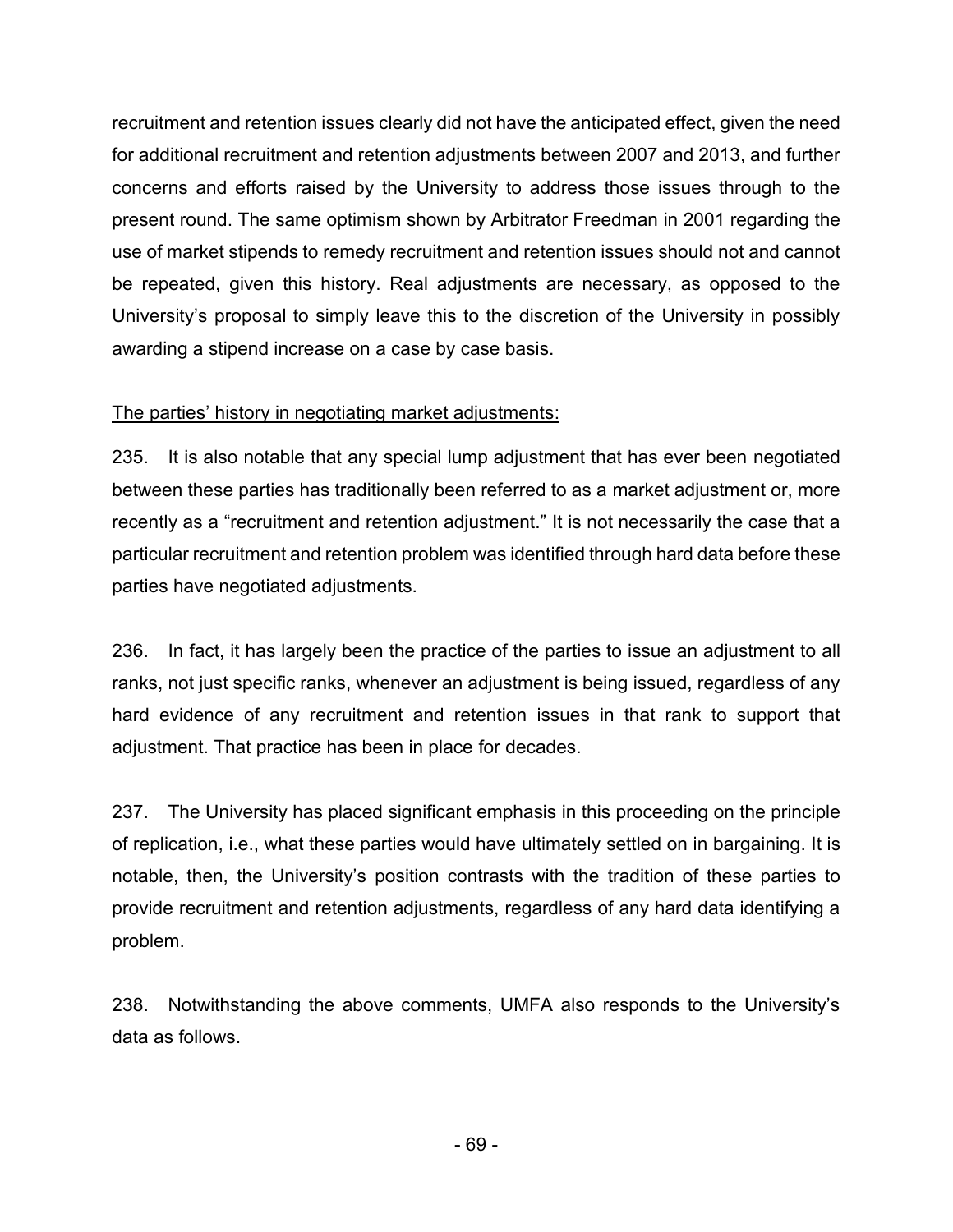#### Faculty

239. At paragraph 194, the University explains that eighty three (83) faculty members resigned in the period between 2015-2020. Despite its best efforts to put a positive spin on this reality, this is a significant number of departures that only confirms that recruitment and retention issues persist within the faculty ranks.

240. The University's claim is that 83 resignations-which it defines as any departure not caused by retirement, death, or a return to school- is nevertheless manageable. In support, it relies on commentary from *Cape Breton (Regional Municipality) and NSGEU*). A review of that Award shows that the alleged recruitment and retention issue claimed by the union in that case was supported by four members leaving over a span of six years, and the arbitrator explaining that this was minimal turnover and that "some turnover is inevitable" (**Tab 41 to the University's Submission, paragraph 58**). It also refers to the *Seven Oaks School Division and Seven Oaks Teachers Assn, Award* where the Association did not allege a recruitment and retention issue at the time, but forewarned of a problem in the future (**Tab 42 to the University's submission, paragraph 95**). Clearly, those facts differ from the instant circumstances.

241. That 83 faculty members have left since 2015 is not coincidental- that has occurred during the same time period during which UMFA members have had the lowest general salary increases among any of the U15. This has undoubtedly had a negative effect on recruitment and retention.

242. That reality also confirms that that the use of market stipends, considered by Arbitrator Freedman as a tool in addressing recruitment and retention, did not have the desired effect. The University submits that this was recognized by Arbitrator Freedman and remains "true today", despite failing to address recruitment and retention problems in the interim period (paragraph 215 of the University's submission).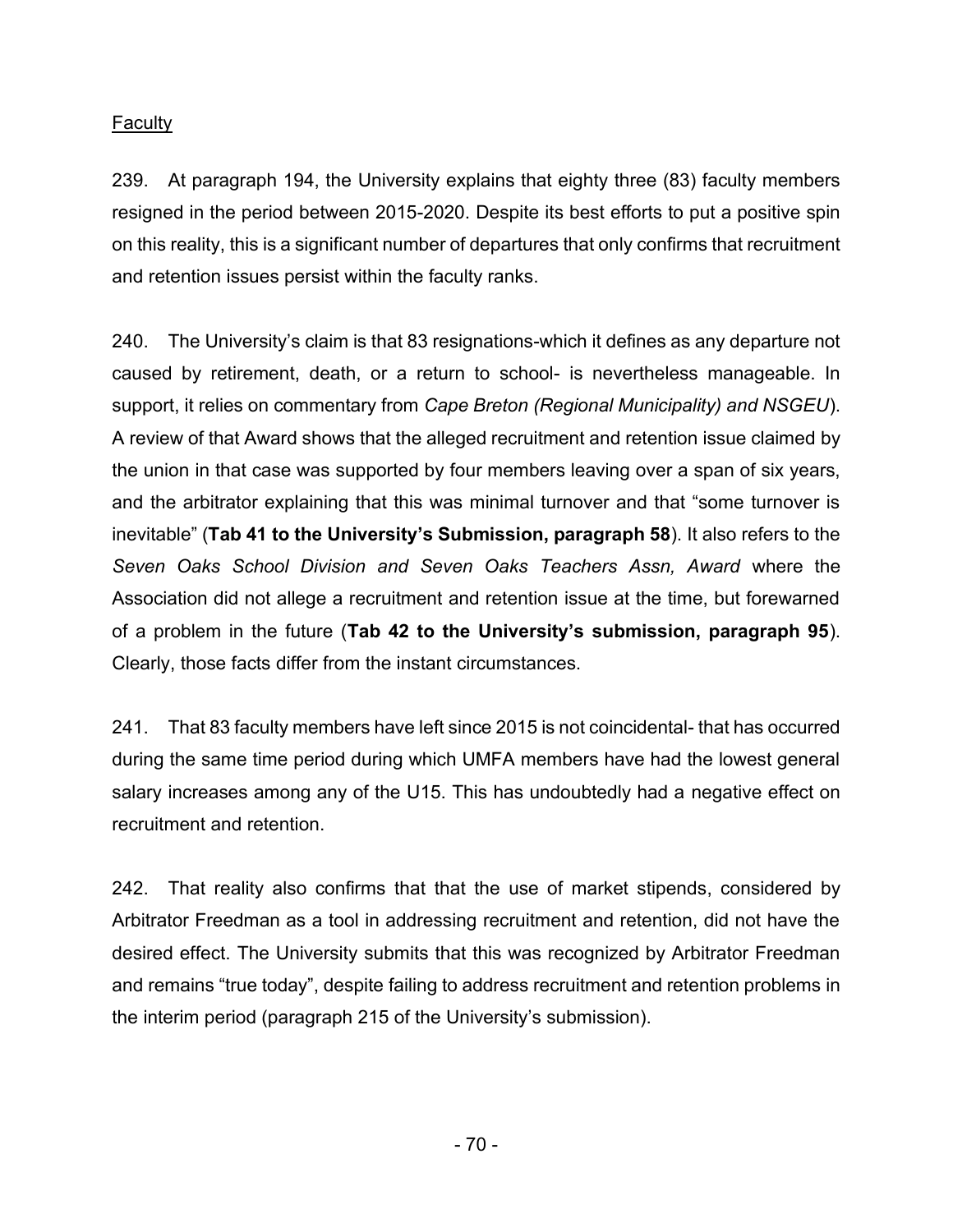243. The University's ongoing claims at paragraphs 199-200 that these newly revised stipends can address any narrow market-based retention issues must be considered with caution, given the history of its use of those stipends.

244. With respect to recruitment, the University suggests, beginning at paragraph 203, that it has been able to hire for all openings. It provides information at **Tab 44 to its Submission**- a document entitled "Academic Hirings" which reveals that the Provost's Office received a staggering 165 requests to fill academic positions during between June 1, 2020 and March 31, 2021, i.e., less than one year.

245. The University also submits that, of those requests, 131 involved positions represented by UMFA, with 113 recommendations received by the Provost that have been approved to date. While correct, UMFA members are part of these hiring committees and advise that in many instances, the University has been unable to hire their preferred candidate, but rather another candidate because the preferred candidate has elected to take a position elsewhere.

246. UMFA reiterates the comments made by President Benarroch during a Senate Meeting on October 6, 2021 where he stated:

"There was a shared desire to have an institution that attracts and retains the best and the brightest individuals to work and study at the University."

# **Tab 17, October 6, 2021 Senate Meeting Minutes**

247. Further adjustments as proposed by UMFA are necessary to achieve that mutual desire.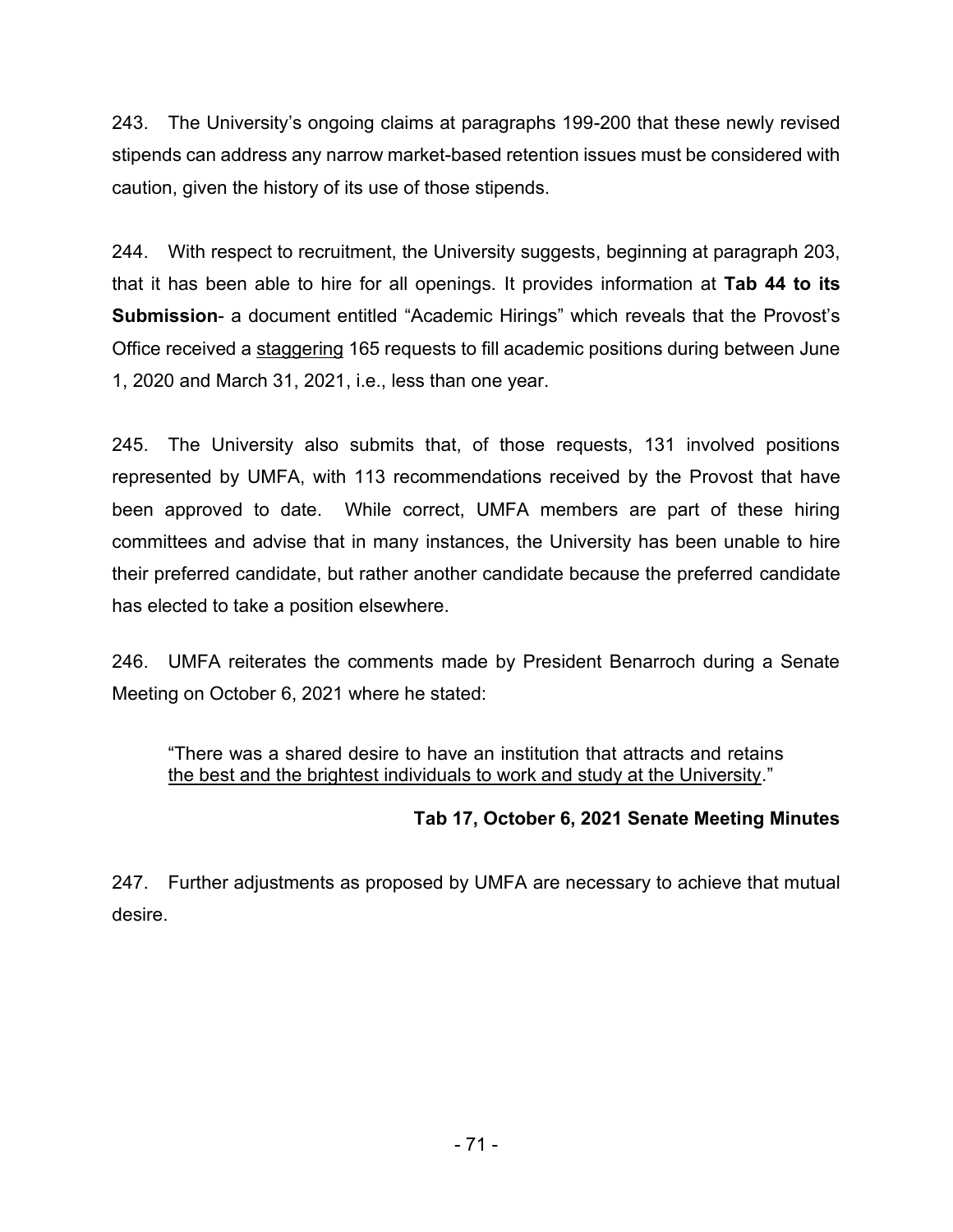## **(c) Section 1(c): Response on Return to Work Protocols**

## **(i) Full Salary and Benefits**

248. The University states that UMFA's request for salary and benefits for the period of the strike is without justification. UMFA disputes that assertion and responds as follows.

249. Beginning at paragraph 217 of its Submission, the University has referenced three arbitration awards which dealt in part with a request by the union for a payment to its members following job action. It references these awards as support for its argument that UMFA's request for full salary and benefits "lacks any justification in labour relations". UMFA submits, however, that these three awards can be distinguished from the matter in question, and the reasoning relied upon by the University based on these awards should be rejected. In particular, these three awards should be distinguished because in each case, the union in question did not seek recompense for services rendered – as does UMFA – but for a lump-sum payment to mitigate wage losses. In addition, no union in any of these awards provided information detailing the work done by their members for which they were owed compensation. UMFA has provided that information in its Submission beginning at paragraph 409.

250. At paragraph 219 of its Submission, the University references the award by Arbitrator Burkett in *Mount Allison University and MAFA*, in which the University asserts that the arbitrator was "faced with a similar proposal from a striking faculty association. He rejected the request, and his reasons for doing so are directly analogous to the case at hand."

# **Tab 46 to the University's Submission,** *Mount Allison University and Mount Allison Faculty Association*

251. The award in *Mount Allison* can be distinguished from UMFA on the basis that UMFA's request is different from the proposal presented to Arbitrator Burkett. MAFA's compensation proposals were for a lump sum payment to be made to each of its striking members, and for a donation to be made to a student bursary fund. By contrast, UMFA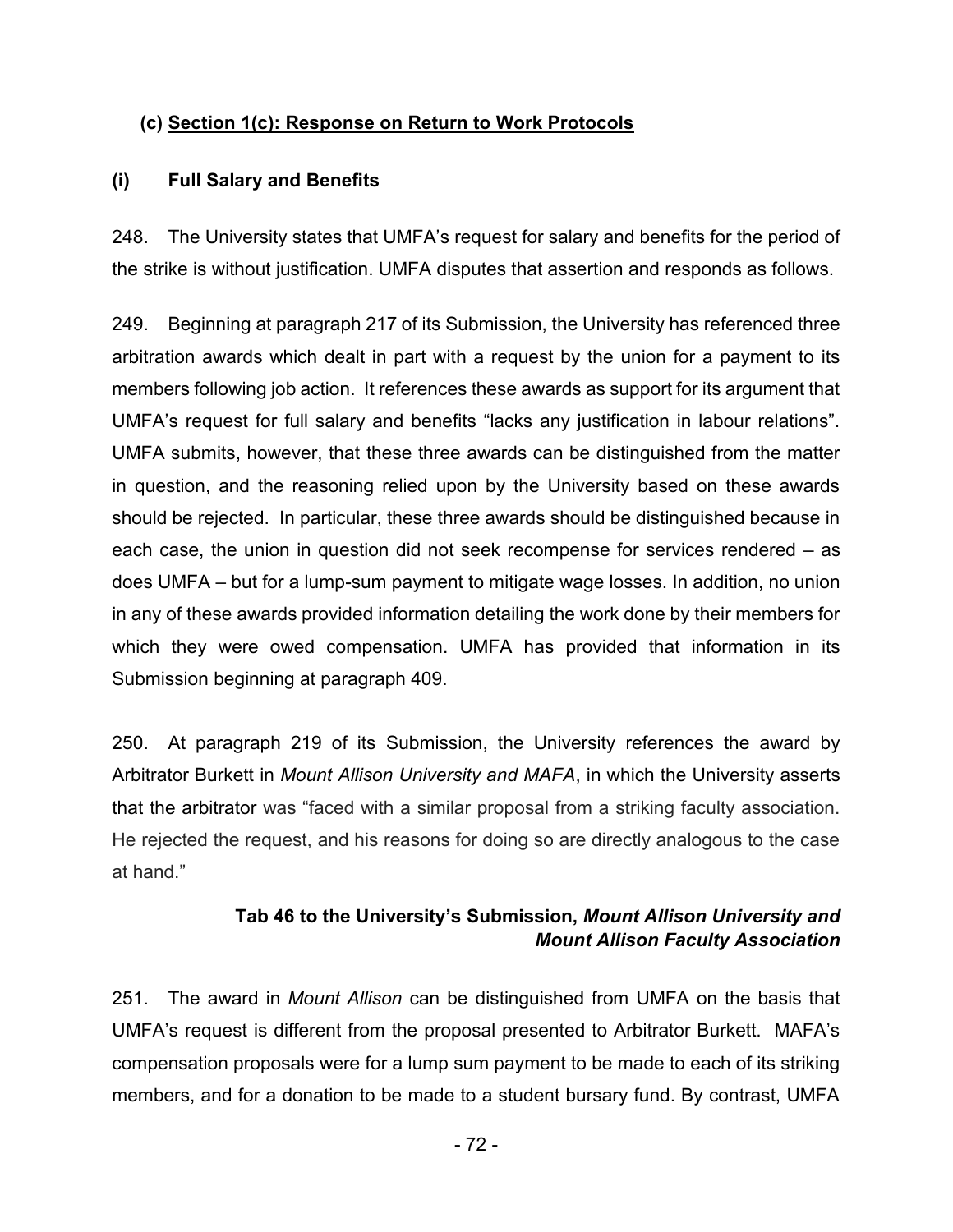is seeking compensation for services actually rendered by UMFA members to the University (as noted at paragraphs 404 to 452 of its Submission), with individual payments made to UMFA members based on the duties they have performed. For this reason alone, *Mount Allison* should be distinguished.

252. Arbitrator Burkett, at paragraph 32 of his award, noted "how unusual it would be for a third party interest arbitrator to order an employer to compensate employees for the period of time they withheld services during a strike". He added that an understood consequence of striking for the union was that its members would "suffer a loss of earnings and would most certainly have make-up work to do upon their return". UMFA, however, is not seeking compensation for the period of time that they withheld their services during a strike, nor can UMFA's work be simply classified as "make-up work". UMFA members were expected by the University to complete 100% of their annual teaching duties, all or almost all of their research duties, and all or almost all of their service duties, post-strike. Further, UMFA has provided evidence that only after the strike began did the University make clear that teaching duties would not be reduced after the strike (paragraph 410 of UMFA's Written Submission).

## **Tab 46 to the University's Submission,** *Mount Allison University and Mount Allison Faculty Association,* **para 32**

253. With respect to duties during the strike, the Association's members were given specific authorization by the University to conduct essential work during the period of the strike.

254. As mentioned at paragraph 426 of the UMFA Submission, the University confirmed via letter on December 3, 2021 that it would "not impede grant work, research equipment purchasing, salary payment activities, etc., and furthermore, that "The University will not impede any other activity which, if left uncompleted, would result in harm to research and/or other projects currently undertaken by an UMFA member". Previously, the University had confirmed via letter on October 27, 2021 that "We have arranged with our insurer, CURIE, to ensure liability insurance continues to cover striking faculty members that enter campus in order to perform limited duties, or deal with emergency situations".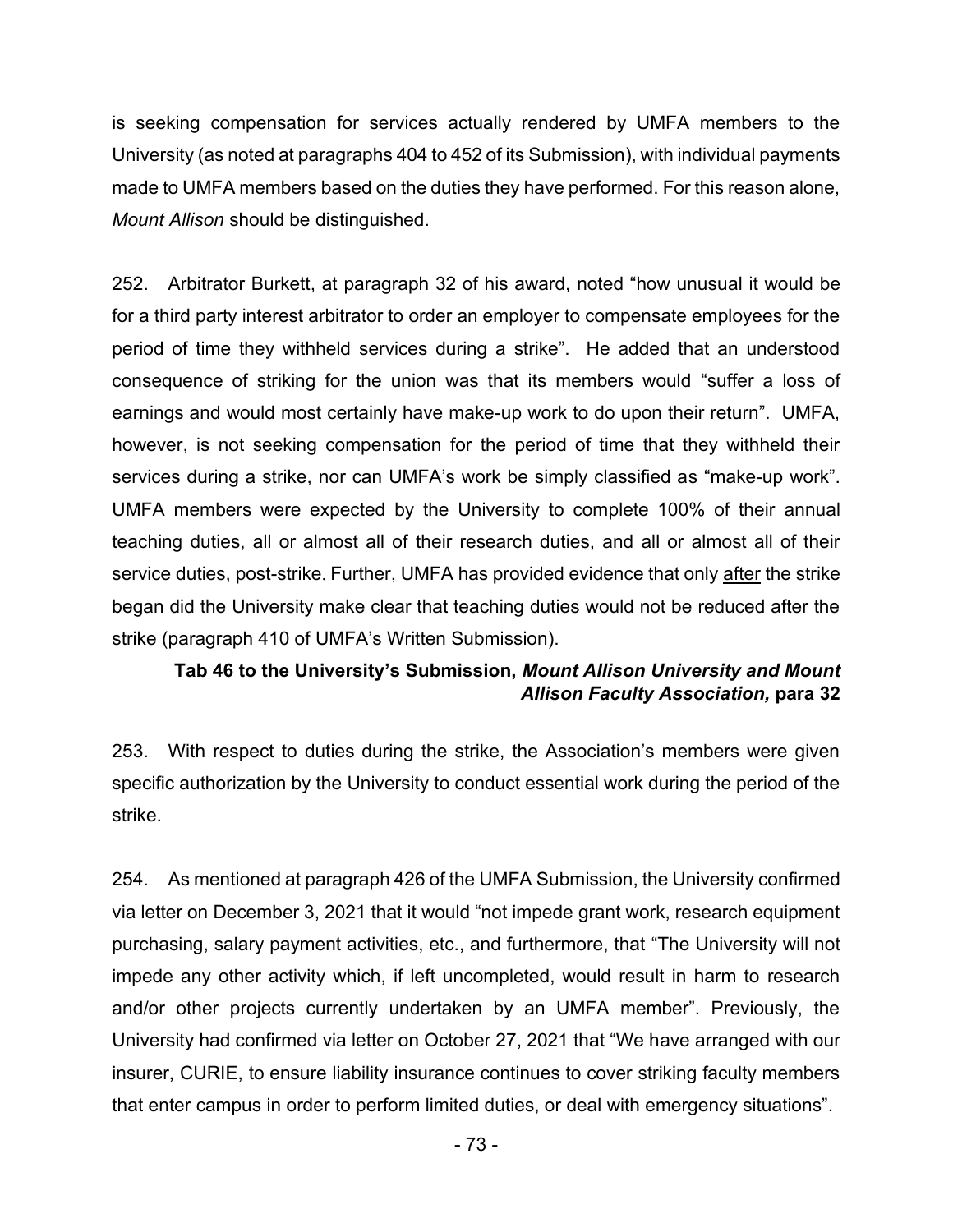## **Tab 62, correspondence from AVP Smith to Dr. Flemming, dated December 3, 2021**

## **Tab 60, Letter dated October 27, 2021**

255. UMFA members have performed the work required of them, but in return the University is suggesting that UMFA members are not owed compensation for that work, even though non-striking members were paid for that same work (as noted in the UMFA Submission on at paragraphs 420-423). It would be unconscionable to expect a full five weeks' worth of work without compensation from a union worker who went on strike.

256. The University also relies upon an argument (at paragraph 225 of its Submission) that UMFA's request "would improperly eliminate all economic consequences for striking members, thereby reducing pressure to reach a compromise…", and that it "would risk encouraging these parties (and potentially others) to resort to strikes unnecessarily in the future, when faced with obstacles in bargaining." It relies on the same argument at paragraph 249 of its Submission in contending that there should be no reimbursement to UMFA for paying for Member Benefits during the strike. In making this argument, it references Arbitrator Burkett's reasoning at paragraph 32 of his award:

To compensate striking employees for their strike-related losses or to force the University to make payments to charitable organizations after the fact would serve to lessen future resistance to the use of the right and, if the right is exercised in the future, make it more difficult to reach a compromissory result. It follows from the foregoing that, while parties themselves may choose to include such payments in the terms of a voluntary settlement of a strike/lockout, a third party should not award them.

## **Tab 46 to the University's Submission,** *Mount Allison University and Mount Allison Faculty Association,* **para 32**

257. UMFA submits that in the present case, the opposite scenario is in play. If an employer is enabled to rely upon the fact that a union member went on strike in order to justify withholding wages for the services rendered by that union member, the employer will be given an incentive to push a union toward a strike to not only save significant amount of money, but also to punish its union members with unpaid forced labour should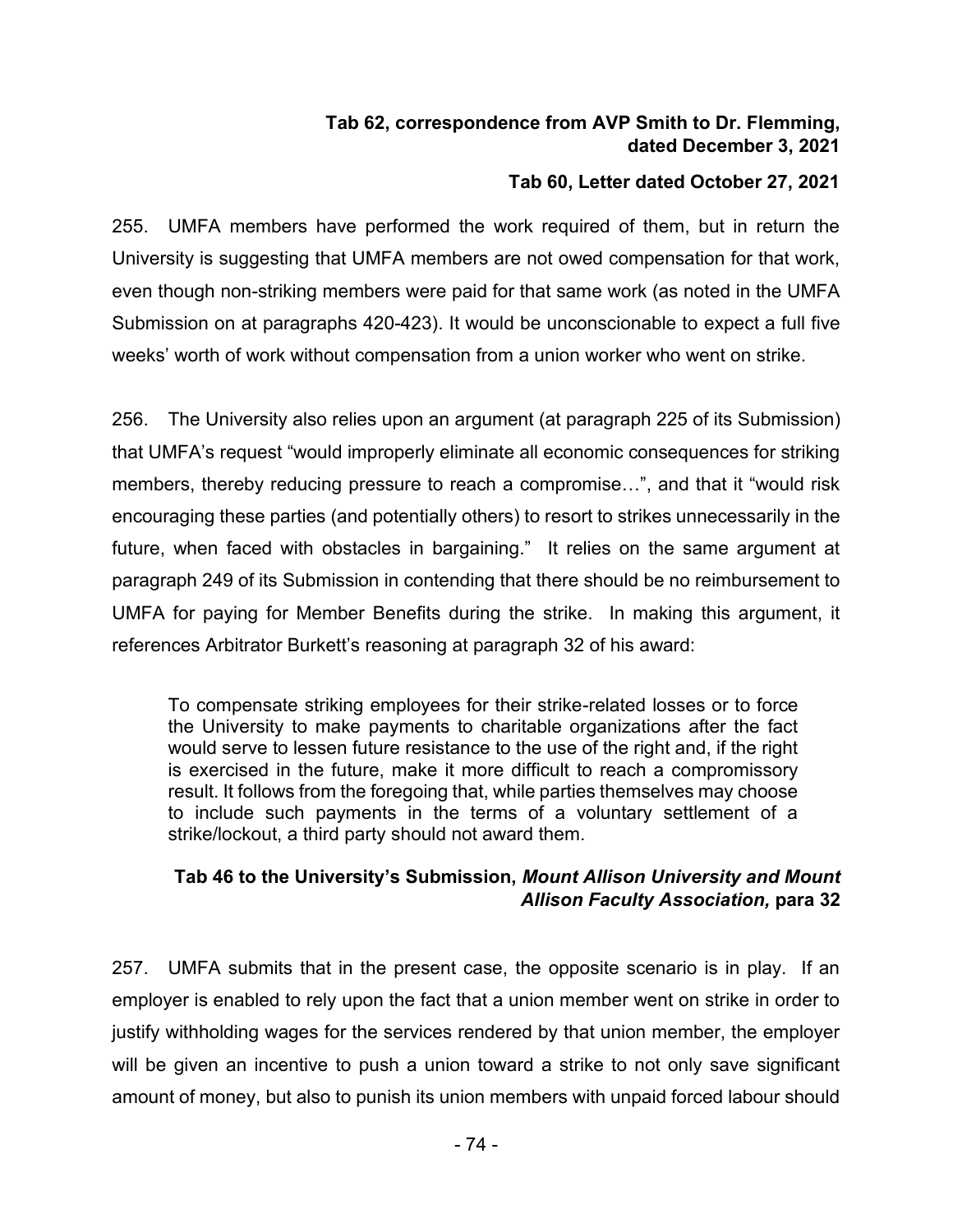they exercise their right to strike. Further, if union members cannot rely upon the labour law regime to protect their right to be paid for services rendered after a strike or lockout, this will elongate strikes and lockouts, as members would be forced to pressure their employer to pay them what they are owed.

258. UMFA submits that an employer paying its employees for services rendered is not equivalent to avoiding the economic consequences of a strike. UMFA members have suffered economic consequences for their decision to exercise their right to strike: they were not paid their salaries for 35 days. Strike pay can never mitigate all the losses that this lack of pay necessarily entails. The University also does not consider in its Submission the other consequences of a strike which UMFA members must consider before making the decision to strike, such as walking picket lines in sub-zero temperatures for hours at a time; damage to personal and professional relationships; and damaged relationships with students.

259. At paragraph 227 of its Submission, the University cited *Diageo Canada Inc. and UFCW*, which involved the employer offering a Return to Work Good Will Payment or Back to Work Bonus as part of a final offer to the union, made on a without prejudice basis. The offer was rejected by the union. Arbitrator Freedman, at paragraph 77 of his award, refused to award this payment to union members because "…the offer of a special payment was subject to the members fulfilling certain conditions, which did not occur". He continued at paragraph 77:

"…there was a quid pro quo at the foundation of the offer of a back to work payment, and that was that the Company's Final Offer would be accepted in its entirety and the employees would immediately return to work. That did not happen, and the strike continued for another month. Thus, the premise of the proposal has disappeared."

## **Tab 47 to the University's Submission,** *Diageo Canada Inc. and United Food and Commercial Workers Union, Local 832,* **para 77**

260. The University relies on Arbitrator Freedman's award to argue at, paragraph 228 of its Submission, that "It would be improper…for the union to be awarded full wages and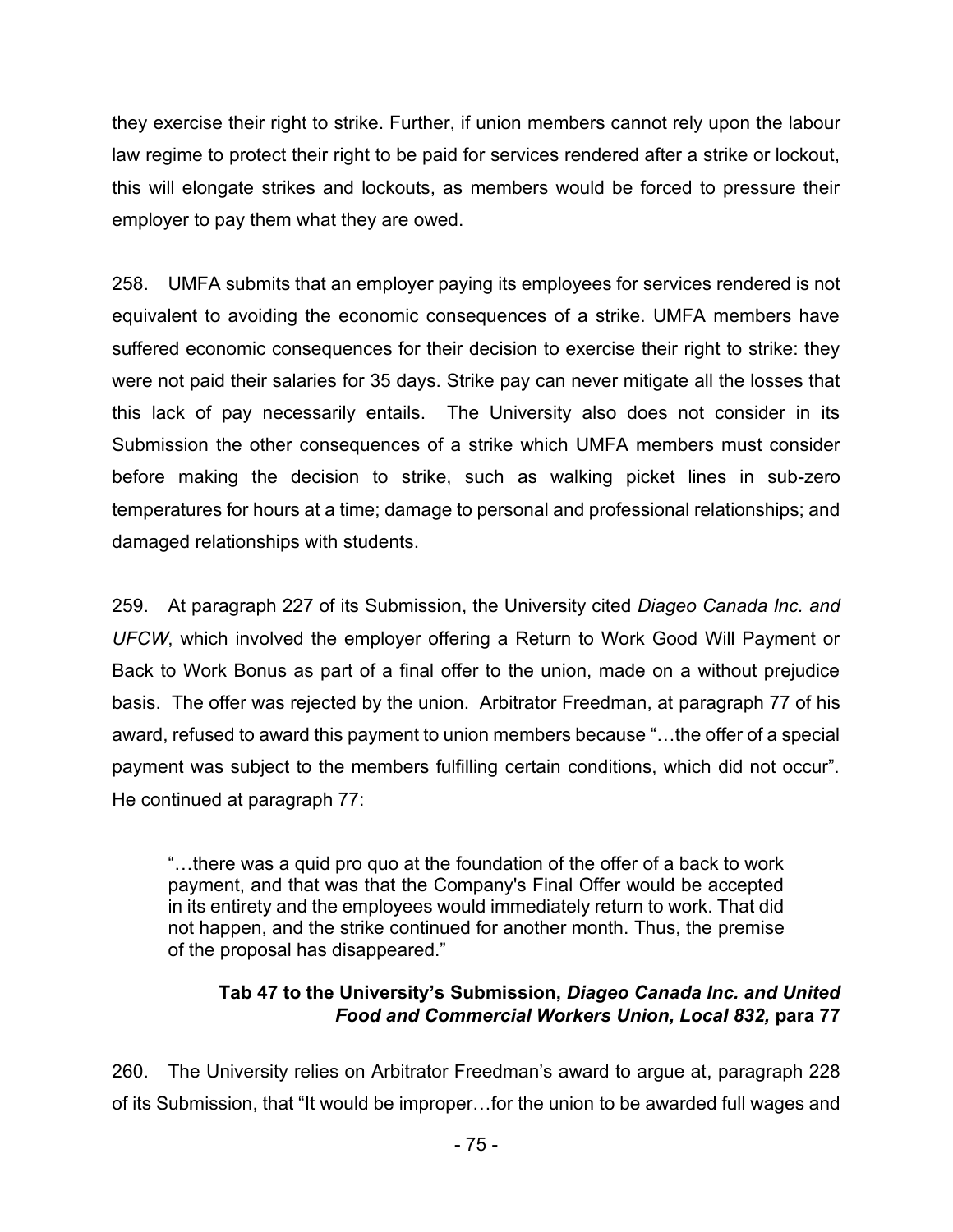benefits for the period of the strike, when the University did not receive the benefit of its employees' services during that time" [emphasis added]

261. *Diageo Canada Inc* should be distinguished from the present case on the grounds that the Association is seeking neither a "back to work bonus" nor a "return to work good will payment".

262. Further, as noted in UMFA's Submission, the University gave permission – both explicit and implicit – to its employees to perform certain duties during the period of the strike (paragraphs 424 to 429 of the UMFA Submission) such that it did receive some of the benefit of its employees' services during the period of the strike. In addition, the University has, since the end of the strike, received the benefit of its employees' services. The University has received 100% of the teaching services it would have received but for the strike (paragraphs 409 to 416 of the UMFA Submission); a significant percentage, if not all, of the benefits of research duties it would have received of Members but for the strike (paragraphs 430 to 437 of the UMFA Submission); a significant percentage, if not all, of the service duties it would have received from Members but for the strike (paragraphs 438 to 446 of the UMFA Submission); and a significant percentage, if not all, of the professional and teaching duties that it requires of its academic librarians that it would have received but for the strike (paragraphs 447 to 450 of the UMFA Submission). It is for these services rendered, and not as a bonus or act of good will, that UMFA members seek compensation.

263. It must be noted that the University has demonstrated that it benefited financially from the strike in the form of wages left unpaid, to a total of \$7,795,294.25, plus a total of \$341,722.12 in savings for member benefits. However, following the strike, it has demanded of its employees and received from them the work required to provide full teaching and instruction to its students. It is unconscionable that an employer should receive the full benefits of workers' labour and not be required to provide compensation for that labour on the basis that those members exercised their right to strike.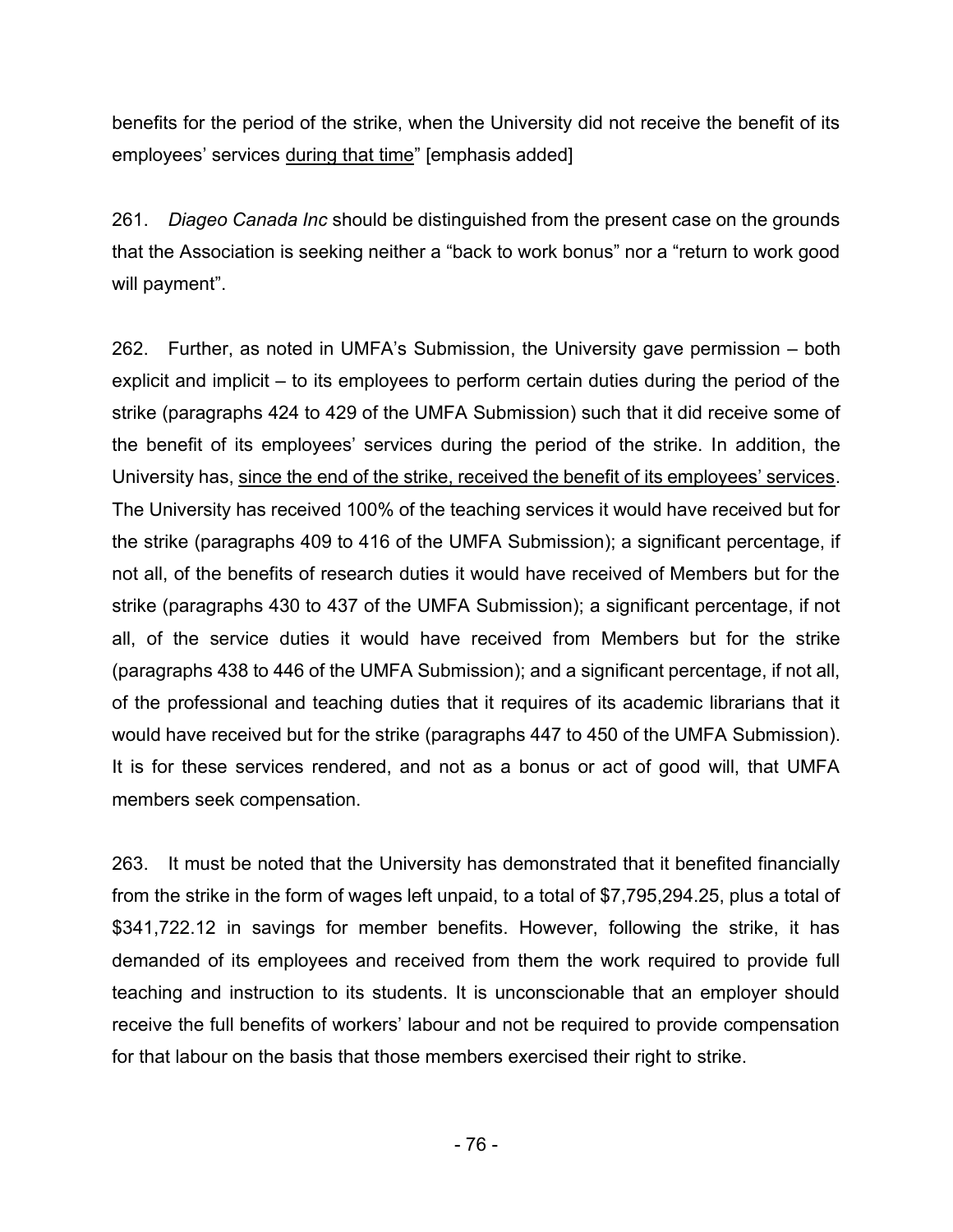264. The University also cites the final offer selection arbitration award of Arbitrator Brown in *Nanaimo Golf and Country Club,* in which the union's final offer included a onetime payment of \$1,000 for each employee following the lockout. At paragraph 62 of his award, Arbitrator Brown stated that he was not persuaded that such payments were a "frequent feature in situations where employees have lost income during lockouts", and noted that the locked-out employees had also received strike pay to offset their income losses.

## **Tab 48 to the University's Submission,** *Nanaimo Golf and Country Club and Unite-Here, Local 40***, para 62**

265. The award in *Nanaimo Golf and Country* Club must also be distinguished from UMFA. It is important to note that the reason Arbitrator Brown was not persuaded by the union's submission was because the union provided no evidence to support its claims, as he notes at paragraph 62. By contrast, UMFA has provided evidence that the University gave permission to striking members for certain forms of work to continue during the strike (paragraphs 424-433 of the UMFA Submission). UMFA has also surveyed its members to determine the amount of work rendered to the University to make up for work not completed during the strike (paragraphs 419 to 423, 430 to 437, and 441 to 446 of the UMFA Submission).

266. At paragraph 231 of the University's Submission, it states that Arbitrator Brown recognized that the request for the lump sum payment "was particularly problematic where members had already been compensated by their union during a work stoppage". *However*, this is not what Arbitrator Brown had concluded. At paragraph 83 of his award, Brown states:

"While the lump sum payment initially appears to be problematic because the employees received significant pay from the Union during the dispute, it is a one time cost to the Employer and not built into ongoing costs" [emphasis added]"

## **Tab 48 to the University's Submission,** *Nanaimo Golf and Country Club and Unite-Here, Local 40***, para 83**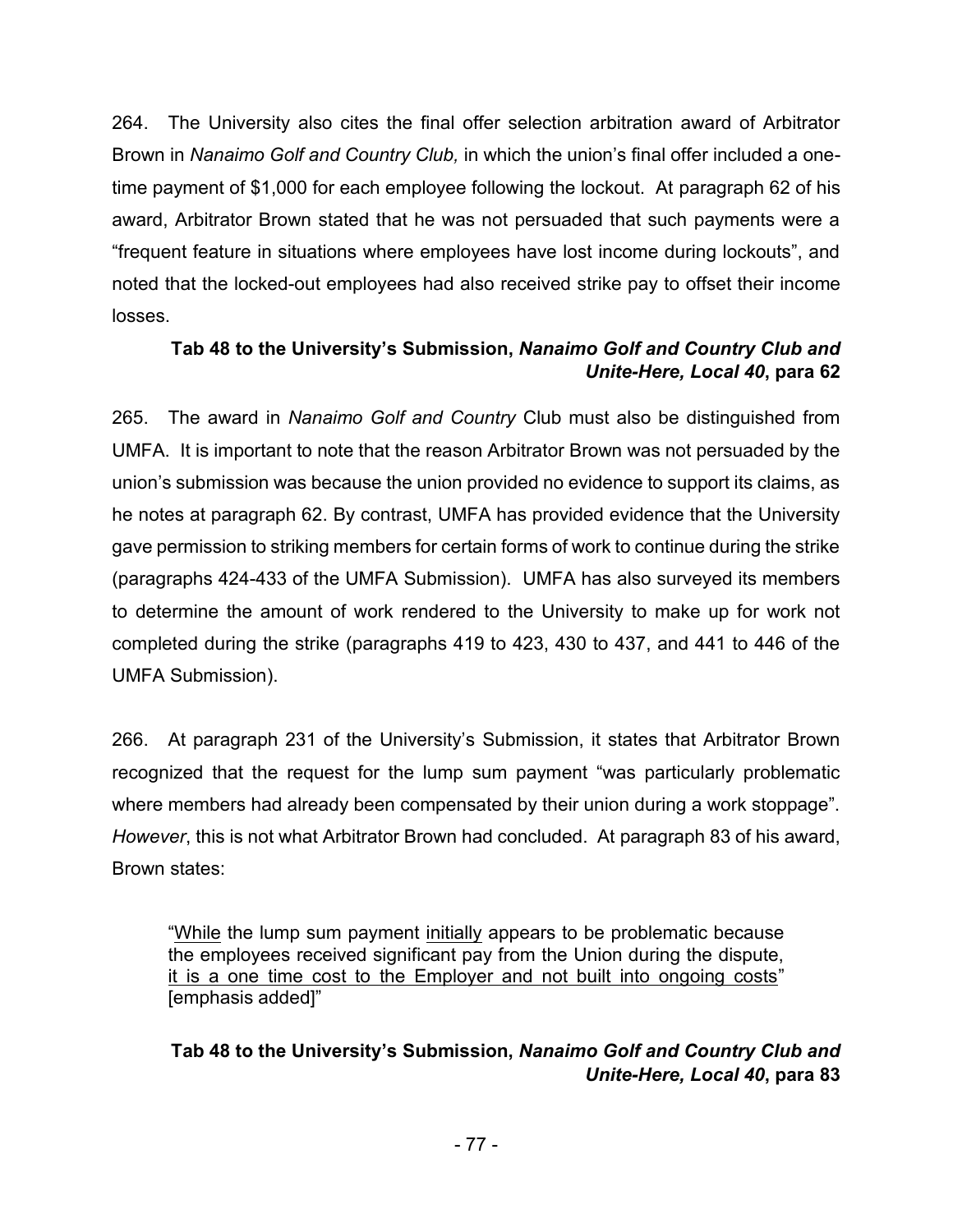267. As part of the final offer selection arbitration process, Arbitrator Brown awarded the \$1,000 lump-sum "good faith payment" to the unionized workers who went on strike.

268. The University's reliance on *Nanaimo Golf and Country Club* can be distinguished on the same grounds as *Diageo Canada*. In *Nanaimo Golf and Country Club,* the union (Unite-Here) sought "a good faith payment" – a lump sum of \$1,000 per striking member – and "was unsure of the wage loss experienced by the employees during the lockout".

## **Tab 48 to the University's Submission,** *Nanaimo Golf and Country Club and Unite-Here, Local 40***, para 14**

269. In the present case, UMFA is not seeking a lump sum per striking member, but rather individual compensation for services rendered by individual Members to the University. Further, where Unite-Here was unsure of the wage loss experienced by its members, the University has provided the exact total of wage losses suffered by UMFA Members, and UMFA has shown that the duties expected of members were rendered to the University.

270. Another key distinguishing feature between UMFA and the three awards cited by the University is that the University, in negotiating a Return to Work Protocol with UMFA, demanded that the Protocol include a provision that required UMFA Members to comply with all Senate approved or mandated changes in the academic schedule. Section 2 of the Return to Work Protocol states:

*2. Members shall comply with all Senate approved or mandated changes in the academic schedule, the provisions for modifications in the examination periods and changes in regulations or waivers of regulations and any other requirements resulting from the implementations passed by Senate on November 3, 2021, and by Senate Executive at its meeting of November 17, 2021.*

#### **Tab 18, Return to Work Protocol**

271. As stated in UMFA's Submission at paragraph 413, "This consent and waiver is predicated on the University declining the option of term abridgment and to instead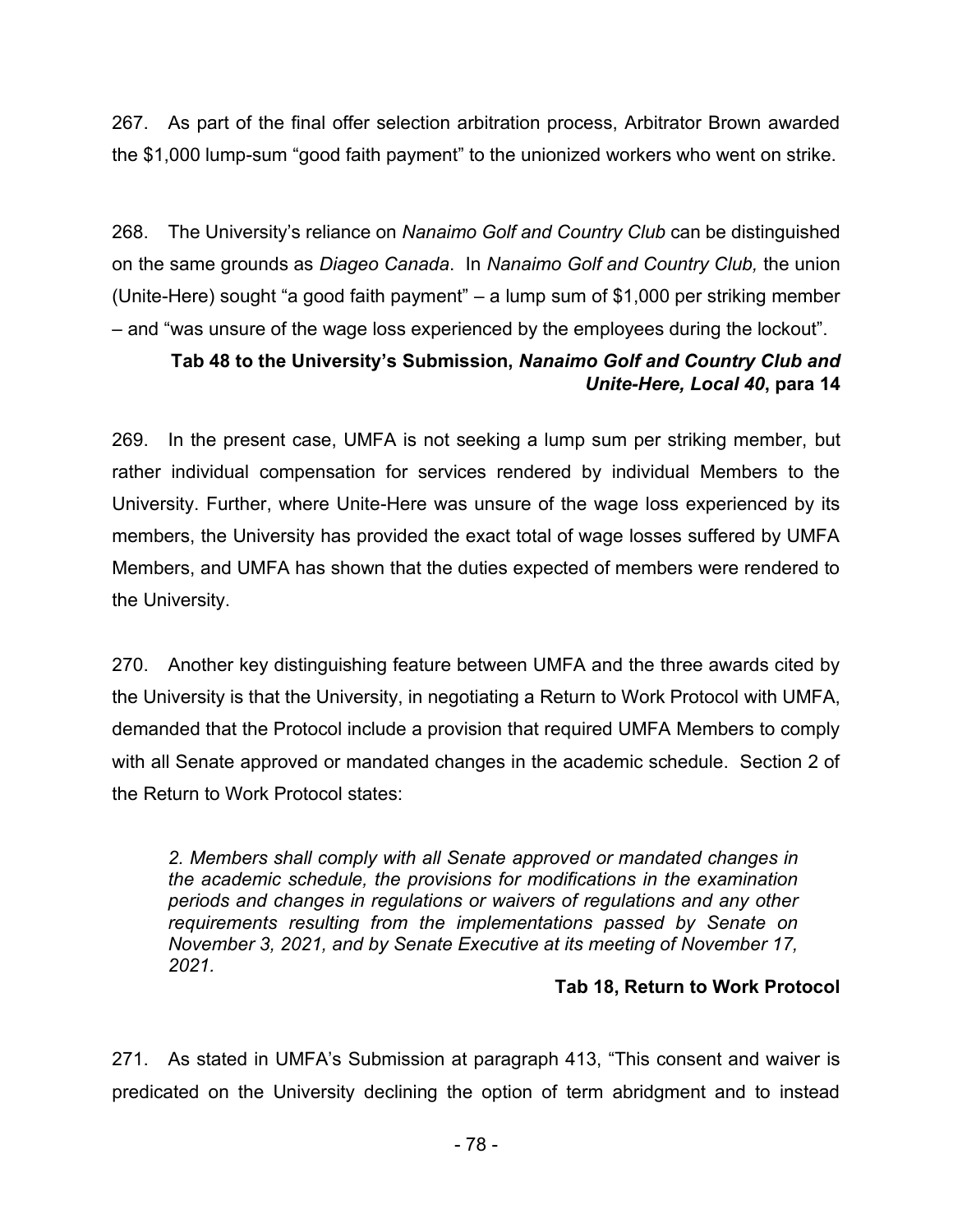require the full amount of instructional days and teaching hours for all courses in a compressed second half of the academic year. The Association agreed to the inclusion of this consent clause, knowing that its request for full salary and benefit compensation for members during the period of the strike would be referred to arbitration." This arbitration is therefore the only venue in which compensation for the teaching duties required to complete the academic year can be awarded, as the academic schedule restructuring cannot be grieved by UMFA or its Members.

## **(ii) Contributions to the Pension Plan**

272. At paragraphs 232-243 of its Submission, the University argues that pension contributions should not be made by the University for the period of the strike. Its argument is focused on why the University should not be obligated to do so, rather than on a legal impediment:

"…there is no applicable document that defines an approved leave of absence as including a strike. …"

"The University submits that there is no justification for an amendment to the Plan. …"

"…there is no compelling reason to interfere with the text of the [University Pension] Plan through arbitration in this case."

273. The issue of lost pension contributions stems from the University's decision not to allow contributions to the pension plan for striking members during the period of the strike. This was communicated to UMFA via letter from AVP Smith to Dr. Flemming dated October 26, 2021, in response to a letter from Dr. Flemming dated October 25, 2021, in which he asked that the "Association be provided information about maintaining contributions to the pension plan for the duration of a job action".

# **Tab 60, correspondence from AVP Smith to Dr. Flemming, dated October 27, 2021**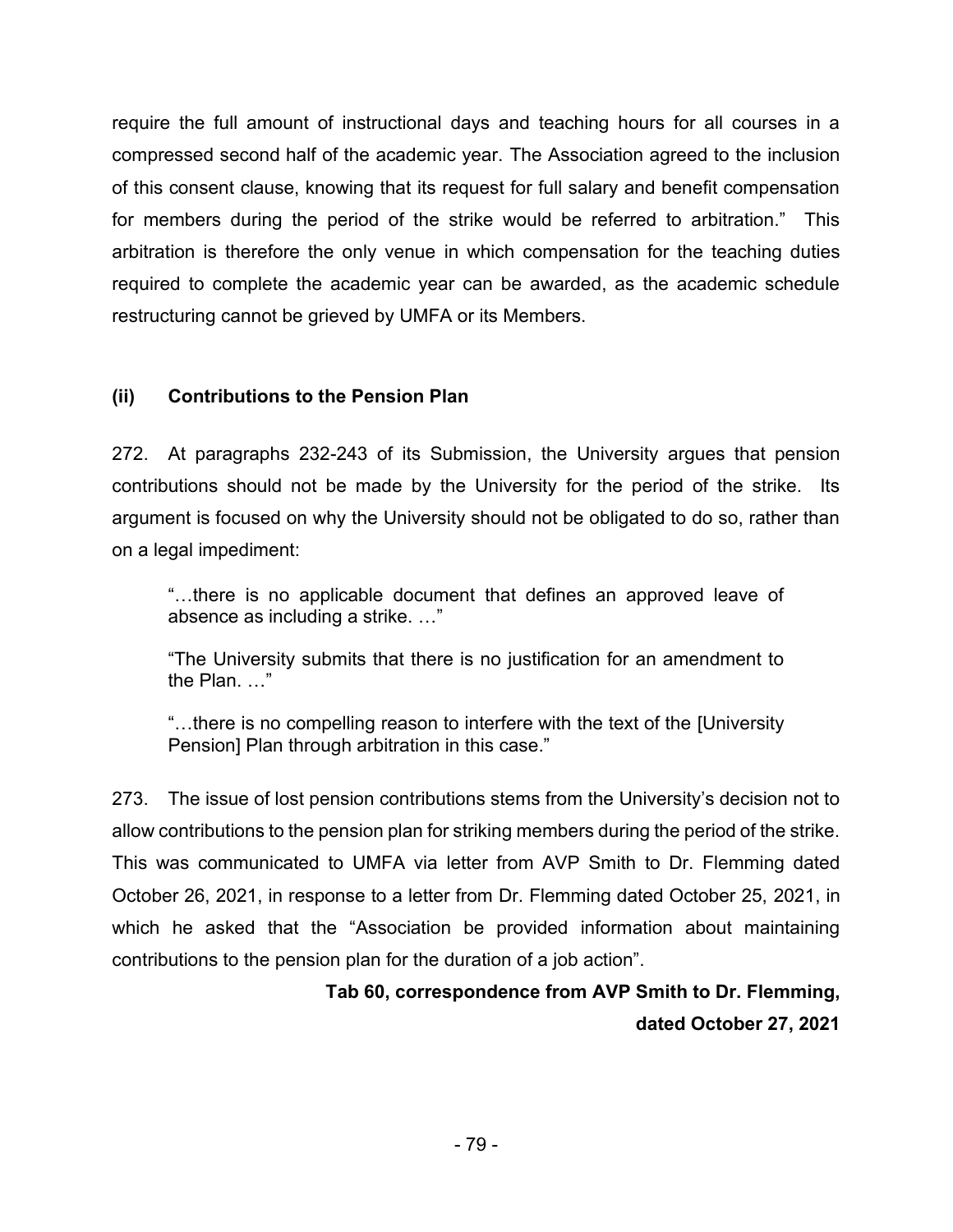274. The University's action has created an inequity as to pension contributions between those members who were on strike and those who did not. Without any evidence submitted as to a legal impediment for resolving this inequity, it is apparent that the University was using pension loss as a source of leverage during the strike. Such a practice should not be rewarded.

275. The University of Brandon, prior to the 2011 strike by the Brandon University Faculty Association, authorized the Association to pay the premiums for the Brandon University Retirement Plan subsequent to the conclusion of the strike, subject to the terms of the Back to Work Protocol. Such authorization was contained in a Job Action Protocol. Brandon University and UMFA later negotiated a Back to Work Protocol, in which the University agreed that:

"The Employer shall pay the Employer's full share of contributions to Employee benefits and pension plans pursuant to the terms of the Collective Agreement for the period of the strike."

# **Tab 86,** *Brandon University-Brandon University Faculty Association Memorandum of Understanding and Job Action Protocol, signed October 12, 2011,* **and**

# *Brandon University-Brandon University Faculty Association Back to Work Protocol, dated November 2011*

276. Brandon University did not identify a legal impediment to allowing BUFA to cover pension contributions of its members, nor did it find one to retroactively pay its full share of pension contributions to the Member Pension Plan for the period of the strike. The University of Manitoba has also not identified a legal impediment in its Submission, and there is no legitimate justification for why the pension contributions should not be provided.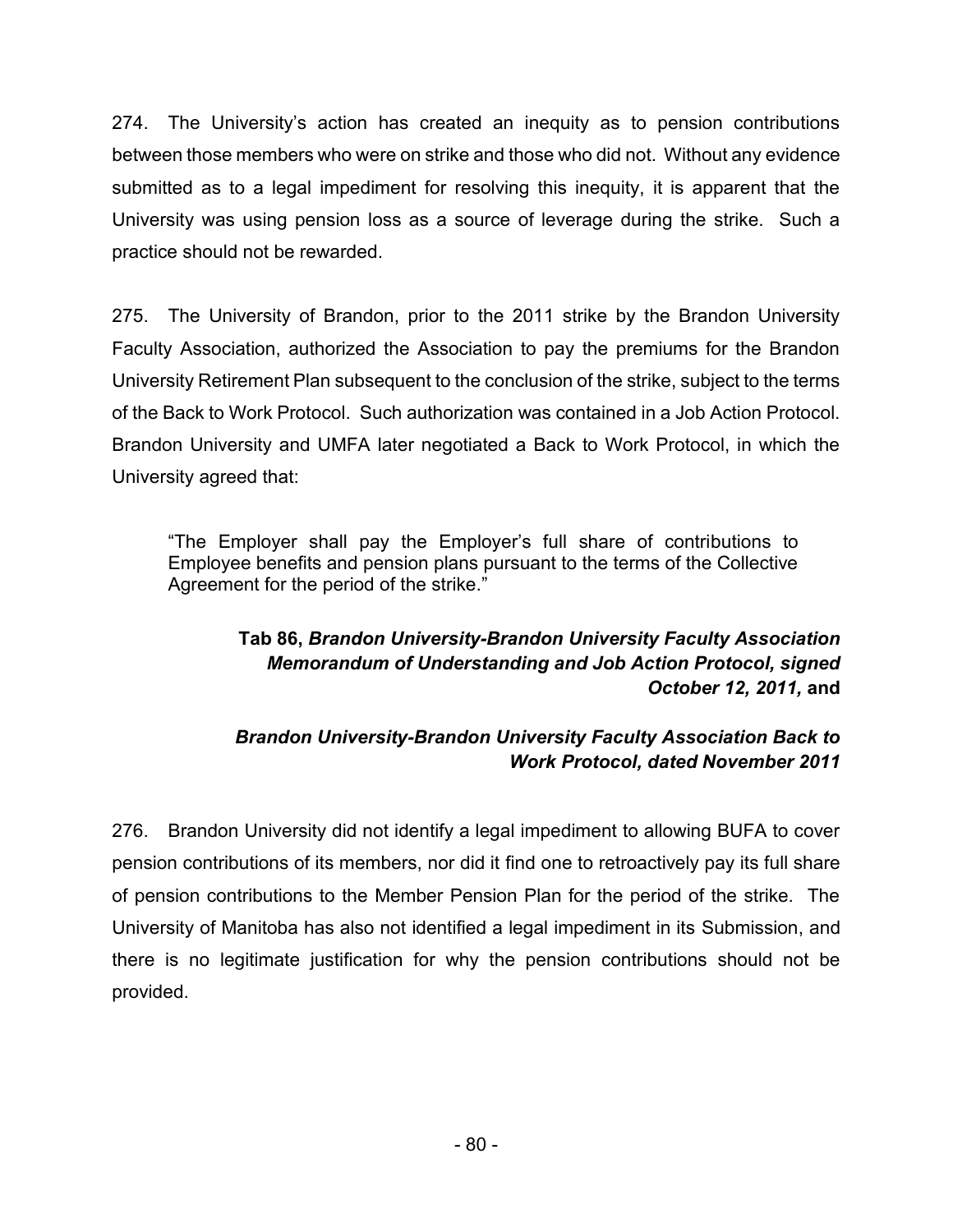#### **(iii) Union Dues**

277. At paragraph 245 of its Submission, the University submits that following the termination of the 2017-2021 Collective Agreement as a result of the strike, "the University had no obligation to remit union dues to UMFA under the 2017 Agreement."

278. UMFA recognizes that the obligation to collect and remit dues ceased to exist with the termination of the agreement. However, the same could be said of other obligations which the University had pursuant to the Collective Agreement, such as pension contributions and provision of health benefits. Yet, prior the start of the strike, UMFA and the University corresponded on the implications of the strike on each of those two items. What was left out of those communications was the University's stated intention to cease its collection of union dues from UMFA Members who chose not to strike. As stated at paragraph 484 of the UMFA Submission, UMFA was left "...unaware of such intention prior to choosing job action and causing the termination of the collective agreement."

279. At paragraph 246 of its Submission, the University has also suggested that union dues for the period of the strike should not be remitted to UMFA because "…remittance of union dues will disclose to UMFA the identity of those individuals who chose to continue to work during the strike." Throughout the 35-day strike, however, UMFA kept daily records as to which UMFA Members were on strike (and performing their picket duty). Such records were necessary in order for UMFA to determine which Members were entitled to daily strike pay. From these records, UMFA can deduce which Members were not on strike each day, without drawing that same information from the records related to the union dues.

#### **(iv) Reimbursement for Benefits**

280. The University once again makes the argument, at paragraph 249 of its Submission, that reimbursement for benefits would "make a strike more appealing and the resolution of matters through negotiation less likely." Again, the University discounts the many other consequences of a strike, which UMFA Members must consider before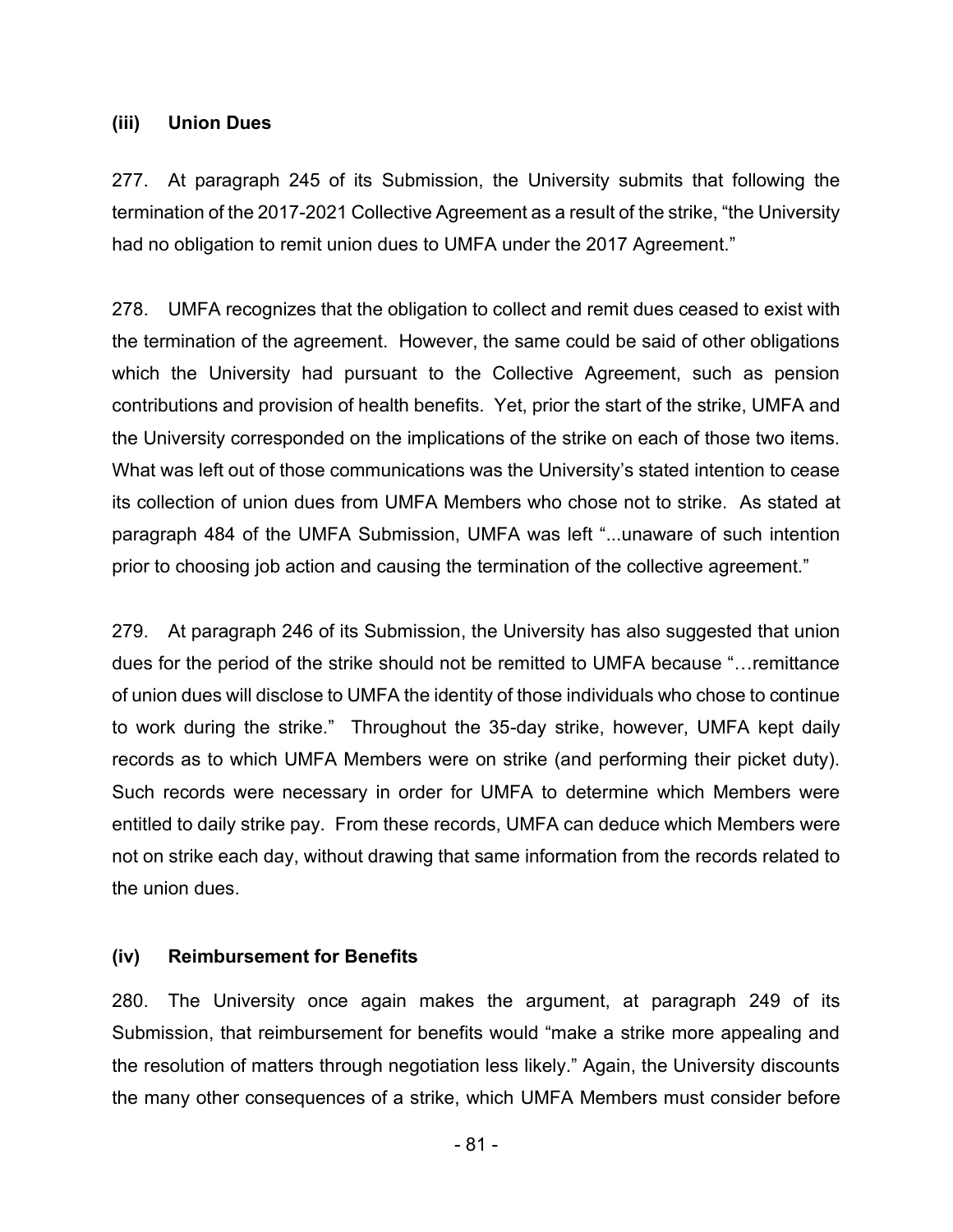making the decision to strike, such as walking picket lines in sub-zero temperatures for hours at a time; damage to personal and professional relationships; and damaged relationship with students. To suggest that UMFA would find the prospect of a strike more appealing in the future because they would recoup the cost of covering Member benefits is a serious misinterpretation of the impact of a strike on a union and its member, as well as the consideration that are at play when making the decision to strike.

281. UMFA also reserves the right to make Supplementary Reply/Rebuttal Submissions at the hearing.

ALL OF WHICH IS RESPECTFULLY SUBMITTED THIS 4<sup>th</sup> day of March, 2022.

 $\int d$  Deh

**\_\_\_\_\_\_\_\_\_\_\_\_\_\_\_\_\_\_\_\_\_\_\_\_\_\_\_\_\_ Garth Smorang/Joel Deeley Counsel to UMFA**